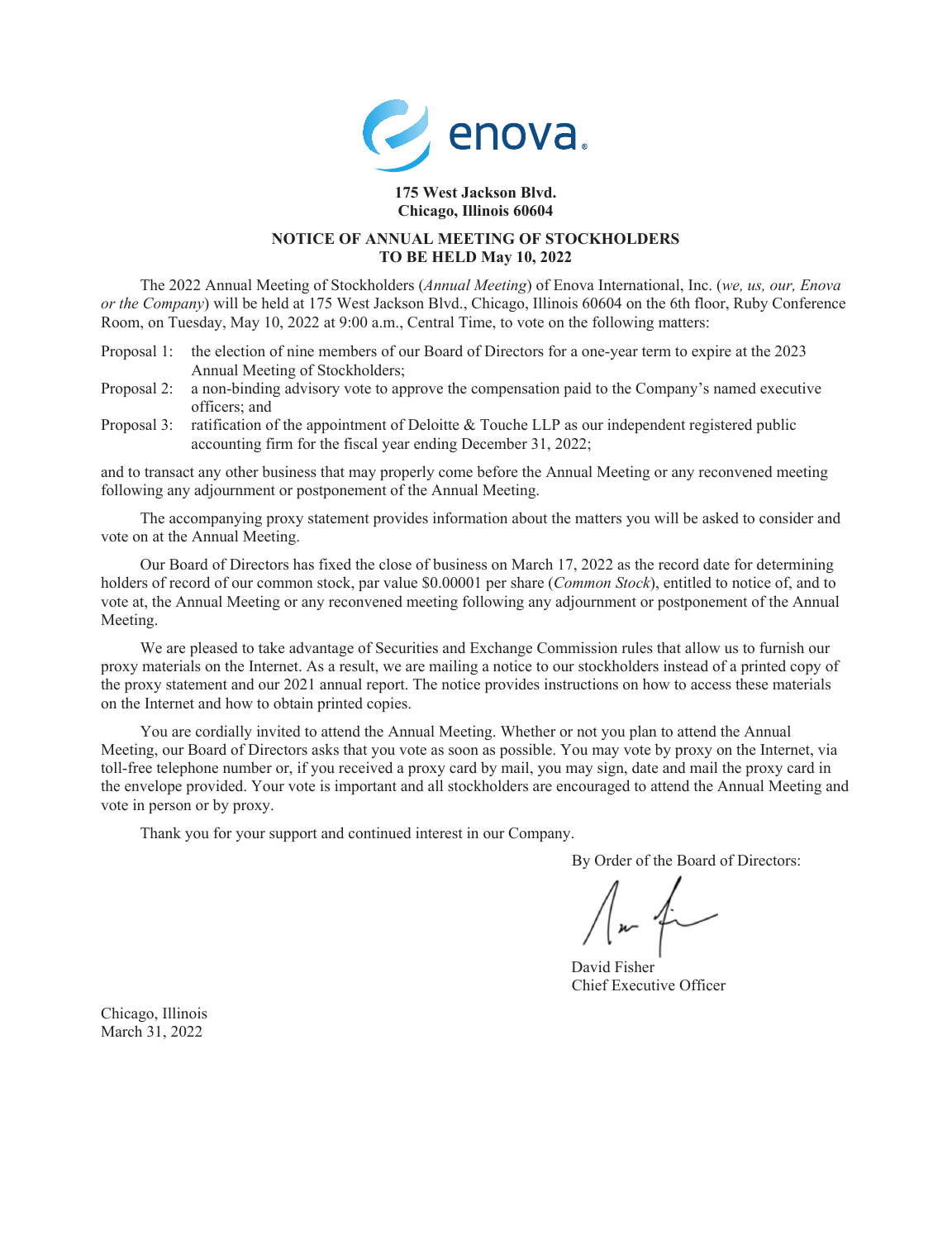# **ENOVA INTERNATIONAL, INC. 2022 ANNUAL MEETING OF STOCKHOLDERS PROXY STATEMENT TABLE OF CONTENTS**

| <b>General Information</b>                                            | 1              |
|-----------------------------------------------------------------------|----------------|
| <b>Questions and Answers</b>                                          | $\overline{2}$ |
| <b>Stockholder Proposals and Communications with our Board</b>        | $\,8\,$        |
| <b>Householding of Proxy Materials</b>                                | $\,8\,$        |
| <b>Delinquent Section 16(a) Reports</b>                               | 9              |
| <b>Security Ownership of Certain Beneficial Owners and Management</b> | 9              |
| PROPOSAL 1 ELECTION OF DIRECTORS                                      | 12             |
| <b>Structure and Functioning of the Board</b>                         | 16             |
| <b>Environmental, Social and Governance</b>                           | 22             |
| <b>Legal Proceedings</b>                                              | 25             |
| <b>Compensation Committee Interlocks and Insider Participation</b>    | 25             |
| <b>Director Compensation</b>                                          | 25             |
| <b>Compensation Discussion and Analysis</b>                           | 26             |
| <b>Management Development and Compensation Committee Report</b>       | 41             |
| <b>Executive Compensation</b>                                         | 42             |
| Summary Compensation Table – 2021, 2020 and 2019                      | 42             |
| <b>Grants of Plan-Based Awards - 2021</b>                             | 43             |
| <b>Outstanding Equity Awards at 2021 Fiscal Year End</b>              | 45             |
| <b>Option Exercises and Stock Vested - 2021</b>                       | 46             |
| Nonqualified Deferred Compensation - 2021                             | 46             |
| <b>Potential Payments upon Termination or Change-in-Control</b>       | 47             |
| <b>CEO Pay Ratio</b>                                                  | 54             |
| <b>Equity Compensation Plan Information</b>                           | 55             |
| <b>Audit Committee Report</b>                                         | 56             |
| <b>Change in Independent Registered Public Accounting Firm</b>        | 57             |
| <b>Audit and Non-Audit Fees</b>                                       | 57             |
| <b>Certain Relationships and Related Transactions</b>                 | 58             |
| <b>PROPOSAL 2 ADVISORY PROPOSAL ON NAMED EXECUTIVE OFFICER</b>        |                |
| <b>COMPENSATION</b>                                                   | 59             |
| <b>PROPOSAL 3 RATIFICATION OF THE APPOINTMENT OF INDEPENDENT</b>      |                |
| REGISTERED PUBLIC ACCOUNTING FIRM                                     | 60             |
| <b>Other Matters</b>                                                  | 60             |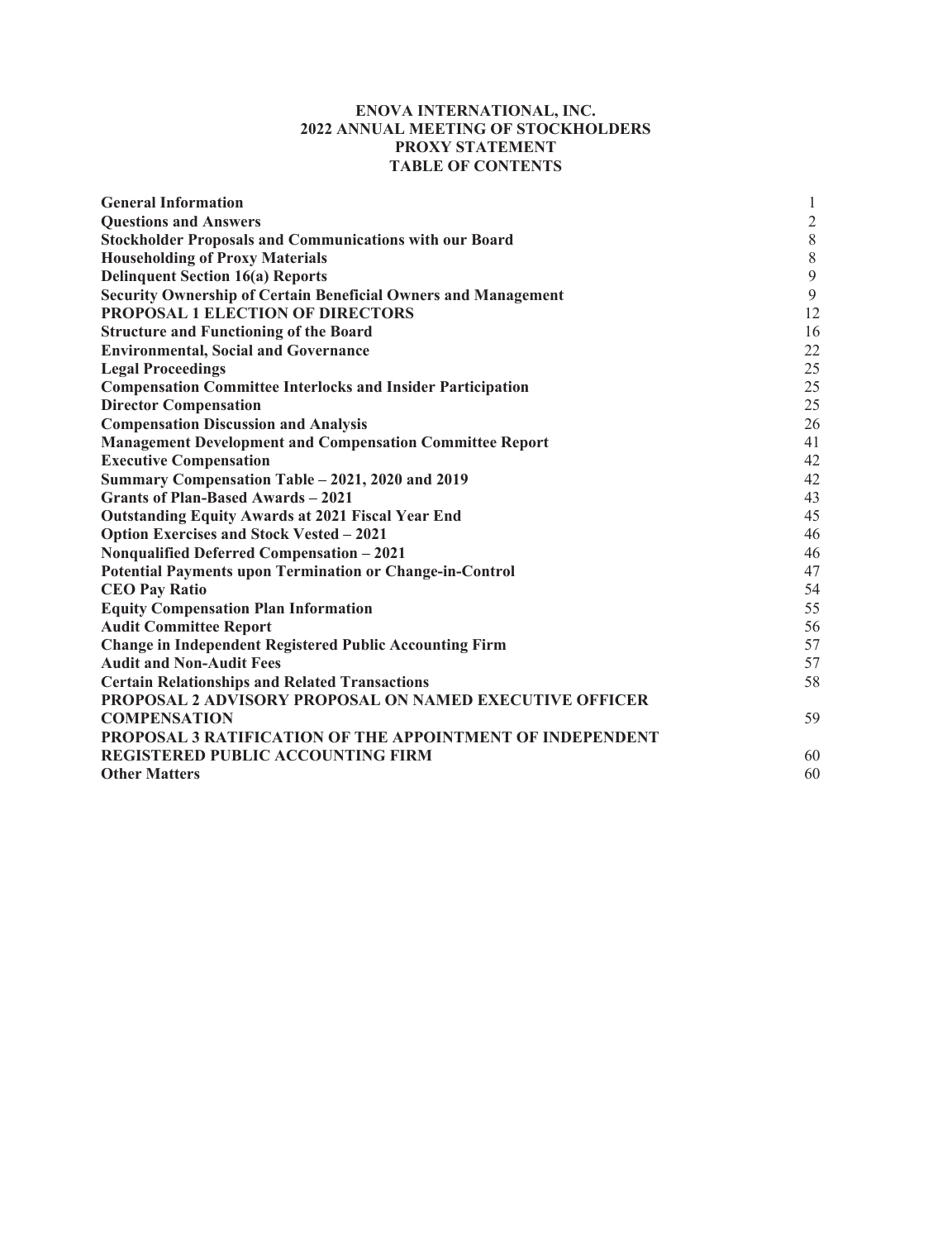

# **175 West Jackson Blvd. Chicago, Illinois 60604**

# **PROXY STATEMENT FOR 2022 ANNUAL MEETING OF STOCKHOLDERS**

## **General Information**

We are furnishing this proxy statement to you in connection with the solicitation of proxies by our Board of Directors (*Board*) for use at our 2022 Annual Meeting of Stockholders (*Annual Meeting*), to be held at 175 West Jackson Blvd., Chicago, Illinois 60604 on the 6th floor, Ruby Conference Room, at 9:00 a.m., Central Time, on Tuesday, May 10, 2022, and at any reconvened meeting following any adjournment or postponement of the Annual Meeting. Our telephone number is (312) 568-4200, and our mailing address is 175 West Jackson Blvd., Suite 1000, Chicago, Illinois 60604. Our website address is www.enova.com. Information on our website is not a part of this proxy statement. When used in this proxy statement, the terms we, us, our, the Company or Enova refer to Enova International, Inc. and, unless the context requires otherwise, its subsidiaries.

We began mailing the Notice of Internet Availability of Proxy Materials (*Notice*) to the record holders of our common stock, par value \$0.00001 per share (*Common Stock*), on or about March 31, 2022.

The Company's annual report to stockholders (*Annual Report*) for the fiscal year ended December 31, 2021 (*fiscal year 2021*), which includes the Company's 2021 audited consolidated financial statements, is a part of our proxy materials being made available to you.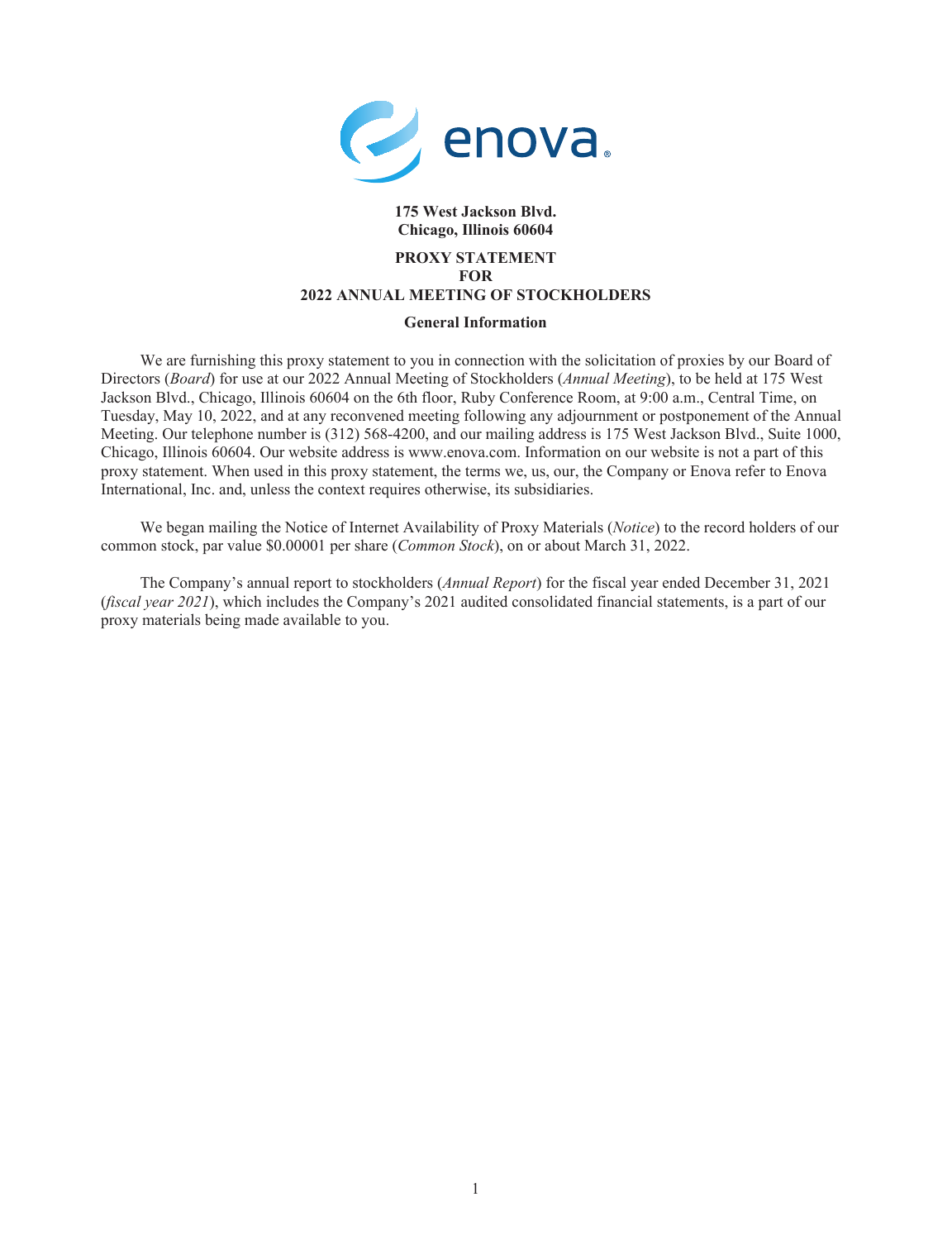## **Questions and Answers**

### **Why did I receive these materials?**

These materials are being provided to you in connection with our Board's solicitation of proxies for use at the Annual Meeting. As a stockholder, you are invited to attend the Annual Meeting and to vote in person or by proxy on the proposals described in this proxy statement.

## **What is included in the proxy materials?**

The proxy materials include:

- the Notice of Annual Meeting of Stockholders;
- this proxy statement (including a proxy card or voting instruction card, as applicable); and
- our Annual Report.

# Why did I receive a Notice of Internet Availability of Proxy Materials in the mail instead of a full set of **printed proxy materials?**

Pursuant to rules adopted by the Securities and Exchange Commission (*SEC*), we are making our proxy materials available to stockholders electronically on the Internet. On or about March 31, 2022, we began mailing the Notice to stockholders as of the record date. Holders of our Common Stock will be able to access the proxy materials on the Internet at *www.proxyvote.com* or request printed copies of the proxy materials. Instructions on how to access the proxy materials on the Internet or request a printed copy are found in the Notice. We believe this electronic process will expedite your receipt of the proxy materials and reduce the cost and environmental impact of the Annual Meeting. We also encourage you to have all your accounts registered in the same name and address by contacting our transfer agent, Computershare Trust Company, N.A., at (800) 884-4225 or at *www.computershare.com/contactus*.

## **What am I voting on?**

Our Board is soliciting your vote for:

Proposal 1: the election of nine members of our Board named in this proxy statement for a one-year term to expire at the 2023 Annual Meeting of Stockholders;

Proposal 2: a non-binding advisory vote to approve the compensation paid to the Company's named executive officers as disclosed in this proxy statement; and

Proposal 3: ratification of the appointment of Deloitte & Touche LLP (*Deloitte*) as our independent registered public accounting firm for the fiscal year ending December 31, 2022 (*fiscal year 2022*).

## **What are the Board's voting recommendations?**

Our Board recommends you vote:

- FOR the election of the nine directors for a one-year term to expire at the 2023 Annual Meeting of Stockholders (*Proposal 1*);
- FOR the approval, on a non-binding advisory basis, of the compensation of our named executive officers (*Proposal 2*); and
- FOR ratification of the appointment of Deloitte as our independent registered public accounting firm for fiscal year 2022 (*Proposal 3*).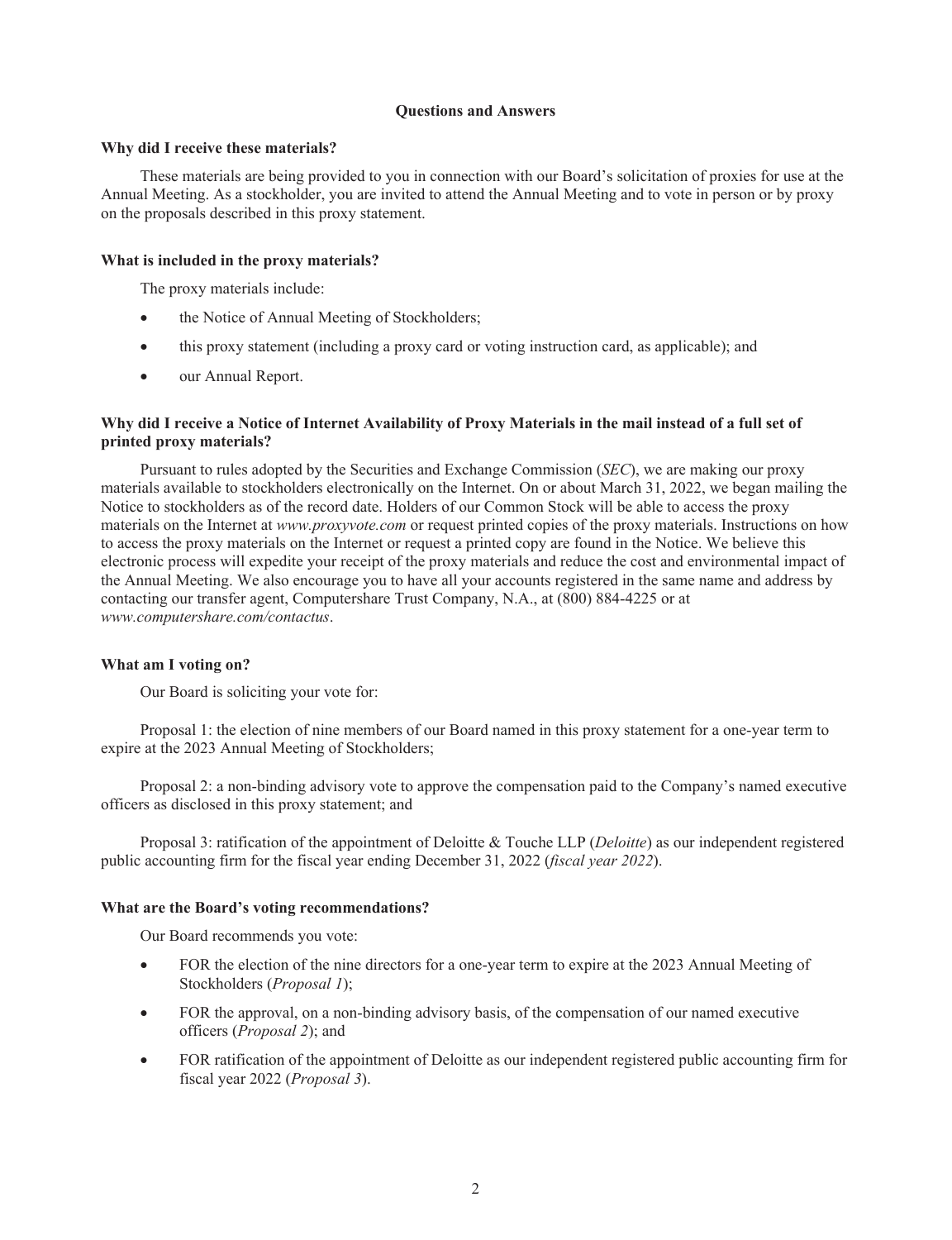## **How can I get electronic access to the proxy materials?**

The Notice provides you with instructions on how to view the proxy materials for the Annual Meeting on the Internet. The website on which you can view our proxy materials will also allow you to elect to receive future proxy materials electronically by email, which will save us the cost of printing and mailing materials to you. If you choose to receive future proxy materials by email, you will receive an email next year with instructions and a link to the proxy voting site. Your election to receive proxy materials by email will remain in effect until you revoke it.

## **Who is entitled to vote at the Annual Meeting?**

Stockholders as of the close of business on March 17, 2022 (*record date*) will be entitled to notice of, and to vote at, the Annual Meeting or any reconvened meeting following any adjournment or postponement of the Annual Meeting.

## **How many votes do I have?**

On the record date, there were 32,830,838 shares of Common Stock (exclusive of treasury shares) outstanding. Each stockholder is entitled to one vote for each outstanding share of Common Stock held as of the record date.

We refer to the total number of votes represented by our outstanding Common Stock as our total voting power. As of the record date, our stockholders held 100% of the total voting power entitled to vote at the Annual Meeting.

## What is the difference between holding Common Stock as a holder of record and as a beneficial owner?

- *Common Stock of Record*. If your Common Stock is registered directly in your name with our transfer agent, Computershare Trust Company, N.A., you are considered the stockholder of record of those shares of Common Stock, and we sent the Notice directly to you.
- *Beneficial Owner of Common Stock*. If your Common Stock is held in an account at a broker, bank or other nominee, then you are the beneficial owner of the Common Stock, and the Notice was sent directly to you by your broker, bank or other nominee. The nominee holding your account is considered the stockholder of record for purposes of voting at the Annual Meeting. As a beneficial owner, you have the right to direct your nominee on how to vote the Common Stock held in your account.

# **What is the quorum required for the Annual Meeting?**

A majority of our total voting power outstanding on the record date must be present in person or represented by proxy at the Annual Meeting to hold the Annual Meeting and conduct business. This is called a quorum. Abstentions and broker non-votes will be counted as present and entitled to vote for purposes of determining a quorum.

## **If I am a stockholder of record, how do I vote?**

There are four ways to vote:

- *In person*. If you are a stockholder of record, you may vote in person at the Annual Meeting. We will give you a ballot when you arrive.
- *On the Internet*. You may vote by proxy on the Internet by following the instructions in the Notice.
- *By telephone*. You may vote by proxy on the telephone by following the instructions in the Notice or by calling the toll-free number on the proxy card.
- *By mail.* If you requested printed copies of the proxy materials by mail, you may vote by proxy by marking, signing and dating the proxy card and returning it in the envelope provided.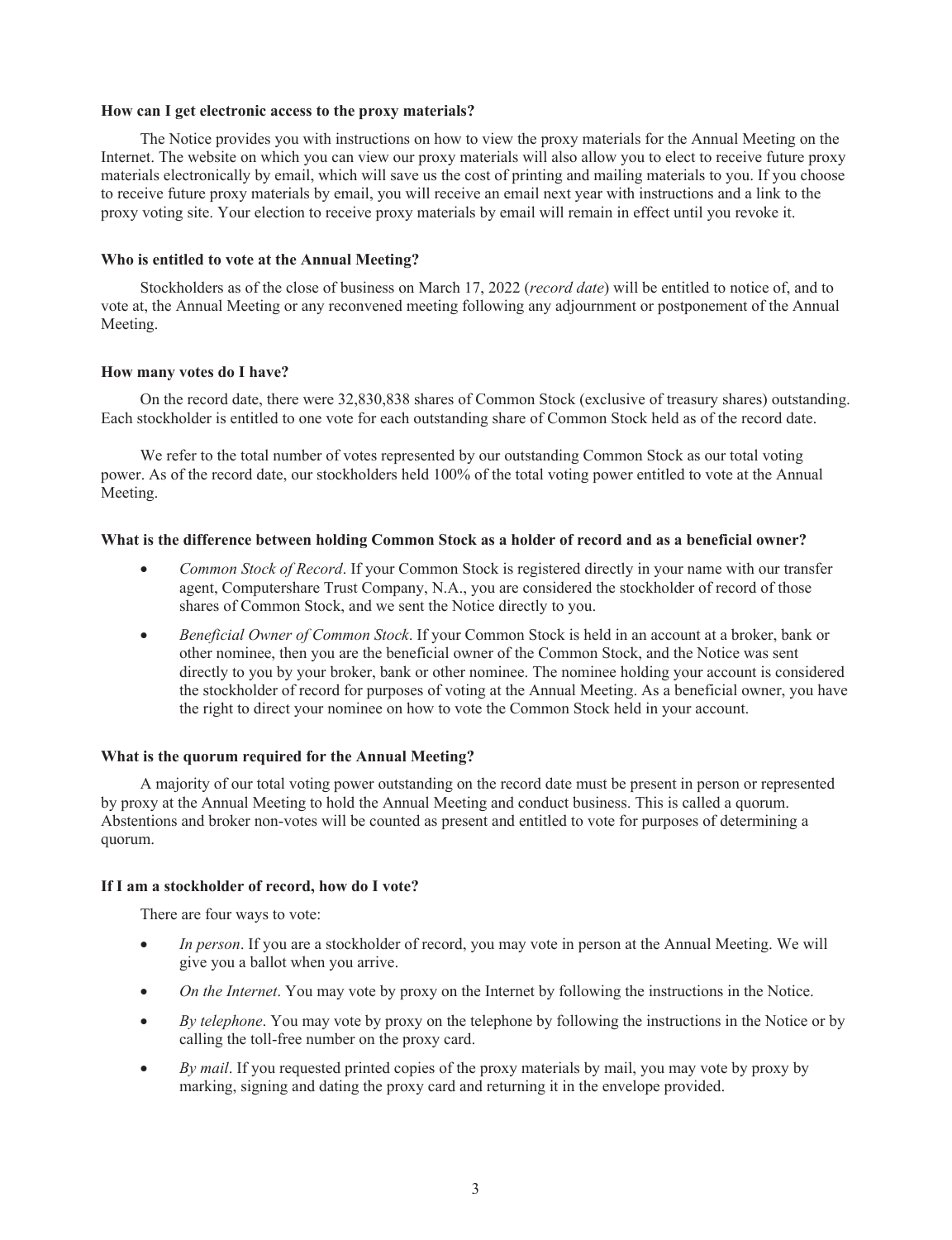If you are voting on the Internet, by telephone or by returning an executed proxy card, your vote or proxy card must be received by 11:59 p.m., Eastern Time, on May 9, 2022 to be counted.

## **If I am a beneficial owner of Common Stock held in street name, how do I vote?**

There are four ways to vote:

- *In person*. If you are a beneficial owner of Common Stock held in street name and you wish to vote in person at the Annual Meeting, you must obtain a legal proxy from the broker, bank or other nominee that holds your Common Stock. Please contact your broker, bank or other nominee for instructions on obtaining a proxy.
- *On the Internet*. You may give your voting instructions to your nominee on the Internet by following the instructions on the voting instruction form.
- *By telephone*. If you requested printed copies of the proxy materials by mail, you may give your voting instructions to your nominee by calling the toll-free number on the voting instruction form.
- *By mail*. If you requested printed copies of the proxy materials by mail, you may vote by proxy by completing the voting instruction form and mailing it back in the envelope provided.

If you are voting on the Internet, by telephone or by returning an executed voting instruction form, your vote or voting instruction form must be received by 11:59 p.m., Eastern Time, on May 9, 2022 (*the proxy voting deadline*) to be counted.

## **What happens if I do not give specific voting instructions?**

- *Stockholders of Record*. If you sign and return a proxy card without giving specific voting instructions, then the proxy holders will vote your Common Stock in the manner recommended by our Board on all matters presented in this proxy statement and as the proxy holders determine in their discretion on any other matters properly presented at the Annual Meeting.
- *Beneficial Owners of Common Stock*. If you are a beneficial owner of Common Stock and do not provide the nominee that holds your Common Stock with specific voting instructions, the nominee may generally vote on routine matters but cannot vote on non-routine matters. If your nominee does not receive instructions from you on how to vote your Common Stock on a non-routine matter, it will not have authority to vote your Common Stock on that matter. This is generally referred to as a broker nonvote. When our Inspector of Election tabulates the votes for any particular matter, broker non-votes will be counted for purposes of determining the existence of a quorum, but will not be treated as votes cast for or against the matter. We encourage you to provide voting instructions to the nominee that holds your Common Stock by carefully following the instructions provided in the Notice or voting instruction form.

## **Which proposals are considered routine or non-routine?**

Proposal 1 (election of directors) and Proposal 2 (non-binding advisory vote to approve named executive officer compensation) are considered non-routine matters.

Proposal 3 (ratification of the appointment of Deloitte) is considered a routine matter.

# **What happens if other business is brought before the Annual Meeting?**

Management does not know of any business to be transacted at the Annual Meeting other than the matters described in this proxy statement. However, if any other matters do properly come before the Annual Meeting, it is intended that the shares represented by the proxies at the Annual Meeting will be voted by the proxy holders as recommended by the Board or, if no recommendation has been given, in accordance with the best judgment of the persons designated to vote the proxies at the Annual Meeting.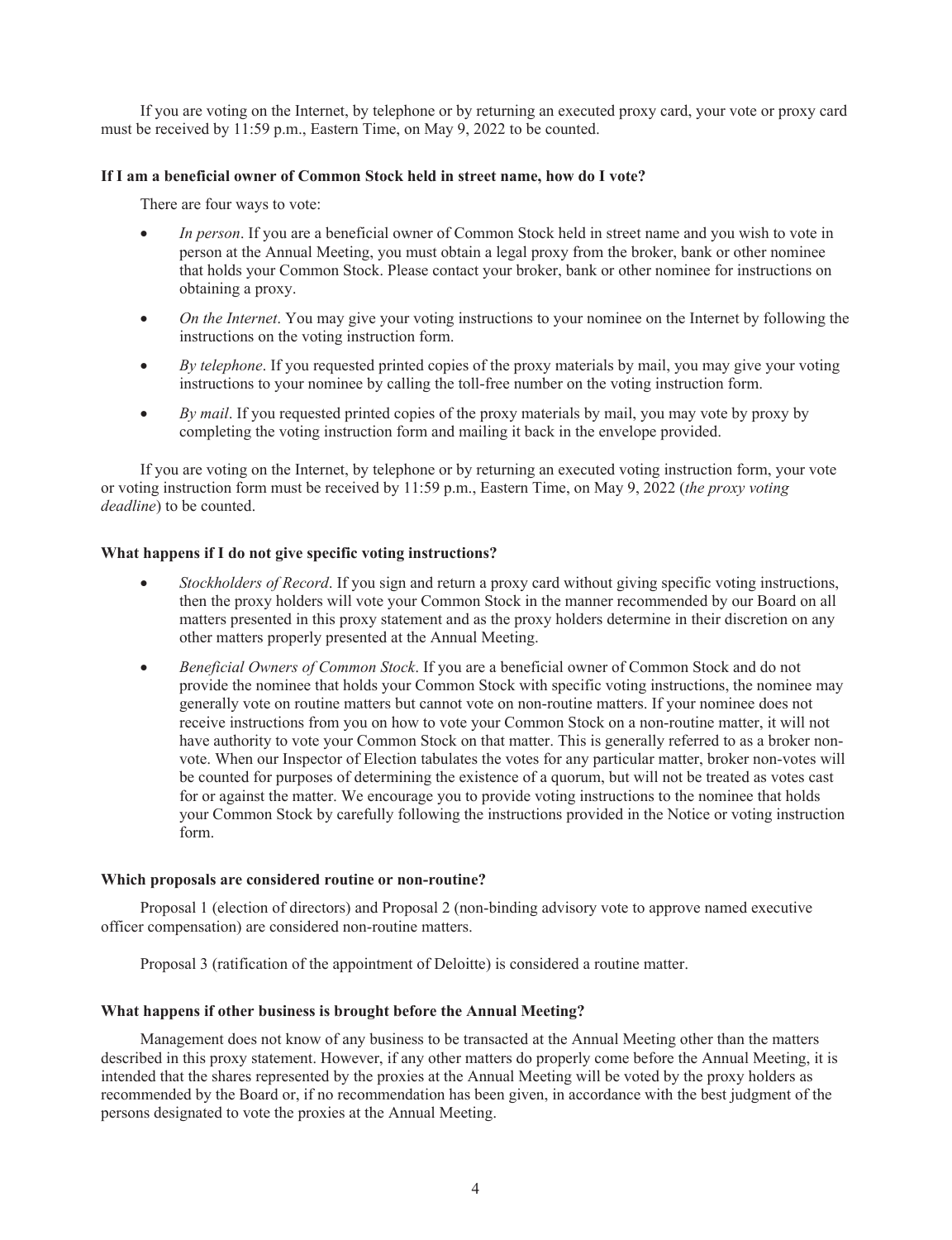#### **What vote is required to approve each proposal?**

| Proposal 1 | Election of nine directors for a<br>one-year term to expire at the<br>2023 Annual Meeting of<br>Stockholders                                              | Each director must be elected by an affirmative majority of the<br>shares voted. This means the number of votes cast by<br>stockholders FOR the director must exceed the number of votes<br>cast as WITHHOLD for the director. Abstentions and broker<br>hon-votes will have no effect on the election of directors.                                                                                                                                                                                                                                |
|------------|-----------------------------------------------------------------------------------------------------------------------------------------------------------|-----------------------------------------------------------------------------------------------------------------------------------------------------------------------------------------------------------------------------------------------------------------------------------------------------------------------------------------------------------------------------------------------------------------------------------------------------------------------------------------------------------------------------------------------------|
| Proposal 2 | Advisory vote to approve named<br>executive officer compensation                                                                                          | This proposal must be approved by the affirmative vote of the<br>majority of the shares present in person or represented by proxy<br>at the Annual Meeting and entitled to vote on the matter. This<br>means that of the shares represented at the meeting and entitled to<br>vote on this matter, a majority of them must be voted FOR the<br>proposal for it to be approved. Abstentions will have the same<br>effect as a vote AGAINST this proposal, and broker non-votes<br>will have no effect on the vote for this proposal.                 |
| Proposal 3 | Ratification of the appointment<br>of Deloitte as our independent<br>registered public accounting<br>firm for the fiscal year ending<br>December 31, 2022 | This proposal must be approved by the affirmative vote of the<br>majority of the shares present in person or represented by proxy<br>at the Annual Meeting and entitled to vote on the matter. This<br>means that of the shares represented at the meeting and entitled to<br>vote on this matter, a majority of them must be voted FOR the<br>proposal for it to be approved. Abstentions will have the same<br>effect as a vote AGAINST this proposal. Because this is<br>considered a routine matter, we do not expect any broker non-<br>votes. |

The following table describes the voting requirement for each proposal:

#### **What happens if a director does not receive a majority of the votes cast?**

If a director does not receive a majority of the votes cast, he or she is required to promptly tender a resignation to the Board after the certification of the election results. The remaining directors on the Board will then determine, in accordance with procedures established by such directors, or a committee designated by such directors, whether to accept or reject the resignation or take any other action within 90 days from the date of the certification of the election results. If such director's resignation is not accepted by the remaining directors on the Board, the director will continue to serve until the next annual meeting or until his or her successor is duly elected or his or her earlier resignation or removal. If a director's resignation is accepted by the remaining directors on the Board, then the remaining directors, in their sole discretion, may fill any resulting vacancy or may decrease the size of the Board.

#### **What is the effect of the advisory vote to approve named executive officer compensation?**

As an advisory vote, Proposal 2 is not binding on our Board or the Management Development and Compensation Committee (*Compensation Committee*). However, we value your opinion on this important issue. Our Compensation Committee, which is responsible for designing and administering our executive compensation programs, appreciates support for its compensation philosophy and will consider the results of the advisory vote on Proposal 2 when making future executive compensation decisions.

#### **Can I change my vote after I have voted?**

You may revoke your proxy and change your vote at any time before the proxy voting deadline or by voting in person at the Annual Meeting if you have the right to vote in person. You may change your vote by voting again on a later date on the Internet or by telephone (only your latest Internet or telephone proxy submitted prior to the applicable deadline will be counted), by signing and returning a new proxy card or voting instruction form, as applicable, with a later date, or by attending the Annual Meeting and voting in person if you have the right to vote in person. Mere attendance at the Annual Meeting will not automatically revoke your proxy unless you vote in person at the Annual Meeting or specifically request in writing that your prior proxy be revoked.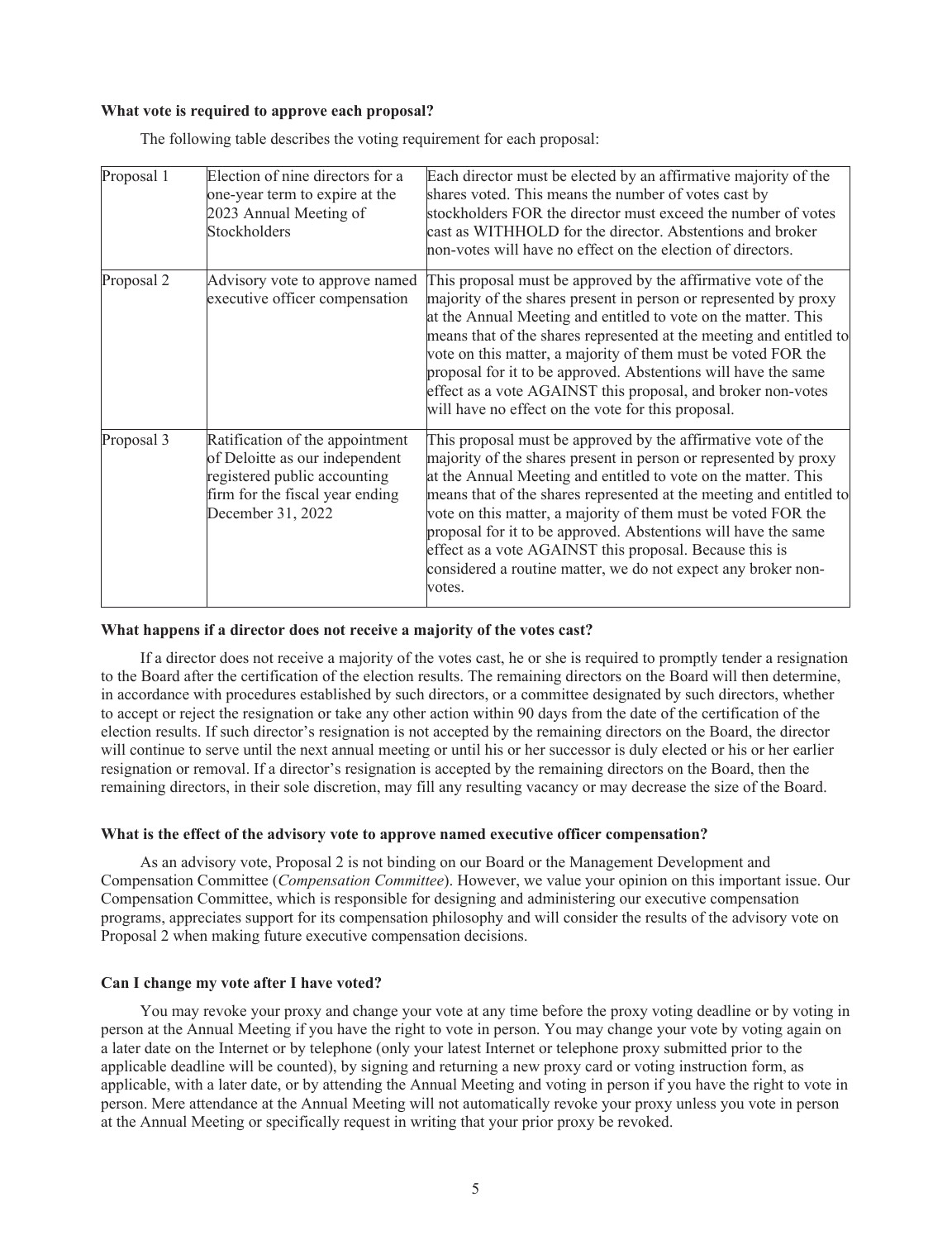#### **How will my proxy be voted?**

Common Stock represented by a properly executed proxy (in paper form, by Internet or telephone) that is received in a timely manner, and not subsequently revoked, will be voted at the Annual Meeting or any adjournment or postponement thereof in the manner directed by you on the proxy. David Fisher and Sean Rahilly (our General Counsel and Chief Compliance Officer) have been designated by the Board as the directors to act as proxies at the Annual Meeting and to represent you and vote your Common Stock at the Annual Meeting as directed by you. All Common Stock represented by a properly executed proxy for which no voting instructions have been provided will be voted:

- **(1) FOR** the election of the nine directors named in this proxy statement for a one-year term to expire at the 2023 Annual Meeting of Stockholders;
- **(2) FOR** the approval, on a non-binding advisory basis, of the compensation of our named executive officers; and
- **(3) FOR** the ratification of the appointment of Deloitte as our independent registered public accounting firm for the fiscal year ending December 31, 2022.

## **Is my vote confidential?**

We will handle proxy instructions, ballots and voting tabulations that identify individual stockholders in a manner that protects your voting privacy. Your vote will not be disclosed within or outside our Company, except:

- as necessary to meet applicable legal requirements;
- to allow for the tabulation and certification of votes; and
- to facilitate a successful proxy solicitation.

Occasionally, stockholders provide written comments on their proxy cards. These may be forwarded to management or our Board.

#### **Where can I find the voting results of the Annual Meeting?**

The preliminary voting results may be announced at the Annual Meeting and will be promptly announced after the Annual Meeting. The final voting results will be tallied by the Inspector of Election for the Annual Meeting and announced in a current report on Form 8-K filed with the SEC within four business days after the final voting results are known.

#### **Who is paying the cost of this proxy solicitation?**

We are paying the cost of soliciting proxies. We will pay brokerage firms and other persons representing beneficial owners of Common Stock their reasonable out-of-pocket expenses incurred in forwarding proxy materials to beneficial owners who specifically request them and obtaining voting instructions from those beneficial owners.

In addition to soliciting proxies by mail, members of our Board and our officers and employees may solicit proxies on our behalf, without additional compensation, personally or by telephone. We may also solicit proxies by email from stockholders who are our employees or who have previously requested electronic receipt of proxy materials.

#### **Do I have dissenters' rights of appraisal?**

The Delaware General Corporation Law does not provide dissenters' rights of appraisal to the stockholders in connection with any proposal described in this proxy statement.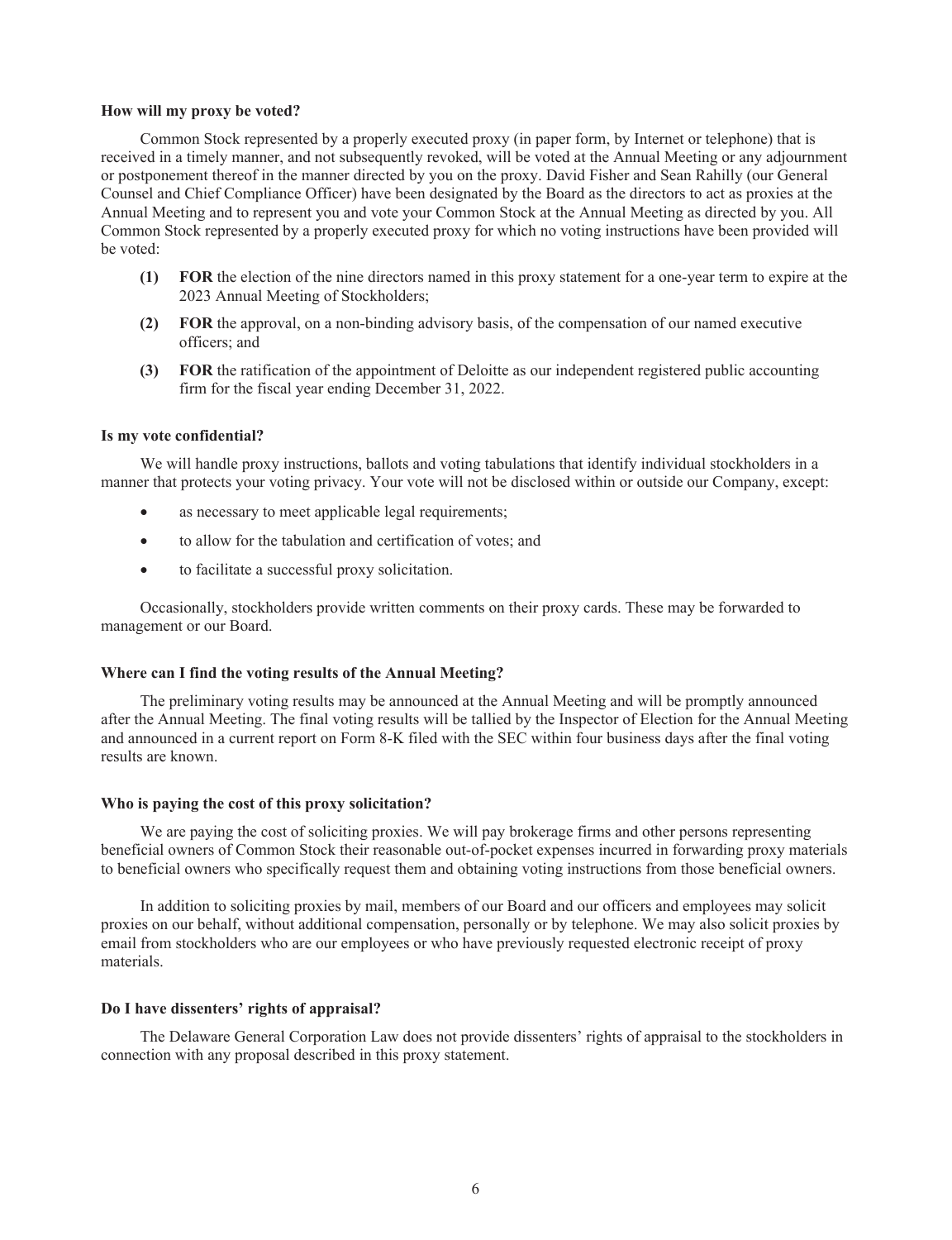## **Who can help answer my questions?**

If you have questions concerning a proposal or the Annual Meeting, if you would like additional copies of this proxy statement, or if you need directions to or special assistance at the Annual Meeting, please contact our Secretary, Sean Rahilly, at (312) 568-4200 or by mail at 175 West Jackson Blvd., Suite 1000, Chicago, Illinois 60604. In addition, information regarding the Annual Meeting is available via the Internet at the website *www.proxyvote.com*.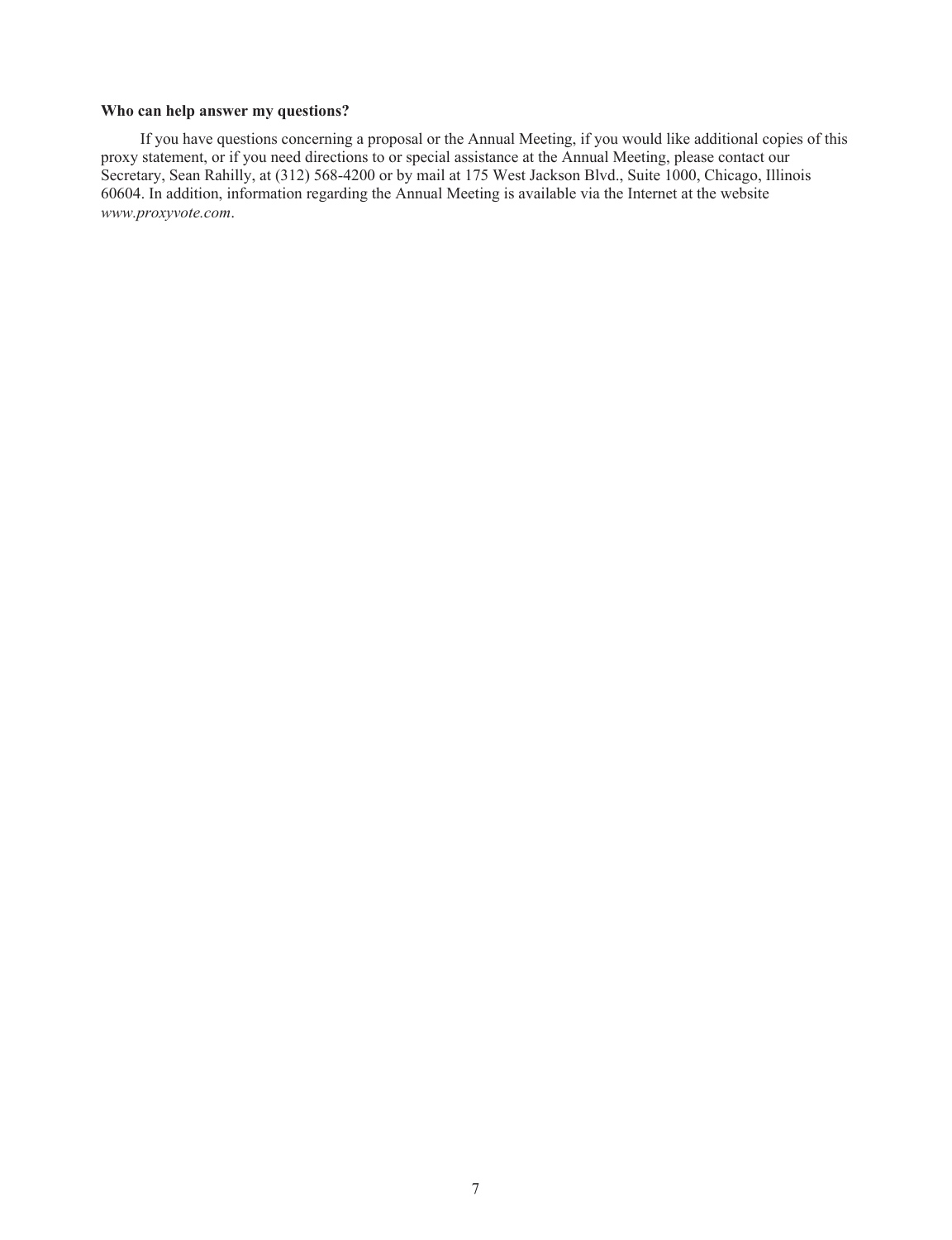#### **Stockholder Proposals and Communications with our Board**

#### **Business Proposals**

Rule 14a-8 under the Securities Exchange Act of 1934, as amended (*Exchange Act*), provides that we must receive stockholders' proposals intended for presentation at the 2023 annual meeting of our stockholders (*2023 Annual Meeting*) and inclusion in the Company's proxy statement for the 2023 Annual Meeting by December 1, 2022.

For other business proposals (other than director nominations) to be properly brought before a stockholder meeting by a stockholder, the stockholder must have given timely notice thereof in writing to our Secretary and such business must otherwise be a proper matter for stockholder action. To be timely, a stockholder's notice relating to business proposed to be conducted at the 2023 Annual Meeting must be delivered to or mailed and received at the principal executive offices of the Company not less than seventy (70) days nor more than one hundred (100) days prior to the first anniversary of the 2022 Annual Meeting. In the event that the date of the 2023 Annual Meeting is advanced more than thirty (30) days prior to such anniversary date or delayed more than sixty (60) days after such anniversary date, then to be timely such notice must be received by the Company on or before the later of (i) seventy (70) days prior to the date of the meeting or (ii) the tenth (10th) day following the day on which public announcement of the date of the meeting was made.

## **Director Nominations**

Stockholders who wish to nominate qualified candidates for election to our Board may notify our Secretary in accordance with our Bylaws at Enova International, Inc., 175 West Jackson Blvd., Chicago, Illinois 60604. Each Stockholder nomination must provide the information required by the nomination notice provision of our Bylaws, including certain information relating to the candidate that is required to be disclosed in solicitations of proxies pursuant to Regulation 14A under the Exchange Act (including such candidate's written consent to being named in the proxy statement as a nominee and to serving as a director if elected) and information relating to the proposing stockholder.

To be timely, a stockholder's notice relating to nominations to be made at the 2023 Annual Meeting must be delivered to or mailed and received at the principal executive offices of the Company not less than seventy (70) days nor more than one hundred (100) days prior to the first anniversary of the 2022 Annual Meeting. In the event that the date of the 2023 Annual Meeting is advanced more than thirty (30) days prior to such anniversary date or delayed more than sixty (60) days after such anniversary date then to be timely such notice must be received by the Company on or before the later of (i) seventy (70) days prior to the date of the meeting or (ii) the tenth (10th) day following the day on which public announcement of the date of the meeting was made.

## **Communication with the Board**

We encourage any stockholder or any other interested party who desires to communicate with our Board about the holder's views and concerns to do so by writing our Secretary at Enova International, Inc., 175 West Jackson Blvd., Suite 1000, Chicago, Illinois 60604. Our Secretary will ensure that the chair of the Nominating and Corporate Governance Committee receives your correspondence.

#### **Householding of Proxy Materials**

Some brokers, banks and other nominee record holders may participate in the practice of householding stockholder materials, such as proxy statements, information statements and annual reports. This means only one copy of the proxy materials may have been sent to multiple stockholders in your household. To obtain a separate copy of the proxy materials, contact our Secretary, Sean Rahilly, at (312) 568-4200 or by mail at 175 West Jackson Blvd., Suite 1000, Chicago, Illinois 60604. If you wish to receive separate copies of proxy materials in the future, or if you are receiving multiple copies and would like to receive a single copy for your household, you should contact your broker, bank or other nominee record holder, or, if you are a record holder of our Common Stock, you may contact Broadridge Financial Solutions Inc. (*Broadridge*) either by calling toll-free at (800) 542-1061, or by writing Broadridge, Householding Department, 51 Mercedes Way, Edgewood, New York 11717.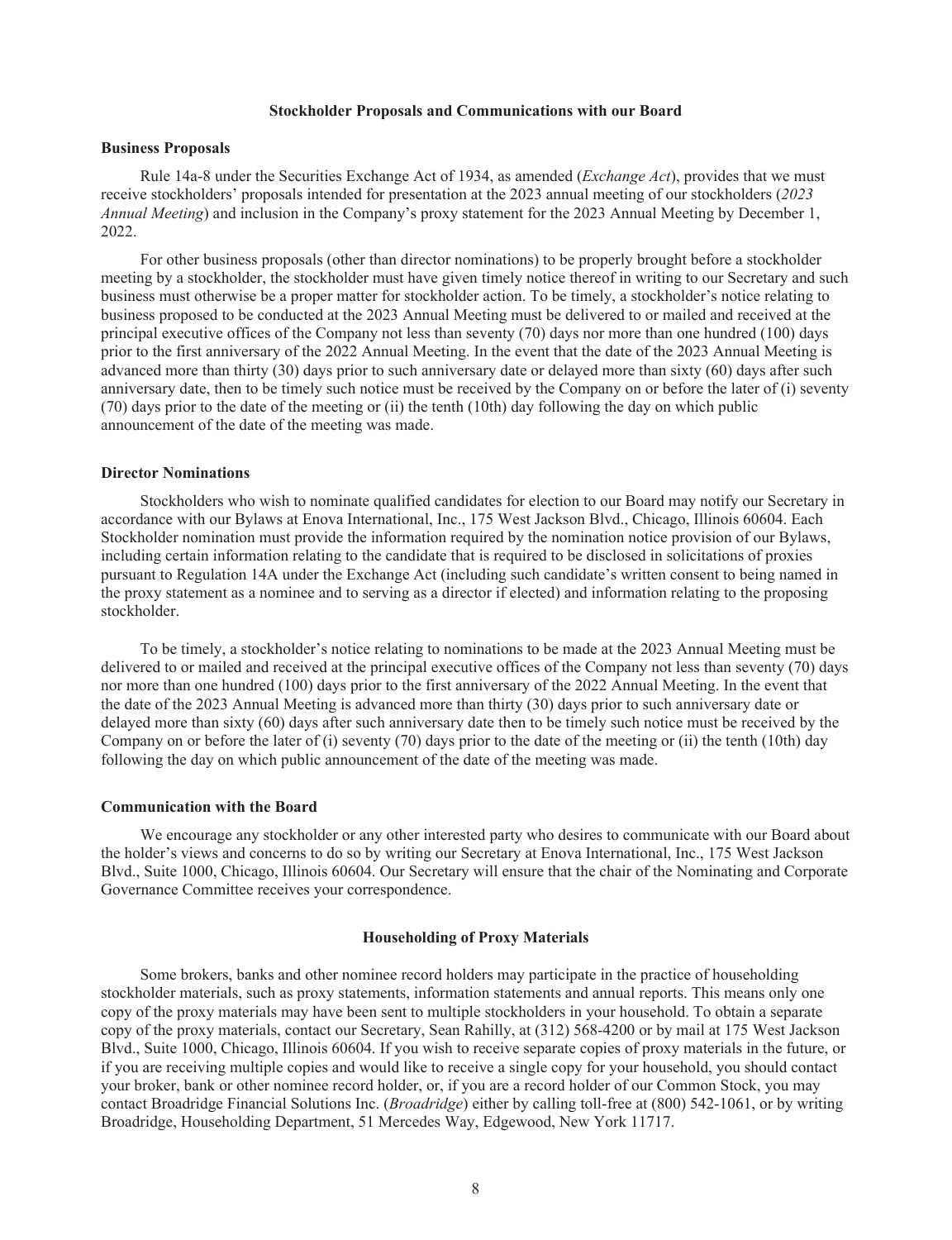### **Delinquent Section 16(a) Reports**

Section 16(a) of the Exchange Act requires our directors, executive officers, and beneficial owners of more than ten percent of our Common Stock to file with the SEC reports of their initial ownership and changes in their ownership of our Common Stock and other equity securities. SEC regulations require us to identify anyone who filed a required report late during the most recent fiscal year. Based on our review of these reports, we believe that for fiscal year 2021 all reports required to be made by our reporting persons were timely filed in accordance with the Exchange Act, except that Mr. Fisher filed a late Form 4 reporting the exercise of stock options and three late Form 4s reporting grants of restricted stock and/or stock options; Mr. Cunningham and Mr. Chartier each filed three late Form 4s reporting grants of restricted stock and/or stock options; Mr. Rahilly filed a late Form 4 reporting the disposition of stock units under a 10b5-1 plan and three late Form 4s reporting grants of restricted stock and/or stock options; and James Lee filed one late Form 4 reporting the disposition of stock units and one late Form 4 reporting a grant of restricted stock.

## **Security Ownership of Certain Beneficial Owners and Management**

#### **Securities Owned by Officers and Directors**

The following table sets forth information about the beneficial ownership of our outstanding Common Stock as of March 17, 2022 by our directors, our named executive officers (*NEOs*) whose compensation is disclosed in the "Executive Compensation" section of this proxy statement and all of our directors and executive officers as a group.

Beneficial ownership is determined in accordance with Rule 13d-3 of the Exchange Act and includes voting or investment power with respect to the securities. Shares of Common Stock that may be acquired by an individual within 60 days of March 17, 2022 are deemed to be beneficially owned by the individual and outstanding for the purpose of computing the percentage ownership of such individual, but are not deemed to be outstanding for the purpose of computing the percentage ownership of any other person shown in the table. The ownership percentage for each individual named below is based on the number of shares of our Common Stock issued and outstanding on March 17, 2022, which was 32,830,838.

| <b>Name</b>                                                                       | <b>Amount and Nature of</b><br><b>Beneficial Ownership</b> <sup>(1)</sup> | Percentage<br>of $Class^{(1)}$ |
|-----------------------------------------------------------------------------------|---------------------------------------------------------------------------|--------------------------------|
| David Fisher                                                                      | $1,043,685$ <sup>(2)</sup>                                                | $3.2\%$                        |
| Steven Cunningham                                                                 | 274,875 (3)                                                               | *                              |
| Kirk Chartier                                                                     | 248,089 (4)                                                               | $\ast$                         |
| Sean Rahilly                                                                      | 139,838 (5)                                                               | $\ast$                         |
| Ellen Carnahan                                                                    | 56,760(6)(7)                                                              | $\ast$                         |
| Daniel R. Feehan                                                                  | 274,412 (6)                                                               | *                              |
| William M. Goodyear                                                               | 67,955 (6)(8)                                                             | $\ast$                         |
| James A. Gray                                                                     | $86,495$ (6)(9)                                                           | $\ast$                         |
| Gregg A. Kaplan                                                                   | 38,355 (6)                                                                | $\ast$                         |
| Mark P. McGowan                                                                   | 55,080 (6)(10)                                                            | *                              |
| Linda Johnson Rice                                                                | 9,445 (6)                                                                 | $\ast$                         |
| Mark A. Tebbe                                                                     | 76,495 $(6)(11)$                                                          | $\ast$                         |
| All directors and executive officers as a<br>group $(12$ Persons) <sup>(12)</sup> | 2,371,484                                                                 | $7.2\%$                        |

\* Indicates less than 1% ownership.

- (1) Unless otherwise indicated, each of the persons named has sole voting and investment power with respect to the shares reported and none of the shares reported are pledged as security or have been placed in a margin account by any executive officer or director.
- (2) Includes 912,718 shares subject to options exercisable within 60 days of March 17, 2022.
- (3) Includes 181,068 shares subject to options exercisable within 60 days of March 17, 2022.
- (4) Includes 188,702 shares subject to options exercisable within 60 days of March 17, 2022.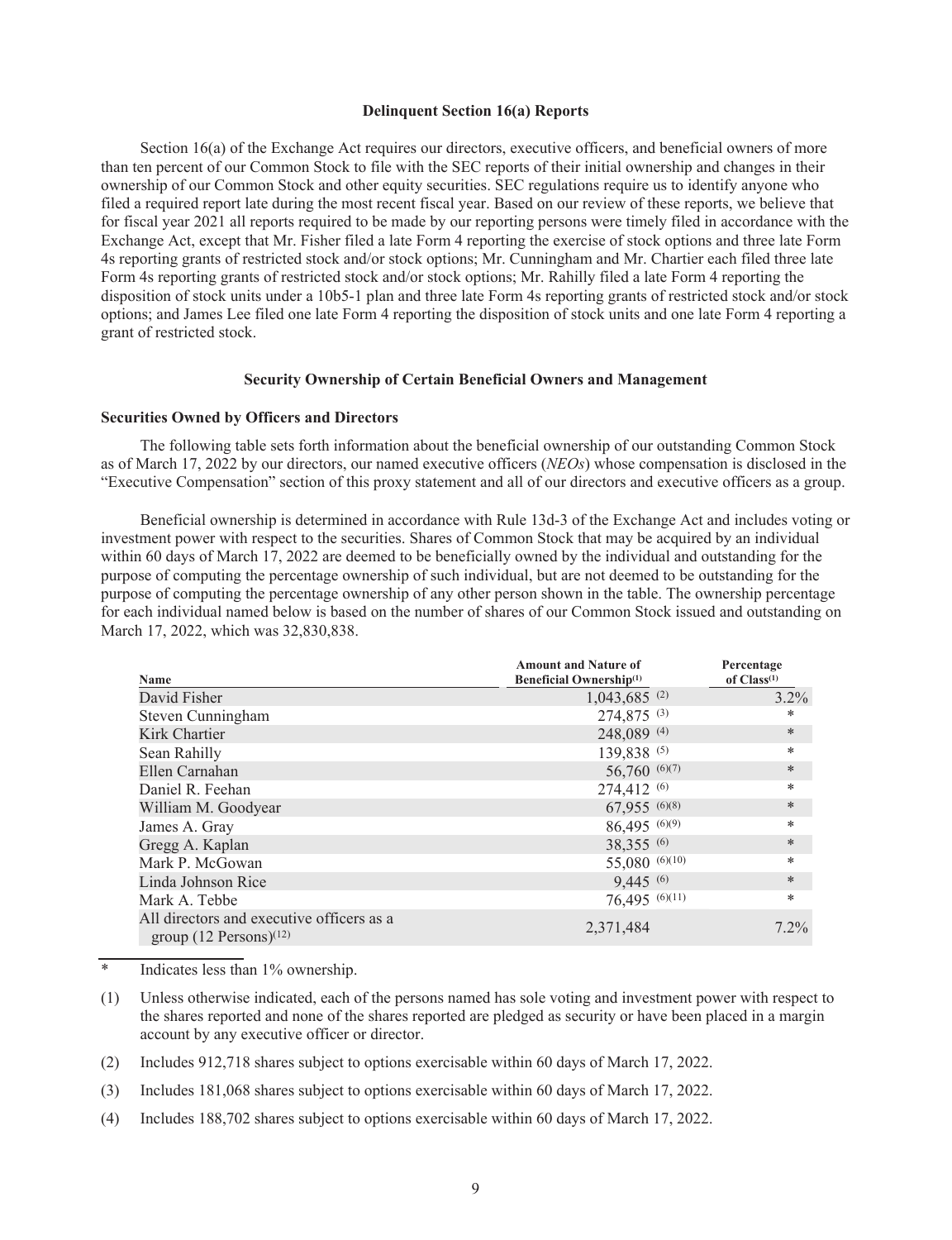- (5) Includes 98,604 shares subject to options exercisable within 60 days of March 17, 2022.
- (6) Includes 3,966 unvested restricted stock units (*RSUs*) scheduled to vest within 60 days following March 17, 2022.
- (7) Includes 4,590 shares held in a revocable trust of which Ms. Carnahan is sole trustee.
- (8) Includes 4,000 shares held in a revocable trust of which Mr. Goodyear is sole trustee.
- (9) Includes 10,000 shares held in an irrevocable trust and 20,000 shares held in a revocable trust, both of which Mr. Gray is the sole trustee.
- (10) Includes 21,593 shares held by SAF Capital Management LLC and certain affiliates (*SAF Capital*) as of March 17, 2022. Mr. McGowan, as the managing member of SAF Capital, may direct the vote and disposition of all shares held by SAF Capital and may be deemed the beneficial owner of such shares.
- (11) Includes 20,000 shares held in a revocable trust of which Mr. Tebbe is the sole trustee.
- (12) Includes all of our current directors and all executive officers employed by us as of March 17, 2022. This amount includes 1,381,092 shares that directors and executive officers have the right to acquire within 60 days following March 17, 2022.

## **Securities Owned by Principal Stockholders**

The following table sets forth information regarding the number and percentage of shares of Common Stock held by all persons and entities known by us to beneficially own 5% or more of our outstanding Common Stock as of March 17, 2022, based on Schedule 13Ds and/or Schedule 13Gs filed with the SEC. Shares of Common Stock that may be acquired by an entity within 60 days of March 17, 2022 are deemed to be beneficially owned by the individual and outstanding for the purpose of computing the percentage ownership of such entity, but are not deemed to be outstanding for the purpose of computing the percentage ownership of any other person or entity. The ownership percentage for each entity named below is based on the number of shares of our Common Stock issued and outstanding on March 17, 2022, which was 32,830,838.

|                                    | <b>Amount</b> and<br>Nature of |            |
|------------------------------------|--------------------------------|------------|
|                                    | <b>Beneficial</b>              | Percentage |
| Name & Address of Beneficial Owner | Ownership                      | of Class   |
| Black Rock Inc.                    | 5,970,707 (1)                  | $18.2\%$   |
| 55 East 52nd Street                |                                |            |
| New York, New York 10055           |                                |            |
| 683 Capital Management, LLC        | $3,049,000^{(2)}$              | $9.3\%$    |
| 3 Columbus Circle, Suite 2205      |                                |            |
| New York, New York 10019           |                                |            |
| The Vanguard Group                 | 2,781,552 (3)                  | $8.5\%$    |
| 100 Vanguard Boulevard             |                                |            |
| Malvern, Pennsylvania 19355        |                                |            |
| Dimensional Fund Advisors LP       | $1,776,531$ <sup>(4)</sup>     | $5.4\%$    |
| Building One                       |                                |            |
| 6300 Bee Cave Road                 |                                |            |
| Austin, Texas, 78746               |                                |            |

<sup>(1)</sup> According to a Schedule 13G/A filed with the SEC on January 27, 2022, BlackRock, Inc. has sole voting power with respect to 5,873,762 shares and has the sole dispositive power over 5,970,707 shares.

<sup>(2)</sup> According to a Schedule 13G/A filed with the SEC on February 16, 2021, 683 Capital Partners, LP and 683 Maiden Fund LP beneficially own 3,000,000 and 49,000 shares, respectively. Each of 683 Capital Management, LLC, as the investment manager of each of 683 Capital Partners, LP and 683 Maiden Fund LP, and Ari Zweiman, as the Managing Member of 683 Capital Management, LLC, may be deemed to beneficially own the 3,049,000 shares of Common Stock beneficially owned by 683 Capital Partners, LP and 683 Maiden Fund LP.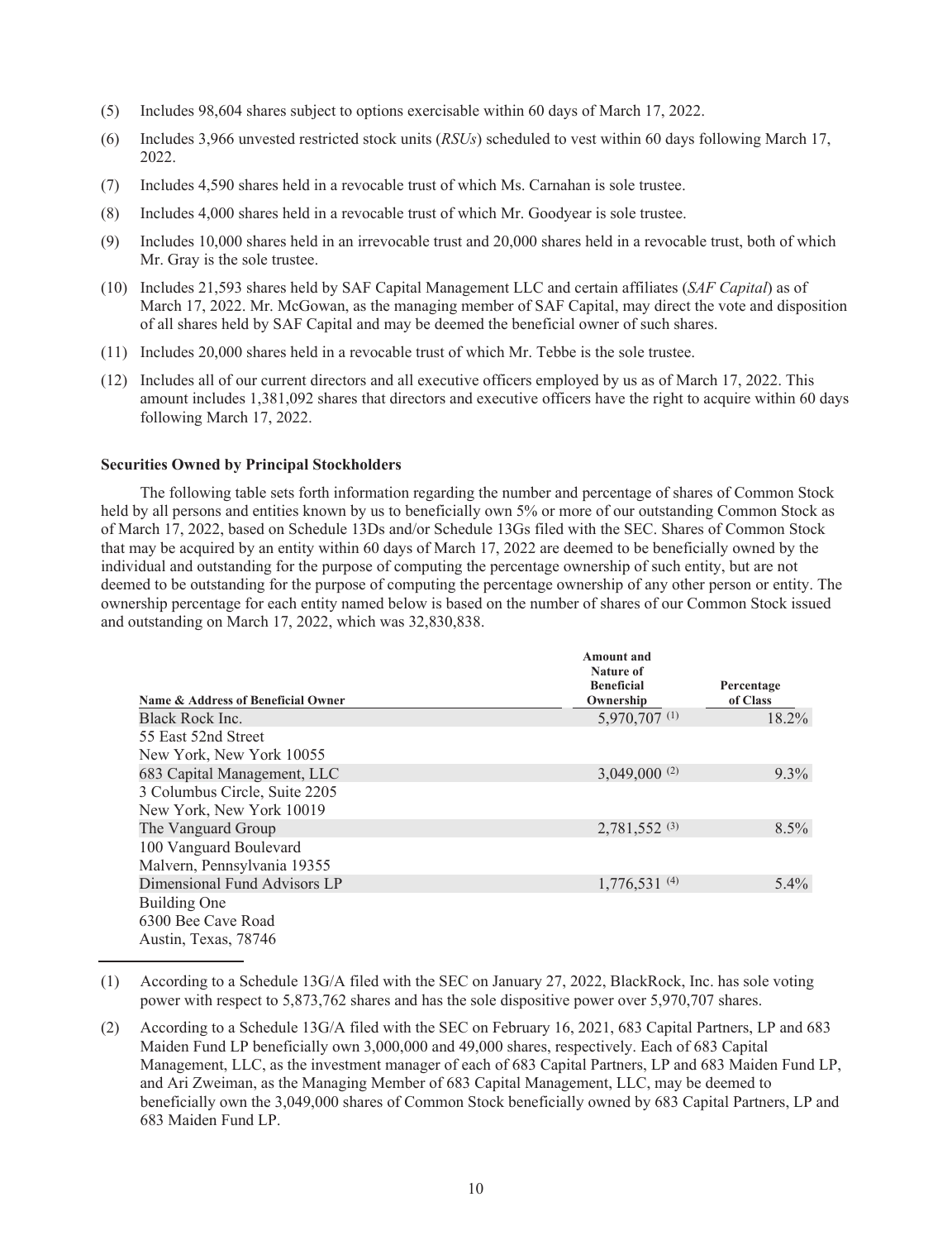- (3) According to a Schedule 13G/A filed with the SEC on February 10, 2022, The Vanguard Group has shared voting power with respect to 36,430 shares, sole dispositive power with respect to 2,719,724 shares and shared dispositive power with respect to 61,828 shares.
- (4) According to a Schedule 13G/A filed with the SEC on February 8, 2022, Dimensional Fund Advisors LP has sole voting power with respect to 1,732,419 shares and has the sole dispositive power with respect to 1,776,531 shares.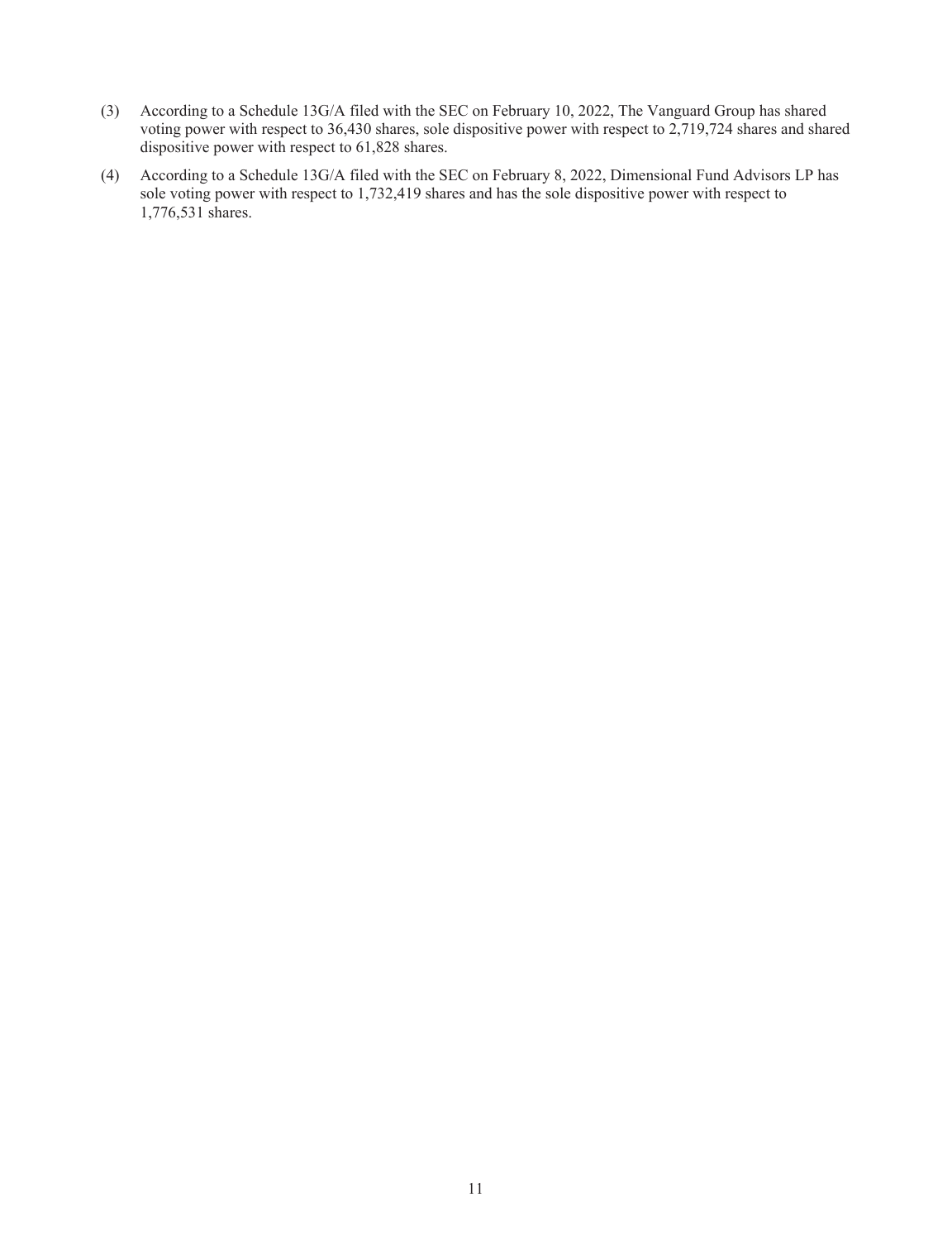# **PROPOSAL 1 ELECTION OF DIRECTORS**

## **Directors to be Elected by our Stockholders**

At the Annual Meeting, our stockholders will elect nine directors to hold office until the 2023 Annual Meeting and until their successors are elected and qualified or until their earlier death, incapacity, resignation or removal. Each director has served continuously since the date of his or her appointment. All nominees have consented to being named in this proxy statement and to serve if elected.

If any nominee should be unable or unwilling to stand for election as a director, it is intended that the Common Stock represented by proxies will be voted for the election of a substitute nominated by the Board.

|                                                          | Age | Background                                                                                                                                                                                                                                                                                                                                                                                                                                                                                                                                                                                                                                                                                                                                                  |
|----------------------------------------------------------|-----|-------------------------------------------------------------------------------------------------------------------------------------------------------------------------------------------------------------------------------------------------------------------------------------------------------------------------------------------------------------------------------------------------------------------------------------------------------------------------------------------------------------------------------------------------------------------------------------------------------------------------------------------------------------------------------------------------------------------------------------------------------------|
| Name<br>Ellen Carnahan<br>Director since May 19,<br>2015 | 66  | Ms. Carnahan currently serves as the Chair of our Audit Committee. Ms. Carnahan<br>has over 20 years of experience as a venture capitalist. She is currently Principal of<br>Machrie Enterprises, where she provides angel capital, expertise and extensive<br>connections to growth businesses and venture funds. She previously spent 18 years<br>as co-manager and lead technology investor at William Blair Capital Partners<br>(WBCP). Ms. Carnahan has been a director of 25 public and private companies,<br>primarily in technology, and is currently working with three as of the past five years:                                                                                                                                                 |
|                                                          |     | Enova, Paylocity and The Jackson Funds. Prior to joining WBCP, she was Vice<br>President of Marketing at SPSS (analytical software) and held management roles in<br>financial services. Passionate about the community, she was Chair of The<br>Metropolitan Planning Council and a long-time board member and Chair of<br>Communities In Schools of Chicago and The Chicago Network. She also served on<br>numerous civic boards including the Illinois Venture Capital Association and the<br>State of Illinois Growth and Innovation Fund. She graduated as salutatorian from the<br>University of Notre Dame and received an MBA with honors from the University of<br>Chicago. Ms. Carnahan is currently a non-practicing certified public accountant. |
|                                                          |     | We believe Ms. Carnahan's qualifications to sit on our Board include, among other<br>things, her experience in the finance industry, including her experience in technology<br>companies, her leadership experience, and her experience as a director of other<br>publicly traded companies, which has given her a strong understanding of public<br>company corporate governance and financial reporting and business controls.                                                                                                                                                                                                                                                                                                                            |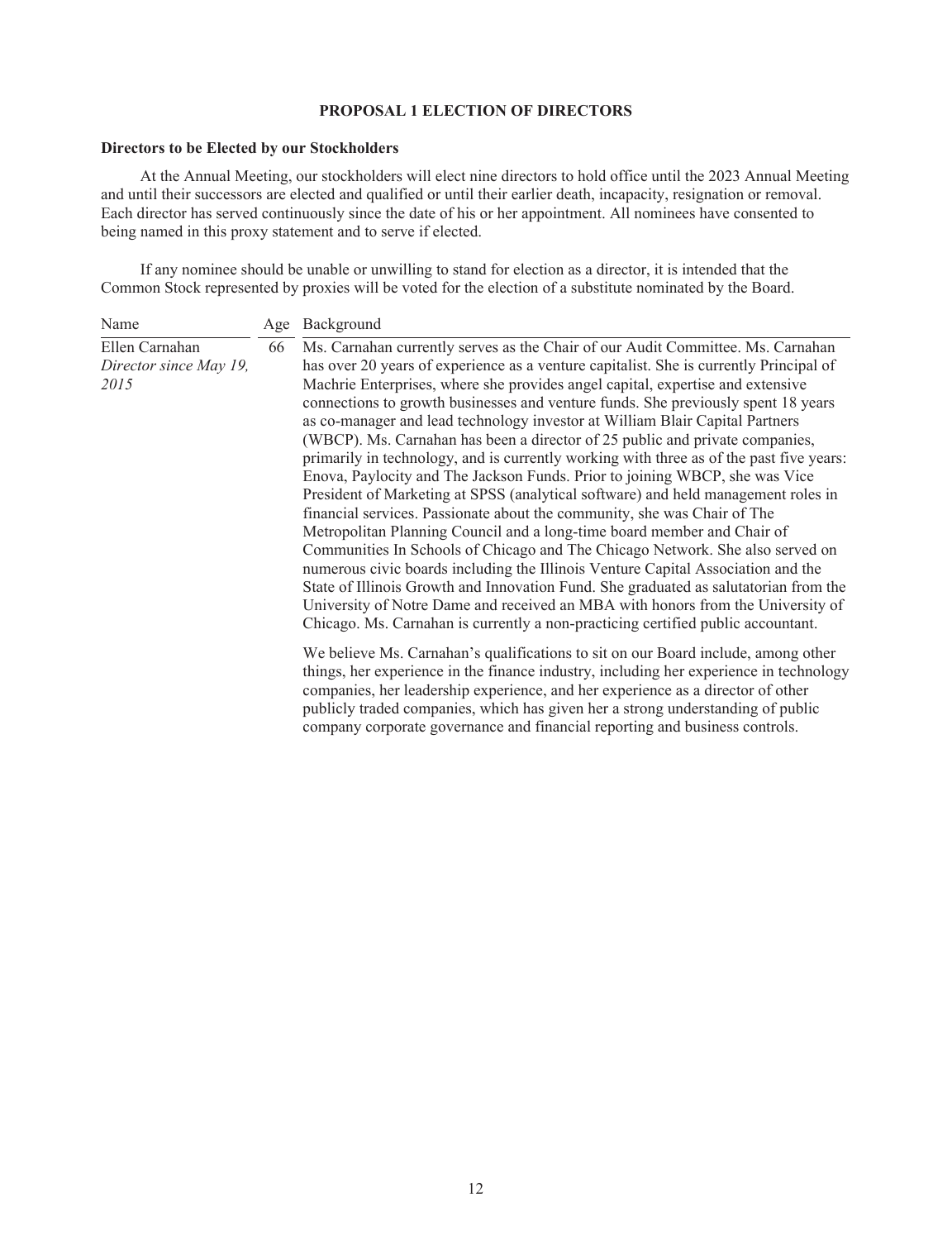Daniel R. Feehan *Director since September 13, 2011* 71 Mr. Feehan currently serves as the Chair of our Management Development and Compensation Committee. Mr. Feehan is currently the Chairman of the Board of FirstCash, Inc. (NASDAQ: FCFS). Previously, Mr. Feehan served as a Director of Cash America International, Inc. and was Cash America's Executive Chairman from November 1, 2015 until Cash America's merger with First Cash Financial Services in September 2016. Prior to that, Mr. Feehan served as the Chief Executive Officer of Cash America from February 2000 to November 2015. Prior to that, Mr. Feehan served in other executive management roles at Cash America including President and Chief Operating Officer and Chief Financial Officer beginning in 1990. Mr. Feehan also currently serves Chairman of the Board of AZZ Inc. (NYSE: AZZ), and as a Director of a number of private companies and charitable organizations including the Lena Pope Home and One Safe Place. In December 2019, Texas Governor Greg Abbott appointed Mr. Feehan to the Board of Regents of the University of North Texas System. Mr. Feehan received a Bachelor of Business Administration degree in Accounting from Texas A&M University and has been recognized as a Distinguished Alumni of that institution.

We believe Mr. Feehan's qualifications to sit on our Board include, among other things, his leadership experience, specifically his experience as Chief Executive Officer of Cash America, his knowledge of the consumer finance industry and its regulatory environment, his experience and background in finance and accounting and his experience as a director of multiple publicly traded companies, which has given him a strong understanding of public company corporate governance.

52 Mr. Fisher has served as our Chief Executive Officer since January 29, 2013 when he joined Enova. Mr. Fisher became our Chief Executive Officer and President on March 29, 2013. Mr. Fisher has also served as a Director since February 11, 2013 and as Chairman of our Board since October 14, 2014. Prior to joining the Company, Mr. Fisher was Chief Executive Officer of optionsXpress Holdings, Inc. (*optionsXpress*) from October 2007 until The Charles Schwab Corporation acquired the business in September 2011. Following the acquisition, Mr. Fisher served as President of optionsXpress until March 2012. Mr. Fisher also served as the President of optionsXpress from March 2007 to October 2007 and as the Chief Financial Officer of optionsXpress from August 2004 to March 2007. Prior to joining optionsXpress, Mr. Fisher served as Chief Financial Officer of Potbelly Sandwich Works from February 2001 to July 2004, and before that in the roles of Chief Financial Officer and General Counsel for Prism Financial Corporation. Mr. Fisher has served on the Board of Directors of Just Eat Takeaway.com N.V. since June 2021 and Fathom Digital Manufacturing Corporation since December 2021. Mr. Fisher previously served on the Boards of Directors of optionsXpress, CBOE Holdings, Inc., InnerWorkings, Inc. and GrubHub, Inc. Mr. Fisher received a Bachelor of Science degree in Finance from the University of Illinois and a law degree from Northwestern University School of Law.

We believe Mr. Fisher's qualifications to sit on our Board include, among other things, his leadership experience, specifically his experience as Chief Executive Officer of the Company and of optionsXpress, his knowledge of the consumer finance industry and his experience in leading highly-regulated international companies gained through his tenure at the Company and at optionsXpress, his experience and background in finance, legal and compliance matters, and his experience as a director of multiple companies, which has given him a strong understanding of public company corporate governance.

*Director since February 11, 2013*

David Fisher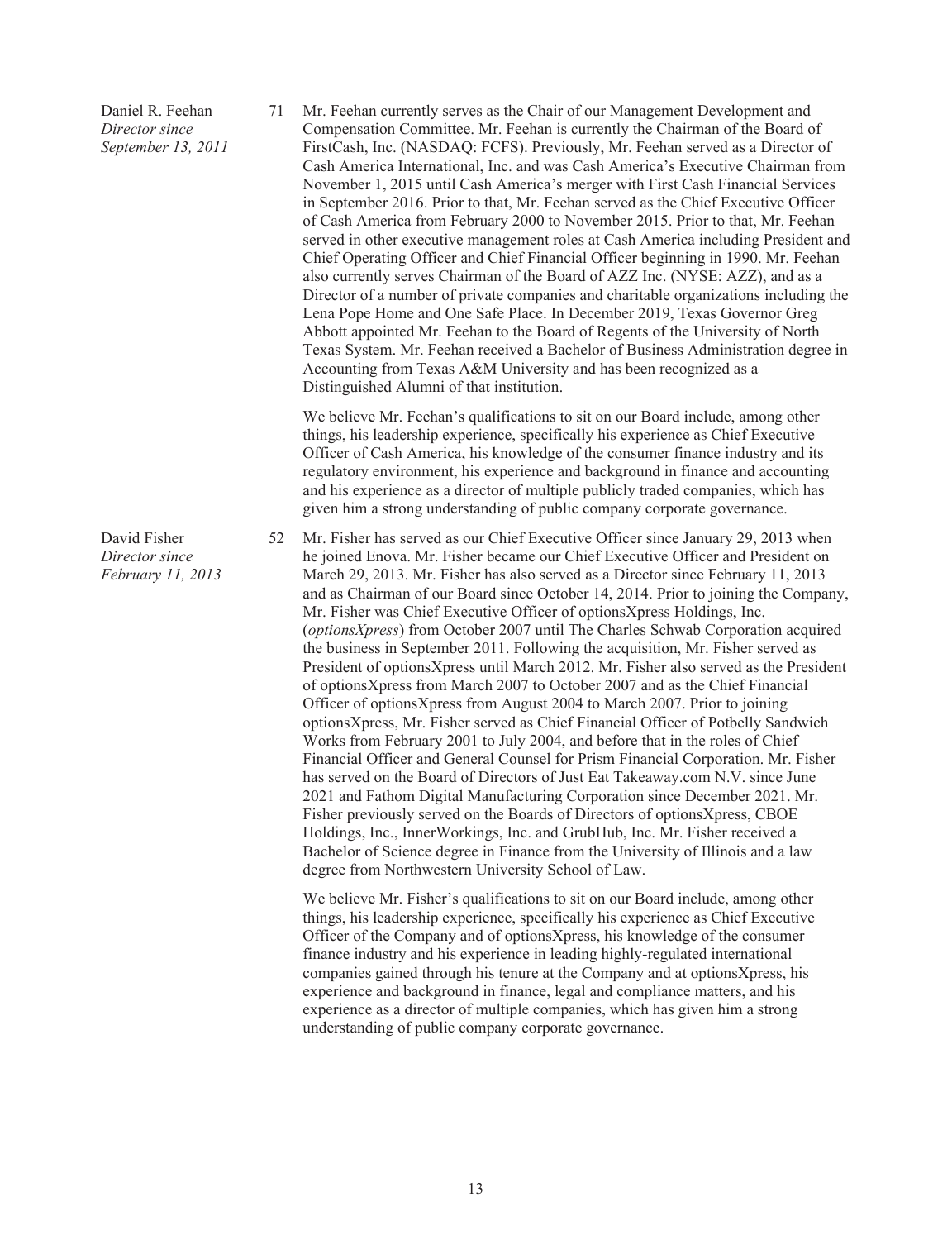William M. Goodyear *Director since October 1, 2014*

73 Mr. Goodyear serves as the lead independent director and Chair of the Audit Committee for Exterran Holdings, Inc., a natural gas compression products and services company, where he has served since April 2013. Mr. Goodyear served as Executive Chairman of the Board and as a director of Navigant Consulting, Inc., a specialized global consulting firm, from 2000 and 1999, respectively, until he retired from each position in April 2014 and May 2014, respectively. Mr. Goodyear served as Chief Executive Officer of Navigant from May 2000 through March 2012. Prior to 1999, Mr. Goodyear served as Chairman and Chief Executive Officer of Bank of America Illinois and was President of Bank of America's Global Private Bank. Mr. Goodyear also held a variety of assignments with Continental Bank, subsequently Bank of America, including corporate finance, corporate lending, trading and distribution, and he was stationed in London for five years of his tenure to manage Continental Bank's European and Asian Operations. Mr. Goodyear also served as a director, including as the Vice Chairman of the Board of Directors, of Continental Bank from 1991 through 1994. Mr. Goodyear is a trustee and member of the Executive Committee of the Board of Trustees for the Chicago Museum of Science and Industry and a member of the Board of Trustees of the University of Notre Dame. Mr. Goodyear also serves on the Rush University Medical Center Board, where he is currently Vice-Chairman of the Board and Chairman of the Executive Committee, as well as a past Chairman of the Finance Committee.

Mr. Goodyear received a Master's degree in Business Administration, with Honors, from the Amos Tuck School of Business at Dartmouth College, and a Bachelor's degree in Business Administration, with Honors, from the University of Notre Dame.

We believe Mr. Goodyear's qualifications to sit on our Board include, among other things, his experience in the finance industry, including his domestic and international experience and his regulatory knowledge of the industry, his executive leadership experience, and his experience as a director of other publicly traded companies, which has given him a strong understanding of public company corporate governance and financial reporting and business controls.

56 Mr. Gray has served on the Enova Board for the past 5 years and is currently our Lead Independent Director. Mr. Gray is also the Chief Executive Officer of G-Bar Limited Partnership, an independent proprietary options and futures trading firm, and he has served in that position since 1996. Mr. Gray has held various positions with G-Bar Limited Partnership since 1987. Mr. Gray was a cofounder and served as the Chairman of the Board of optionsXpress from 2000 through 2012. Mr. Gray has served on the boards of Incapital LLC, Cumulus Funding LLC, and Backstop Solutions Group as well as the boards of the Lurie Children's Hospital of Chicago and the Chicago Museum of Science and Industry. Mr. Gray is also a member of the Chief Executive's Organization, the Young Presidents Organization (where he is a past President), the Chicagoland Entrepreneurial Center, the Executives Club, the Economic Club of Chicago (where he served as Director) and the Commercial Club. Mr. Gray holds a Bachelor of Science degree in Finance and Economics from the University of Iowa.

We believe Mr. Gray's qualifications to sit on our Board include, among other things, his service as Chairman of the Board of optionsXpress, formerly a publicly traded company, his entrepreneurial and executive leadership experience in growing businesses, and his knowledge and experience in the technology industry.

James A. Gray *Director since October 1, 2014*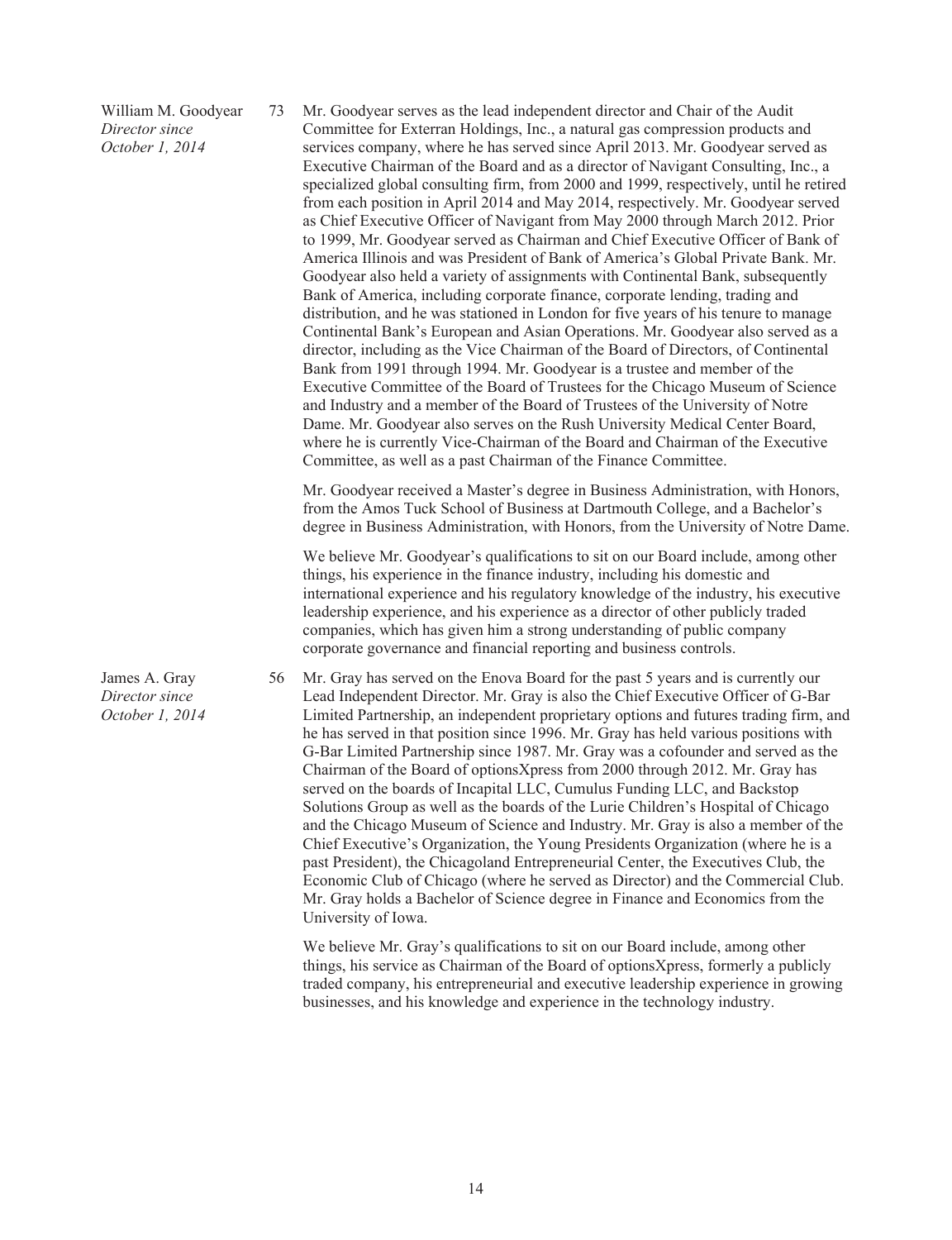Gregg A. Kaplan *Director since October 1, 2014*

52 Mr. Kaplan was Chief Executive Officer of Valicor Environmental Services, where he served from January 2020 to June 2021. Previously he served as an Operating Partner with Pritzker Capital Group from April 2015 to January 2020. Mr. Kaplan served as President and Chief Operating Officer of Coinstar, Inc., from April 2009 through March 2013. Prior to that, Mr. Kaplan served as Chief Executive Officer of Redbox Automated Retail, LLC (*Redbox*) from December 2005 to March 2009. Mr. Kaplan served as senior director of strategy for McDonald's Corporation from 2002 to 2005 and as director of strategy from 2001 to 2002, and he led the Redbox venture while it was part of McDonald's Corporation. Mr. Kaplan was a partner in Divine interVentures, a venture capital group specializing in business-to-business exchanges and infrastructure software opportunities, from 1999 to 2001, and Mr. Kaplan also served as director of interactive marketing for Streamline.com, a web-based grocery delivery company, from 1996 to 1999. Mr. Kaplan received a Master's degree in Business Administration from Harvard Business School and a Bachelor's degree in Philosophy from the University of Michigan.

We believe Mr. Kaplan's qualifications to sit on our Board include, among other things, his leadership experience as an executive officer of a publicly traded company, his experience expanding and running a high-growth company and his business acumen and strategic insight.

43 Mr. McGowan is Managing Member of SAF Capital Management LLC, an investment and consulting firm which he founded in November 2006. Prior to forming SAF Capital Management LLC, Mr. McGowan was the Co-founder and Managing Partner of MPG Capital Management, LLC, a financial markets research firm, which derived and licensed statistically validated algorithmic trading models and investment strategies for accredited and institutional investors. Mr. McGowan previously worked within the Consumer and Market Knowledge function of Procter & Gamble, where he was instrumental in shaping marketing strategies for multiple brands, as well as leading Market Mix Modeling and the development of macroeconomic forecasting capabilities within Procter & Gamble's Homecare division. Mr. McGowan served as Chairman of the Board of Directors of CombiMatrix Corporation, a clinical diagnostic laboratory specializing in cytogenomic and cytogenetic testing for the oncological and pediatric markets, from 2010 to March 2013 and on the Board of Directors of Premier Exhibitions, Inc., a provider of museum-quality educational and entertainment exhibitions, from September 2011 to October 2012. Mr. McGowan received his Bachelor of Science in Microbiology, with a focus in Genomics and Molecular Genetics, from Michigan State University.

We believe Mr. McGowan's qualifications to sit on our Board include, among other things, his financial and investment industry experience, his understanding of our business and our industry, his service on boards of other public companies, which has given him a strong understanding of public company corporate governance and financial reporting and business controls, his knowledge of securitization transactions and his strategic insight. In addition, Mr. McGowan provides a valuable stockholder perspective to the Board.

Mark P. McGowan *Director since March 30, 2016*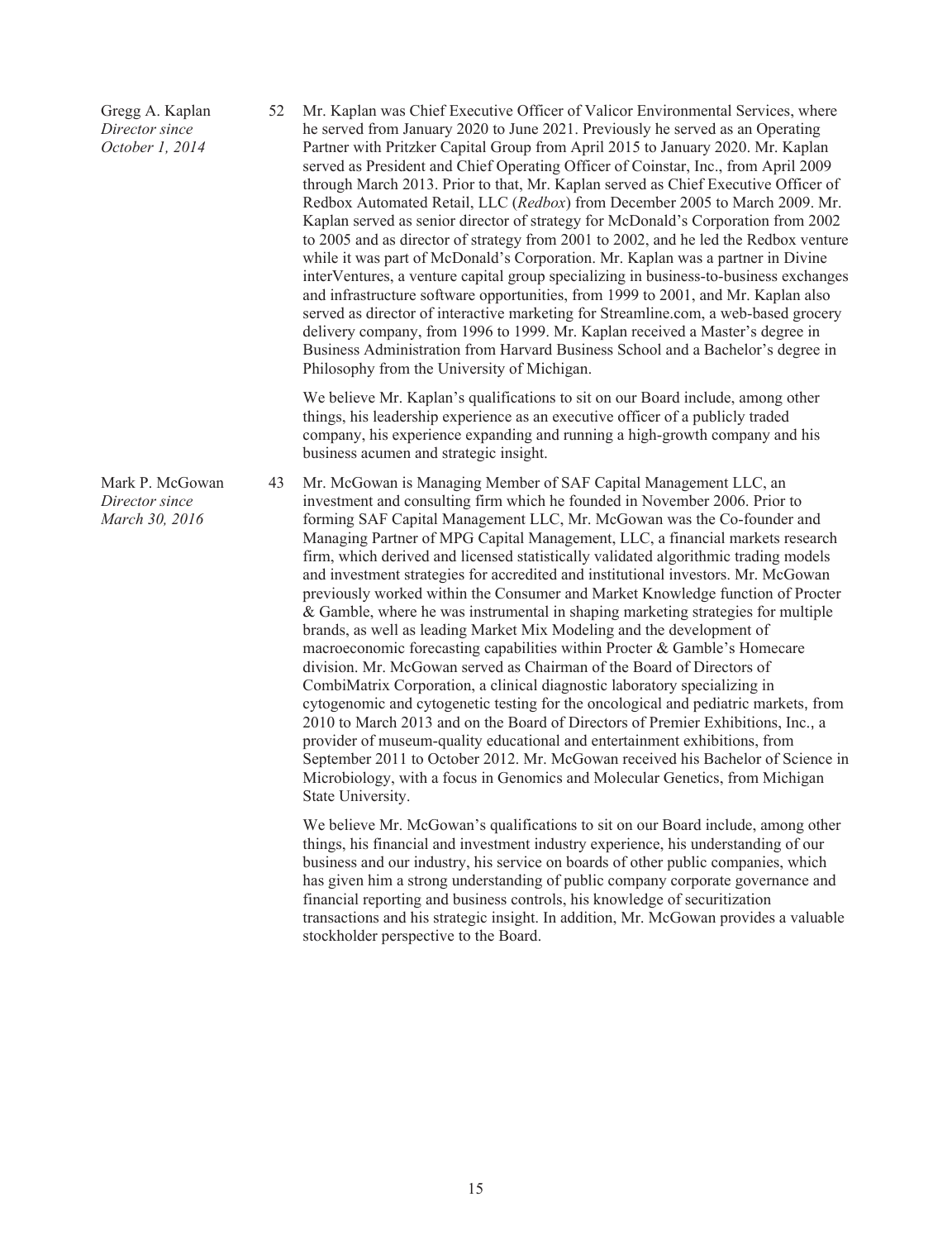Linda Johnson Rice *Director since September 10, 2020* 63 Ms. Rice currently serves as the Chair of our Nominating and Corporate Governance Committee. She is the Chief Executive Officer of Johnson Publishing Company, LLC, formerly the parent company for Ebony and Jet magazines and Fashion Fair Cosmetics. She is a member of the board of directors for Omnicom Group Inc. Ms. Rice is a Trustee at the Art Institute of Chicago, a member of the board of directors of Northwestern Memorial Corporation, President of the Chicago Public Library board of directors, a founding member of the Council of the National Museum of African American History and Culture and a founding member of the Adweek Diversity & Inclusion Council. She previously served on the board of directors of Grubhub, Tesla, Inc., Kimberly-Clark Corporation, Bausch & Lomb, Continental Bank, Dial Corporation, MoneyGram, Quaker Oats Company and Viad Corp. Ms. Rice holds a B.A. in Journalism from the University of Southern California's Annenberg School of Communication and an M.B.A. from Northwestern University's Kellogg School of Management.

> We believe Ms. Rice's qualifications to sit on our Board include, among other things, her extensive board experience across a variety of industries, including financial services and technology, which will be invaluable to us as we work to deliver value for our shareholders, customers, employees and communities.

60 Mr. Tebbe currently serves as an Adjunct Professor of Entrepreneurship at University of Chicago's Booth School of Business where he has served since 2011, as well as Chairman of World Business Chicago's Innovation and Venture Council, a council of technology leaders dedicated to driving growth and opportunity in Chicago technology companies. Mr. Tebbe previously served as an Operating Executive for Lake Capital, a private equity firm, from 2008 until 2011. Prior to his association with Lake Capital, Mr. Tebbe was the founder and chairman of Techra Networks, a consulting firm that assists companies in better leveraging technology to enhance their business results, where he worked from 2002 to 2008. In 2004, Mr. Tebbe co-founded Answers Corporation, a company that owns and operates advertising-supported public websites and was listed on the NASDAQ in 2005, and he served as the company's Co-Founder, Vice-Chairman and Lead Director until the company was sold to a portfolio company of Summit Partners in 2011. From 1984 to 2002, Mr. Tebbe served as Chairman of Lante Corporation, a technology consulting firm he founded. Mr. Tebbe graduated with a Bachelor of Science degree in Computer Science from the University of Illinois at Urbana/Champaign. Mr. Tebbe has been a consultant to executive management of many leading companies including American Express, Dell and Microsoft as well as non-profit organizations such as National Park Service, United Nations and World Economic Forum.

We believe Mr. Tebbe's qualifications to sit on our Board include, among other things, his leadership experience as an executive officer of two publicly traded companies, his service as a director on other public company boards, which has given him a strong understanding of public company corporate governance and financial reporting and business controls, his extensive entrepreneurial background and his many years of senior management experience in the technology industry.

## **THE BOARD OF DIRECTORS RECOMMENDS YOU VOTE** *FOR* **ALL DIRECTOR NOMINEES**

## **Structure and Functioning of the Board**

#### **Corporate Governance Philosophy**

Mark A. Tebbe *Director since October 1, 2014*

Our corporate governance philosophy is expressed in our Corporate Governance Guidelines; the charters of our Audit Committee, Compensation Committee, and Nominating and Corporate Governance Committee; our Code of Business Conduct, which applies to all of our employees, officers and directors, including our chief executive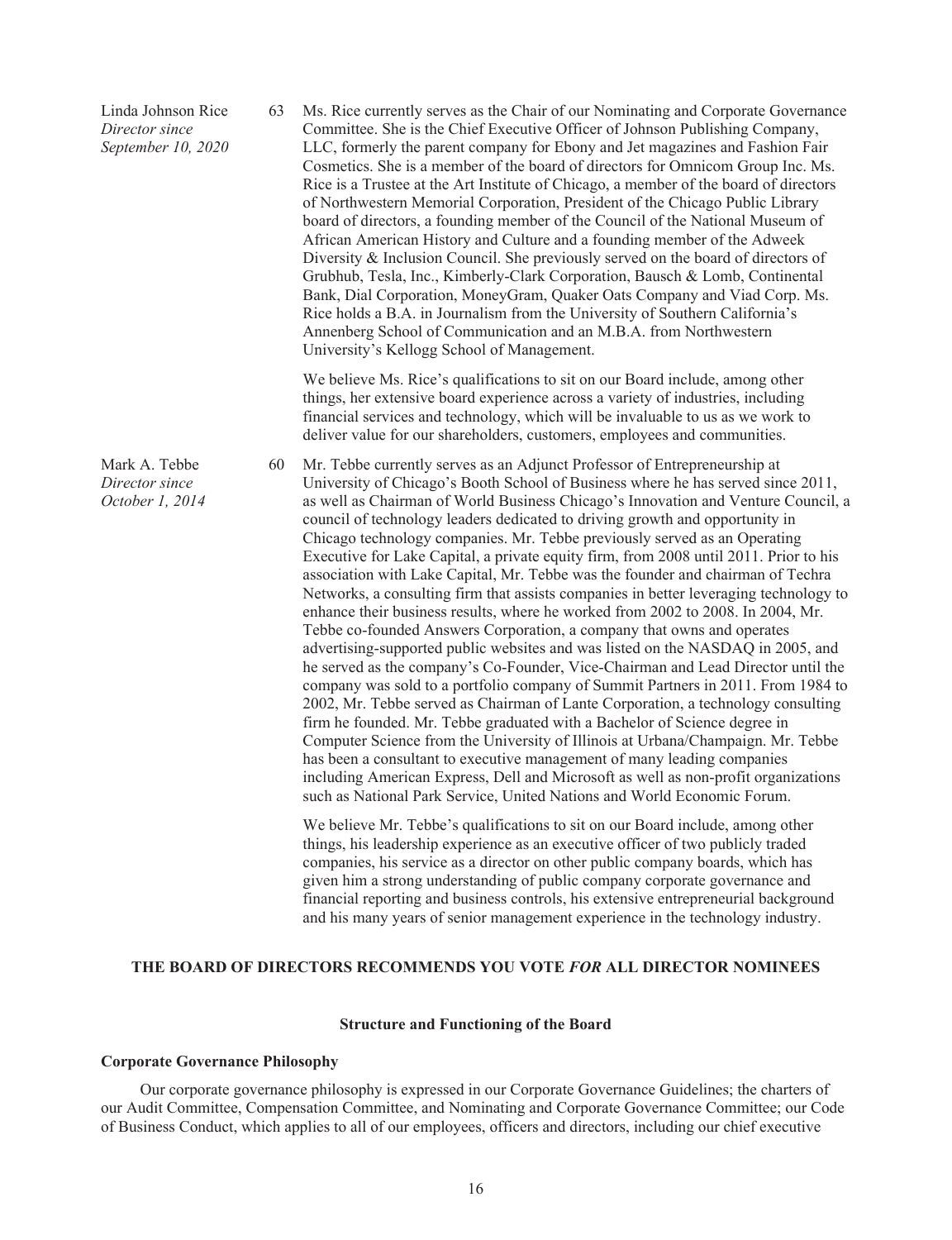officer (*CEO*), chief financial officer and those officers responsible for financial reporting; and our Related Party Transaction Policy, among others. Our committee charters, Corporate Governance Guidelines, Code of Business Conduct, Insider Trading Policy, Regulation FD Policy and Stock Ownership Guidelines are available on the *Corporate Governance* page of our website at *ir.enova.com*.

We are committed to maintaining effective corporate governance guidelines designed to ensure that the Board is actively engaged in the proper performance of its oversight function.

## **Corporate Governance Structure and Function**

Our certificate of incorporation provides that the number of directors who constitute the entire Board will be fixed by resolution adopted from time to time by the affirmative vote of the majority of the Board. Our Board consists of nine persons. It is the policy of the Company that the number of directors will not exceed a number that can function efficiently as a body. Our directors are elected annually at each Annual Meeting by our stockholders voting together as a single class.

Our Board, assisted by its committees, oversees the Company's business and affairs and assures that the longterm interests of our stockholders are being served.

Directors are encouraged to have direct dialogue with our management and internal audit manager and internal audit team and may request attendance by management, the internal audit manager and internal audit team, and our external auditors at Board and committee meetings.

We provide directors with materials such as our corporate governance documents, compensation plans, Company policies, Board and committee minutes, continuing education materials, and reports and presentations prepared by management, internal and external auditors and other advisors in advance of each meeting. Directors are encouraged to review these materials prior to the meeting.

The Company facilitates the continuing education of directors to assist them in maintaining currency with the Company's business and operations.

#### **Primary Responsibilities of the Board**

As described in our Corporate Governance Guidelines, our Board's primary functions are:

- overseeing the formation of and reviewing major strategies, plans and actions;
- reviewing and evaluating our performance against broad financial and strategic objectives;
- providing direction, advice and counsel to senior management;
- selecting, compensating and evaluating our CEO and other executive officers;
- reviewing succession planning for our CEO and other executive officers;
- selecting appropriate candidates for election as directors;
- reviewing our systems and practices designed to bring about compliance with applicable laws and regulations, including our accounting and financial reporting obligations; and
- reviewing the major risks we face and helping us to develop and oversee strategies to address those risks.

#### **Director Independence**

Our common stock is listed on the New York Stock Exchange (*NYSE*). Under the rules of the NYSE, independent directors must comprise a majority of our Board. In addition, the rules of the NYSE require that, subject to specified exceptions, each member of a listed company's audit, compensation, and nominating and governance committees must be independent. Under the rules of the NYSE, a director will only qualify as an "independent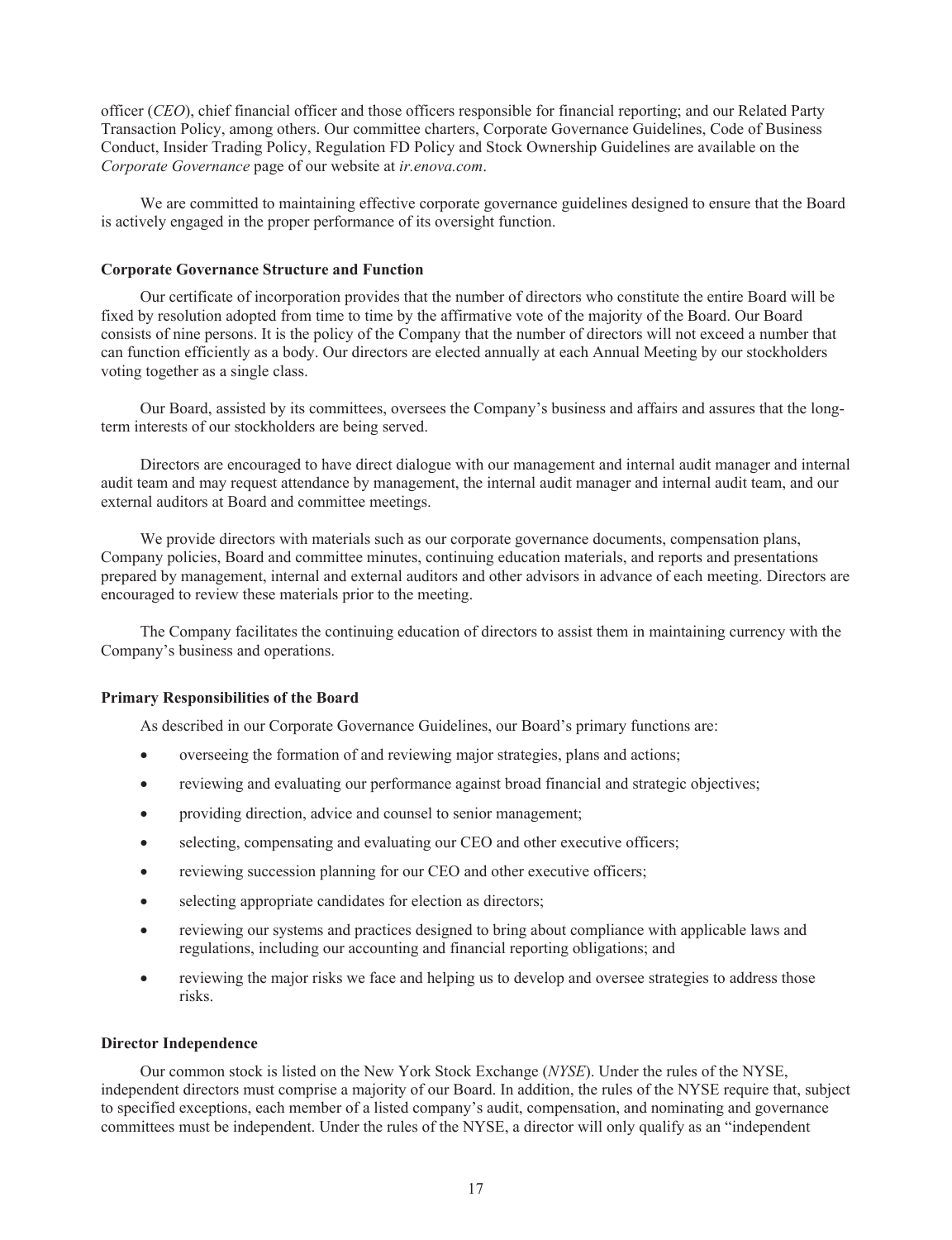director" if, in the opinion of that company's board of directors, the person does not have a relationship that would interfere with the exercise of such person's independent judgment in carrying out the responsibilities of a director.

Audit committee members must also satisfy the independence criteria set forth in Rule 10A-3 under the Exchange Act and compensation committee members must satisfy the independence criteria set forth in Rule 10C-1(b)(1) of the Exchange Act. Each of these rules provide that, in order to be considered independent, a director may not, other than in his or her capacity as a member of the board of directors or any other board committee: (1) accept, directly or indirectly, any consulting, advisory, or other compensatory fee from the listed company or any of its subsidiaries or (2) be an affiliated person of the listed company or any of its subsidiaries.

Our Board has determined that none of Ms. Carnahan, Mr. Feehan, Mr. Goodyear, Mr. Gray, Mr. Kaplan, Mr. McGowan, Ms. Rice and Mr. Tebbe, representing eight (8) of our nine (9) directors, has a relationship that would interfere with the exercise of independent judgment in carrying out the responsibilities of a director and that each of these directors is "independent" as that term is defined under the rules of the NYSE. Our Board also determined that each of Ms. Carnahan (chair), Mr. Goodyear, Mr. Gray and Mr. McGowan, who comprise our audit committee, Mr. Feehan (chair), Mr. Kaplan and Mr. Tebbe, who comprise our Compensation Committee, and Ms. Rice (chair), Ms. Carnahan, Mr. Feehan, Mr. Goodyear, Mr. Gray, Mr. Kaplan, Mr. McGowan and Mr. Tebbe, who comprise our Nominating and Corporate Governance Committee, satisfy the independence standards for those committees established by the rules of the NYSE and applicable SEC rules. In making these determinations, our Board considered the relationships that each non-employee director has with our company and all other facts and circumstances our Board deemed relevant in determining their independence, including the beneficial ownership of our capital stock by each non-employee director.

## **Board Diversity**

Our stockholders are better served when there is diversity of education, skill, age, experience, background, expertise and outlook on our Board. Our directors bring diverse backgrounds and experience to the Board that inform the Board's oversight function. Our Corporate Governance Guidelines express the belief that diversity, including differences in background qualifications and personal characteristics, is important to our Board's oversight function.

#### **Director Meeting Attendance**

Our Board held five (5) meetings during 2021. Directors are expected to prepare for and make every effort to attend and participate in meetings of the Board and committees on which they serve. During 2021, each director attended at least 75% of (i) the total number of Board meetings held in 2021 and (ii) the total number of meetings held by each committee of the Board on which such director served.

Our Corporate Governance Guidelines provide that directors are expected to attend annual stockholder meetings in person or by telephone or other electronic means. All directors attended our 2021 annual meeting of stockholders.

#### **Executive Sessions of Independent Directors**

Executive sessions or meetings of independent directors are held at least in conjunction with each regularly scheduled Board meeting to discuss such matters as the independent directors deem worthy of discussion. In addition to such executive sessions, the Board may also hold regular executive sessions of outside directors without management present. The presiding outside director serves as the presiding director at such meetings and performs such other functions as the Board may direct, including serving in a liaison capacity between the Board as a whole and the senior management of the Company. If there is no presiding outside director then designated or if the presiding outside director is not available, the Board will select another outside director to serve as the presiding outside director until such time as the presiding outside director becomes available or is elected, as the case may be. Additional executive sessions or meetings of outside directors may be held from time to time as required. Executive sessions or meetings are held from time to time with our CEO for a general discussion of relevant subjects.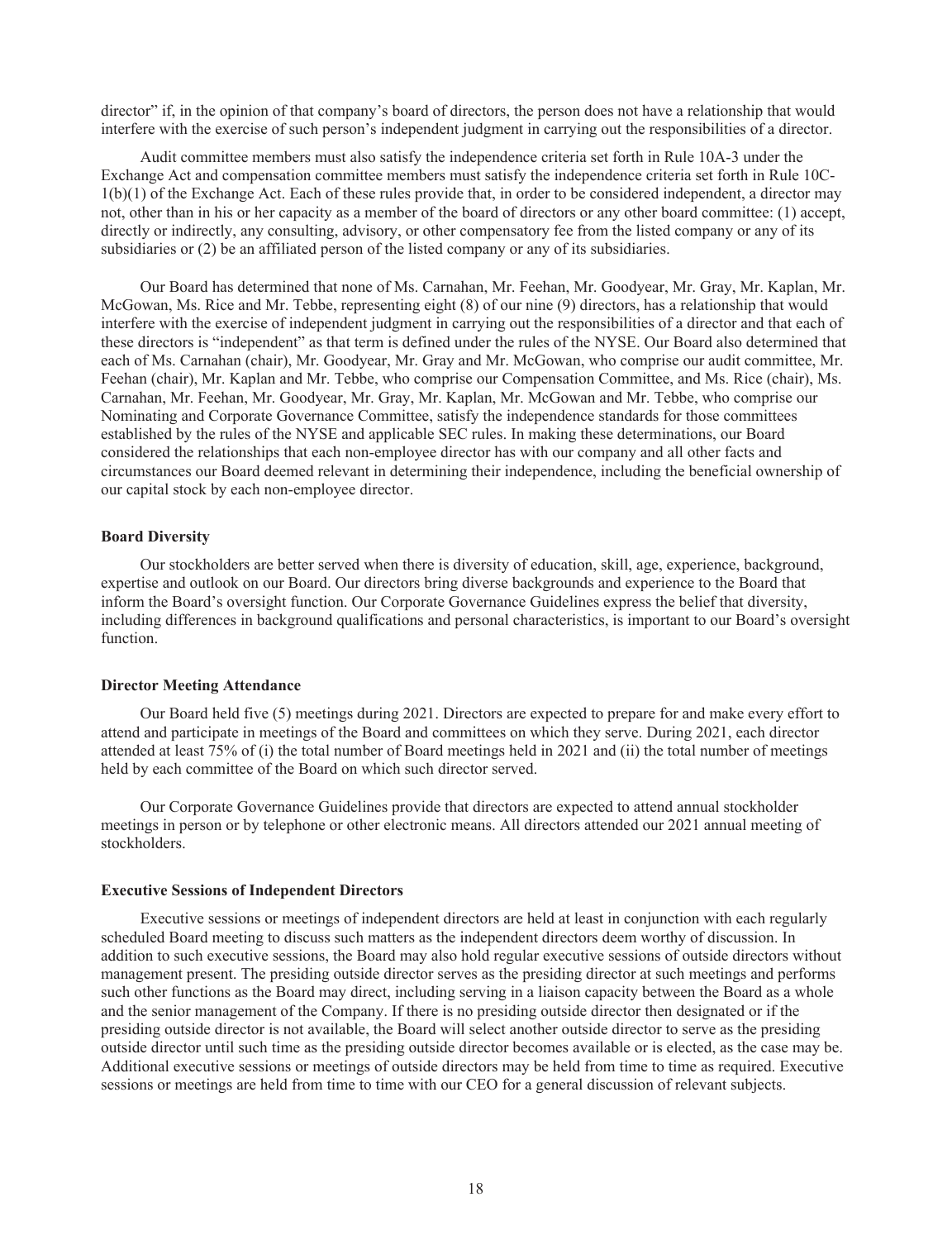#### **Board and Committee Self-Assessment**

To promote continuous improvement in our corporate governance processes, our Board and committees conduct an annual performance self-evaluation. The results are collected and analyzed and used to identify and implement improvements in our governance processes.

## **Board Committees**

|                                                                            | Management Development and                            | Nominating and Corporate                                                                                                                |
|----------------------------------------------------------------------------|-------------------------------------------------------|-----------------------------------------------------------------------------------------------------------------------------------------|
| <b>Audit Committee</b>                                                     | <b>Compensation Committee</b>                         | Governance Committee                                                                                                                    |
| Ellen Carnahan*<br>William M. Goodyear<br>James A. Gray<br>Mark P. McGowan | Daniel R. Feehan*<br>Gregg A. Kaplan<br>Mark A. Tebbe | Linda Johnson Rice*<br>Ellen Carnahan<br>Daniel R. Feehan<br>William M. Goodyear<br>James A. Gray<br>Gregg A. Kaplan<br>Mark P. McGowan |
|                                                                            |                                                       | Mark A. Tebbe                                                                                                                           |

# \* Committee Chair

The chair of each committee serves as lead director for committee matters and spokesperson for the committee, and provides recommendations and guidance to our Board, Board Chairman and management.

Each committee may retain its own legal and other advisors and conduct independent inquiries and investigations at our expense into matters under its oversight. Each committee has the sole right to appoint and direct its own advisors, each of whom is accountable and reports directly to the committee.

#### *Audit Committee*

Our Audit Committee met five (5) times during 2021.

The Audit Committee was established in accordance with Exchange Act Section 3(a)(58)(A). Our Board has affirmatively determined that all members of the Audit Committee are independent directors under the applicable rules of NYSE and the SEC. Our Board has additionally determined that Ms. Carnahan, Mr. Goodyear, Mr. Gray and Mr. McGowan are audit committee financial experts, as defined in Item  $407(d)(5)$  of Regulation S-K, and meet the financial sophistication requirement in NYSE Rule 303A.07. The Audit Committee's functions are described in its charter, which is available on the Committee Charters page of our website at www.enova.com.

As described in its charter, the Audit Committee's responsibilities include: reviewing and overseeing financial reporting and financial statements; reviewing, overseeing and maintaining independent auditor relationships; overseeing and maintaining internal audit and compliance procedures and requirements; and setting policies for the Company's administrative policies and procedures.

Our independent auditor is accountable and reports directly to the Audit Committee. The Audit Committee reviews our independent auditor's independence and the overall scope and focus of the annual audit. The Audit Committee discusses with our independent auditor any relationships or services that may affect its objectivity or independence. If the Audit Committee is not satisfied with the independent auditor's assurances of independence, it will take, or recommend that the Board take, appropriate action to ensure its independence.

### *Compensation Committee*

Our Compensation Committee met five (5) times during 2021.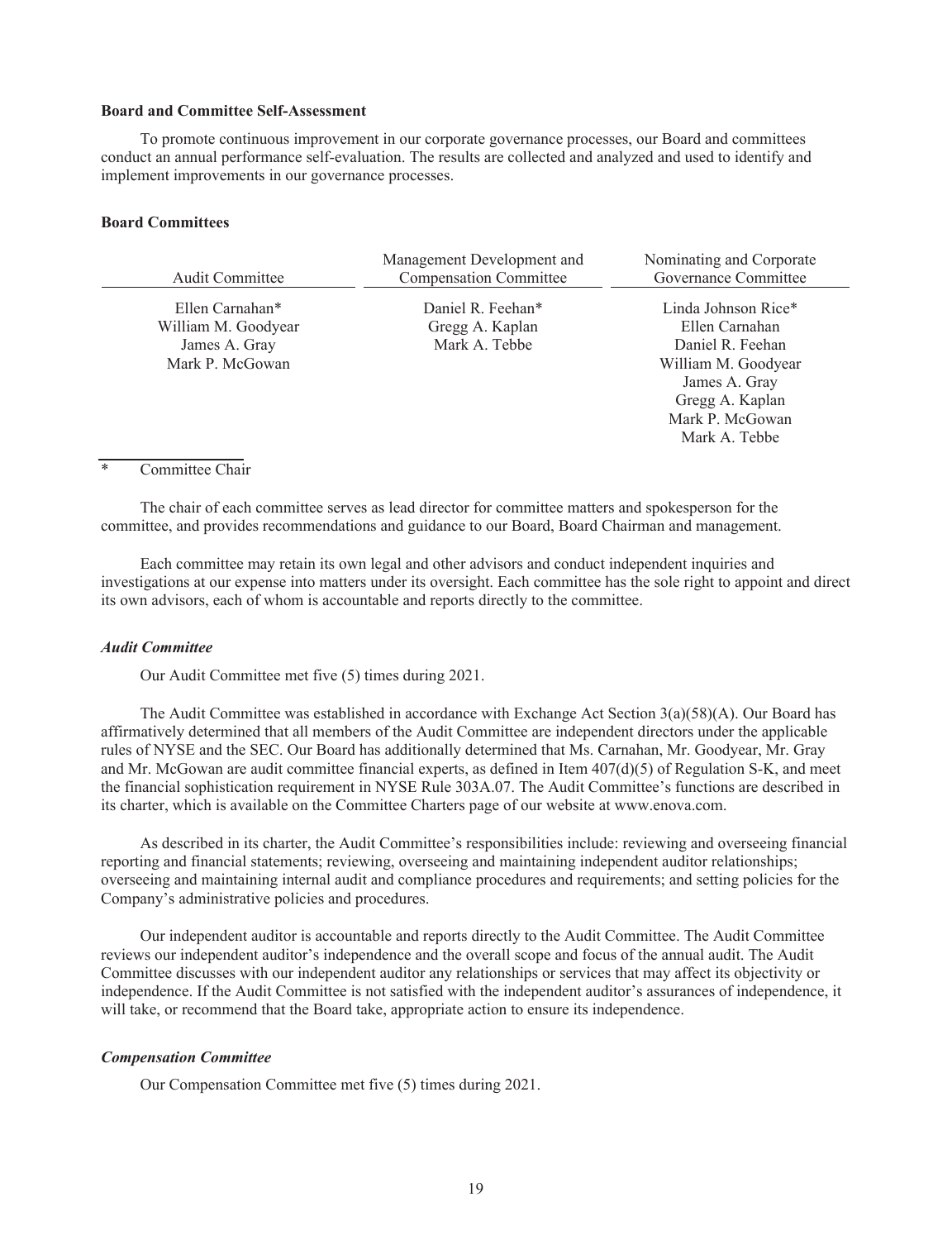Our Board has affirmatively determined that all members of the Compensation Committee are independent directors under the applicable rules of NYSE and the SEC. The Compensation Committee members also qualify as non-employee directors under Exchange Act Rule 16b-3. Our Compensation Committee's functions are described in its charter, which is available on the Committee Charter page of our website at www.enova.com.

As described in its charter, the Compensation Committee's responsibilities include: overseeing the Company's overall compensation structure and practices, including providing guidance to management on significant issues affecting compensation philosophy or policy; reviewing and approving corporate goals and objectives relevant to the compensation of the CEO and the Company's other executive officers; setting the Company's general policy regarding executive compensation; granting stock options, restricted stock and other discretionary awards under the Company's stock option and other equity incentive plans; reviewing and making recommendations to the Board with respect to matters concerning the Company's stock and cash-based incentive compensation plans; reviewing and discussing with management the Compensation Discussion and Analysis required to be included in the Company's proxy statement for each annual meeting of stockholders or annual report on Form 10-K; overseeing and considering the results of the Company's submissions to stockholders on matters relating to executive compensation including advisory votes on executive compensation and frequency of such votes; and reviewing with the CEO the functions of the CEO and other executive officers of the Company and the succession plans relating to these officers.

The Compensation Committee has primary responsibility for determining our compensation programs for executive officers and directors. In evaluating the level of executive officer and director compensation, the Compensation Committee takes into consideration advice from its independent consultant and recommendations from senior management. The Compensation Committee has sole authority to engage and compensate a compensation consultant and determine its independence from management. The compensation consultant is accountable and reports directly to the Compensation Committee.

# *Compensation Committee Interaction with Compensation Consultants*

Since 2014, the Compensation Committee has engaged Towers Watson & Co., n/k/a Willis Towers Watson plc (*Willis Towers Watson*), an executive compensation consulting firm, to assist with its review of the compensation programs for our executive officers and the compensation disclosures in this proxy statement. The Compensation Committee intends to continue engaging Willis Towers Watson in an advisory capacity with respect to executive compensation matters, including reviewing the compensation disclosures in this proxy statement. Although the Compensation Committee retains Willis Towers Watson, Willis Towers Watson interacts directly with our executive officers when necessary and appropriate. Willis Towers Watson's advisory services include providing industry and peer group compensation data, presenting compensation plan designs to the Compensation Committee for consideration, conducting an annual risk assessment of our executive compensation programs and attending Compensation Committee meetings. The Compensation Committee considered and assessed all factors specified under NYSE Listing Rules with respect to advisor independence and determined that Willis Towers Watson is an independent executive compensation firm.

## *Nominating and Corporate Governance Committee*

Our Nominating and Governance Committee met two (2) times during 2021.

Our Board has affirmatively determined that all members of the Nominating and Governance Committee are independent directors under the applicable rule of NYSE. The Nominating and Corporate Governance Committee's functions are described in its charter, which is available on the Committee Charters page of our website at www.enova.com.

As described in its charter, the Nominating and Governance Committee's responsibilities include: identifying, assessing and recommending director candidates; developing the criteria for selecting director candidates; recommending for approval to the Board director candidates; assisting the Board in assessing director independence; reviewing the structure and charters of Board committees and recommending to the Board, if desirable, changes in their number, responsibilities and membership; reviewing and approving related person transactions; providing oversight of our Related Person Transaction Policy and our Insider Trading Policy; administering, reviewing and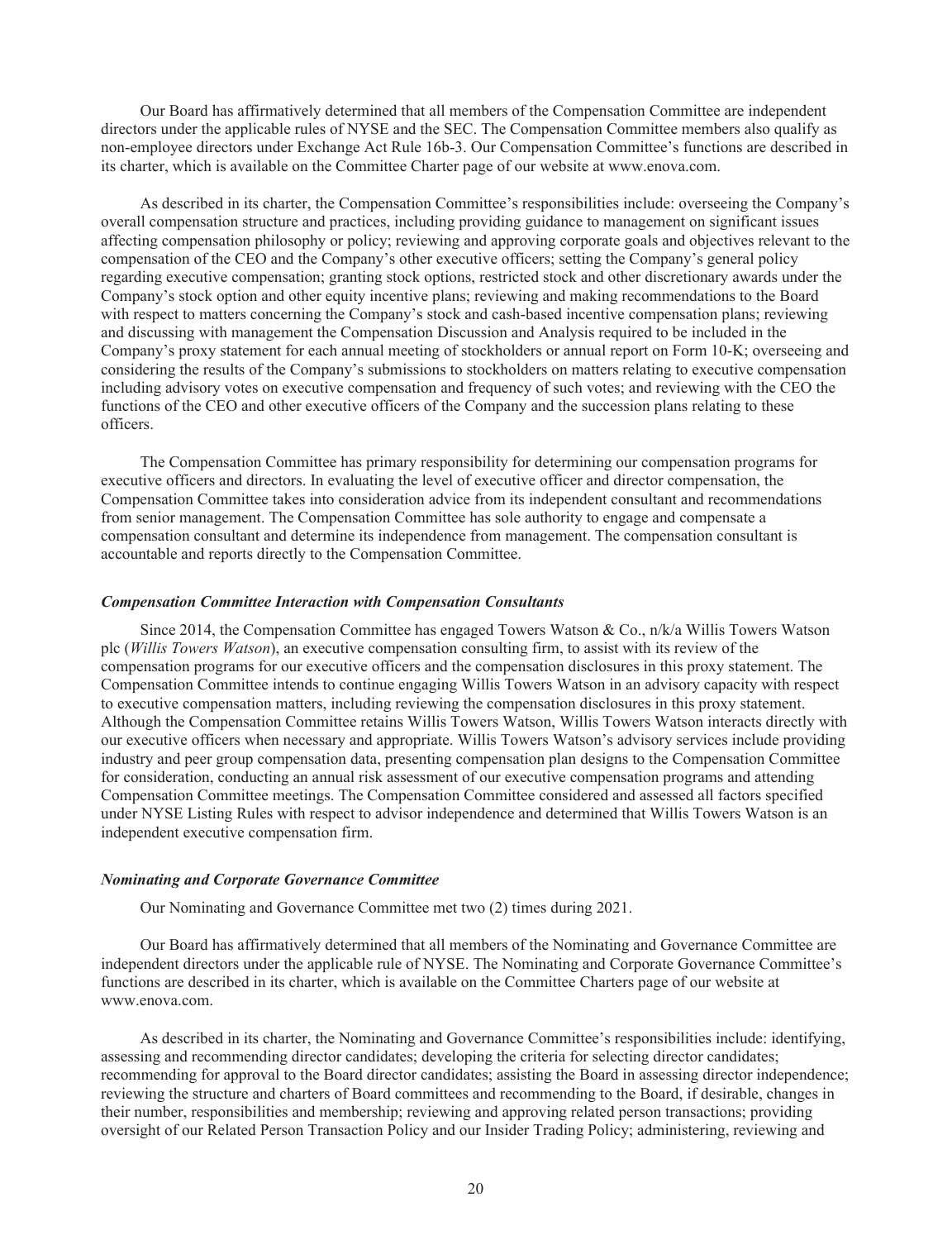reassessing the adequacy of our Corporate Governance Guidelines and recommending any proposed changes to the Board; recommending other changes in corporate governance to the Board for approval from time to time; and overseeing annual evaluations of the Board and its committees.

Our Nominating and Corporate Governance Committee has the authority to consult with, retain and terminate, special legal counsel, search firms used to identify director candidates, or other consultants or advisors to advise the Nominating and Corporate Governance Committee as circumstances may dictate. The Nominating and Corporate Governance Committee also has the authority to approve the terms of engagement of, fees payable to, and any agreements with such outside advisors.

All of the nine director nominees identified in this proxy statement are current directors. The Nominating and Corporate Governance Committee reviewed the qualifications of each nominee and recommended each nominee for election to the Board.

The Nominating and Corporate Governance Committee will accept director nominations from stockholders made in accordance with our Bylaws. The Nominating and Corporate Governance Committee Charter guides our Nominating and Corporate Governance Committee in considering candidates for director, including nominees submitted by stockholders. Candidates for Board membership are to be selected based on their character, judgement, business experience and acumen. Financial expertise, independence and familiarity with national and international issues affecting business are also considered. In assessing potential new directors, the Nominating and Corporate Governance Committee also considers diversity of personal and professional background, perspective, experience, age, gender and ethnicity.

Our Nominating and Corporate Governance Committee reviews annually the overall skills, characteristics and experience of our Board.

#### **Board Leadership Structure**

Our Corporate Governance Guidelines provide that the roles of Chairman of the Board (*Chairman*) and CEO may be separated or combined, as the Board determines from time to time. Our Board has appointed Mr. Fisher as our CEO and Chairman. In addition, our Board has appointed Mr. Gray to serve as our Lead Independent Director.

The Lead Independent Director's responsibilities include:

- presiding over all meetings of the Board at which the Chairman is not present, including executive sessions of the independent directors;
- communicating to the Chairman feedback from executive sessions as appropriate;
- serving as liaison between senior management and the Board;
- reviewing Board and committee agendas and schedules to confirm that appropriate topics are reviewed and sufficient time is allocated to each;
- calling meetings of the independent directors, if desired;
- supervising the Board's determination of the independence of its directors; and
- such other responsibilities as the independent directors may designate from time to time.

Our Board believes that the current leadership structure best serves our stockholders and that combining the role of Chairman and CEO enables a single voice to set the tone and have primary responsibility for the management of our company. Our CEO is the person most familiar with our business and is in the best position to effectively identify strategic priorities and opportunities, leading the Board in the discussion of the execution of our strategy and facilitating the flow of information between the Board and management.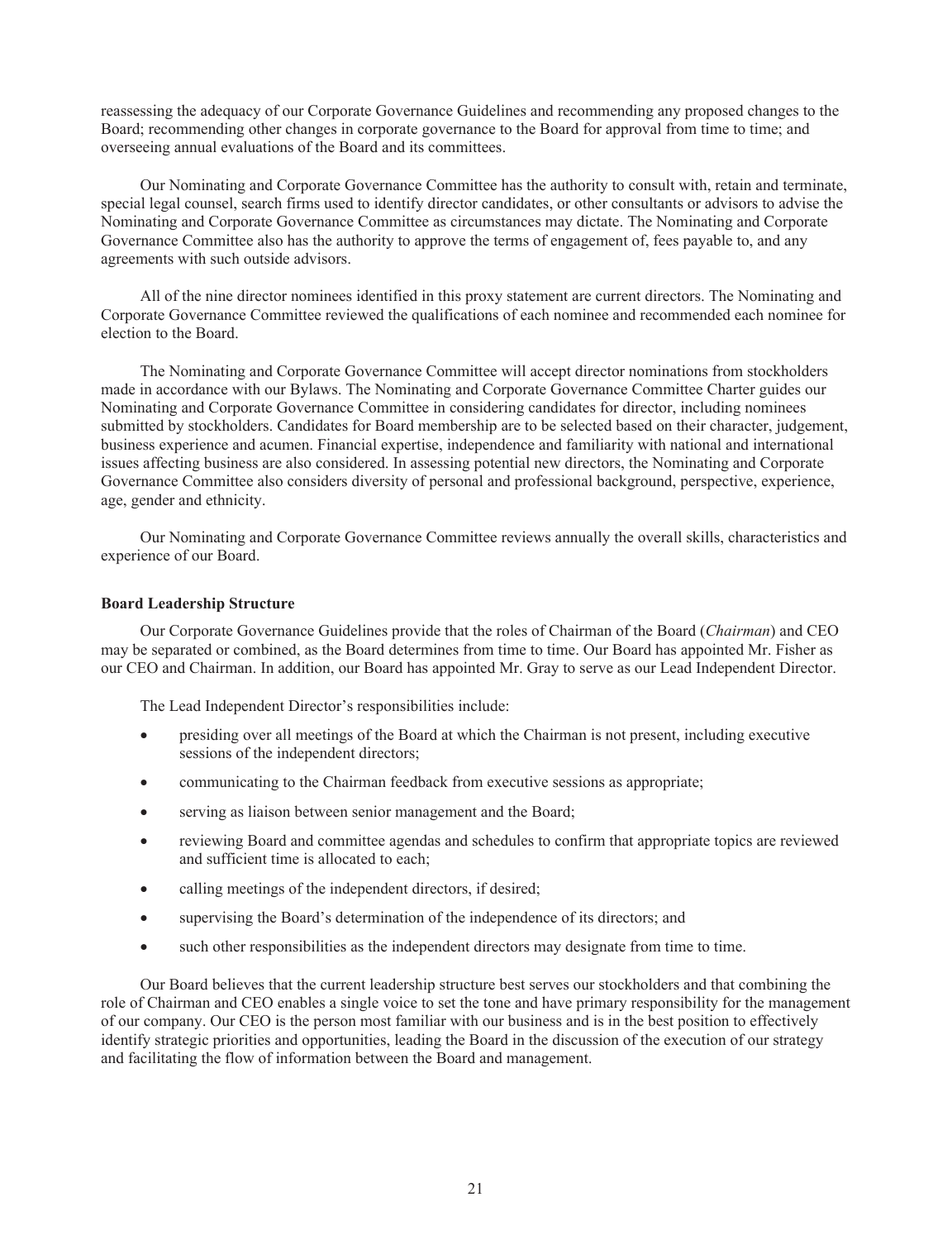Our Board believes that the designation of a Lead Independent Director with substantive responsibilities, a board comprised of a majority of members who are independent directors and our strong corporate governance policies and procedures achieves the appropriate balance for the combined role of Chairman and CEO.

The Board will regularly review its leadership structure and take into account the responsibilities of the leadership positions and the directors qualified to hold such positions. In conducting this review, the Board will consider, among other things: (i) the policies and practices in place that provide independent board oversight; (ii) our performance and the effect a particular leadership structure may have on that performance; (iii) the structure that serves the best interests of our stockholders and (iv) any relevant legislative or regulatory developments.

### **The Board's Role in Risk Management**

Our full Board oversees our risk management process. Our Board oversees a company-wide approach to risk management, carried out by our management. Our full Board determines the appropriate level of risk for us generally, assesses the specific risks faced by us, and reviews the steps taken by management to manage those risks.

While the full Board maintains the ultimate oversight responsibility for the risk management process, its committees oversee risks in certain specified areas. In particular, our Compensation Committee is responsible for overseeing the management of risks relating to our executive compensation plans and arrangements, and the incentives created by the compensation awards it administers. Our Audit Committee oversees management of enterprise risks as well as financial and regulatory compliance risks. Our Nominating and Corporate Governance committee is responsible for overseeing the management of risks associated with maintaining the independence of our Board. Pursuant to our Board's instruction, management regularly reports on applicable risks to the relevant committee or the full Board, as appropriate, with additional review or reporting on risks conducted as needed or as requested by our Board and its committees.

#### **Environmental and Social Responsibility**

Since Enova's founding, we have been committed to delivering on our mission of helping hardworking people get access to fast, trustworthy credit. Our customers include the large portion of individuals in America and across the world who cannot get a loan from a bank. They rely on us for transparent, fair credit options that meet them where they are, enable them to manage their current financial matters, and provide them with the opportunity to improve their financial health. In order to deliver on our mission, we focus on advancing our values-driven culture. We put our customers first by developing innovative features, upholding responsible business practices, and providing customers with the flexibility they need and the world-class service they deserve. This commitment to excellence extends to our corporate culture. Starting with senior leadership and extending to all levels of the organization, we value and encourage the unique perspectives and contributions of our diverse team members. We know that diverse teams outperform homogeneous ones, and we strive to foster representation and belonging across the organization. Beyond investing in the wellbeing of our customers and our employees, we also take seriously our responsibility to act as a good corporate citizen. That's why Enova is committed to giving back to the communities where our employees live and work and to minimizing our impact on the environment. Below are just a few examples of the ways we drove our commitment to upholding responsible and transparent business practices; fostering an inclusive and engaging culture for employees; executing on corporate giving and volunteerism; and improving sustainability measures in 2021.

#### **Environmental**

Enova has an online-only business model and partially distributed workforce, resulting in a relatively limited environmental footprint. However, we recognize we have a responsibility to minimize and offset our impact on the planet. That's why we began a carbon offsetting program and are in the process of offsetting our carbon emissions for 2020 and 2021. In addition, our Headquarters in downtown Chicago is LEED Gold certified, and our Utah location's interiors are LEED Gold certified. Enova's Chicago, Denver, New York, and Utah offices are ENERGY STAR certified. The LEED program evaluates and recognizes buildings based on factors related to climate change, water resources, biodiversity, green economy, community, and natural resources.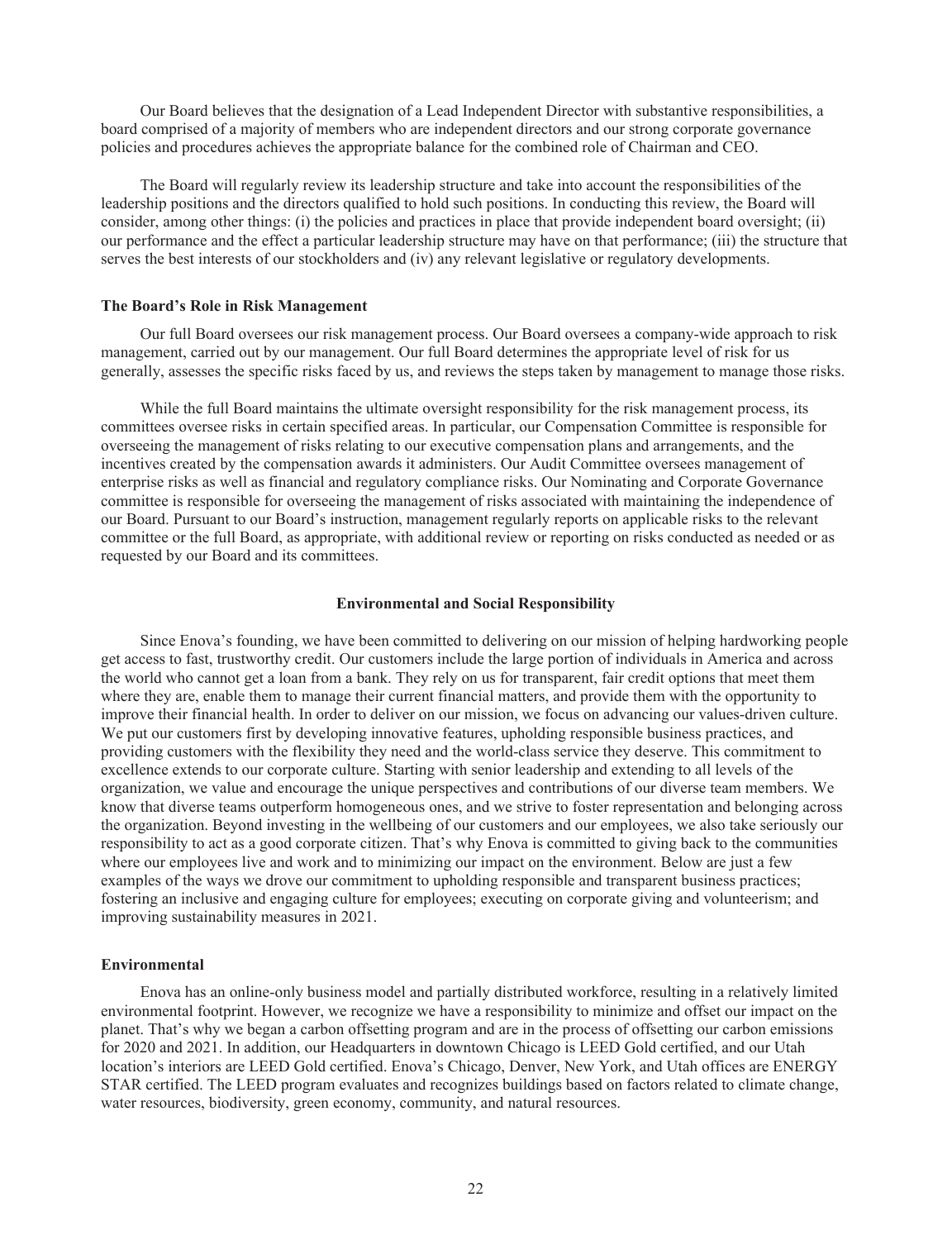### **Social**

## *People*

We recognize that the people are the driving force behind our business. That's why we work to foster an engaging and inclusive work environment for our diverse team. We strive to offer competitive pay and benefits and healthy work-life balance while providing team members with opportunities to grow, learn, and advance their careers.

Regarding ongoing education, we offer a combination of required and optional learning and development opportunities to every Enova employee. Our learning and development is facilitated and guided primarily by our Talent Development team, Operations Learning and Development team, company leaders and subject matter experts, and our People team. We utilize an enterprise learning management system to deliver and manage all online learning. Enova employees can utilize tuition reimbursement or department training budgets for external learning and development. In addition, we invest in our talent through our leadership and mentor programs, as well as other events focused on professional development.

The primary objectives of our compensation program are to: support Enova's core values; attract, motivate and retain the best talent; encourage and reward high performance and results, while aligning short- and long-term interests with those of our stockholders; and reinforce our strategy to grow our business as we continue to innovate. We offer employees competitive and comprehensive total rewards packages. For U.S. based employees, this includes competitive base bay; annual bonus consideration; long-term incentive grants; employer-subsidized health, dental, and vision insurance; employer match for 401(k) savings; paid time off; unpaid time off, group term life and disability insurance, a paid volunteer day, paid holidays, paid parental leave, and a summer hours program. Enova offers additional corporate perks to its U.S. employees, including a discount savings program, tuition reimbursement, last minute childcare reimbursement, and meal ordering. Enova also offers a paid four-week sabbatical program for eligible employees. Legal, financial, and work-life solutions and support are available through our Employee Assistance Program.

Diversity, equity, and inclusion (*DEI*) are highly valued at Enova. We are committed to fostering a culture where everyone is treated equitably and fairly, with a sense of belonging, community, and value. We believe that DEI is important to all aspects of our business, including our goal to attract, develop, and retain talent from underrepresented groups. Our business is better when we have a team of people from diverse backgrounds, experiences, talents, skills, and perspectives contributing to our success. We approach DEI in two ways: representation and belonging. These commitments require attention to outcomes and sustainable action driven by our leadership and our employees. To further our commitment, in 2021, we created a new position, Diversity, Equity, & Inclusion Lead, focused exclusively on fostering and driving our DEI initiatives and values. A key part of this role is partnering with Enova's DEI Council, DEI groups, and business teams to ensure that our initiatives have an impactful role in our culture and day-to-day work. We currently have seven DEI groups at Enova: Apex@Enova (Asian Pacific Experience), B.L.A.C.K.@Enova (Boosting Love Achievement Culture Knowledge), HOLA@Enova (Hispanic or Latino Alliance), Parents@Enova, Pride@Enova, South Asians@Enova, and Women@Enova. In 2021 we also rolled out inclusive culture training for our senior leaders and employees, planned and executed 26 DEIfocused events, provided charitable donations to DEI-focused nonprofit organizations, and increased the diversity of our Board of Directors and Executive Team. Finally, Enova's recruiting team partners with our affinity groups to actively expand our talent pool in an effort to attract a more diverse group of potential new employees. These represent just a few of our efforts. Through community investment, education, recruiting practices, and workforce engagement efforts, Enova will continue to actively support DEI both inside Enova and in our communities.

# *Customers*

Enova's products provide fair, transparent, and fast credit options for millions of people who are likely to be turned down by a bank or credit union. We follow through on our core value of Customer First by developing fair, transparent products that meet customers where they are and provide them with a path forward. At the most basic level, this means following all applicable product labeling requirements, including TILA disclosures. It also means protecting our customers' data and privacy. Our IT Risk Management team carefully monitors data protection and privacy risks and practices to ensure data security and customer privacy. We follow privacy practices that comply with national and state legislative requirements and uphold National Institute of Standards and Technology Data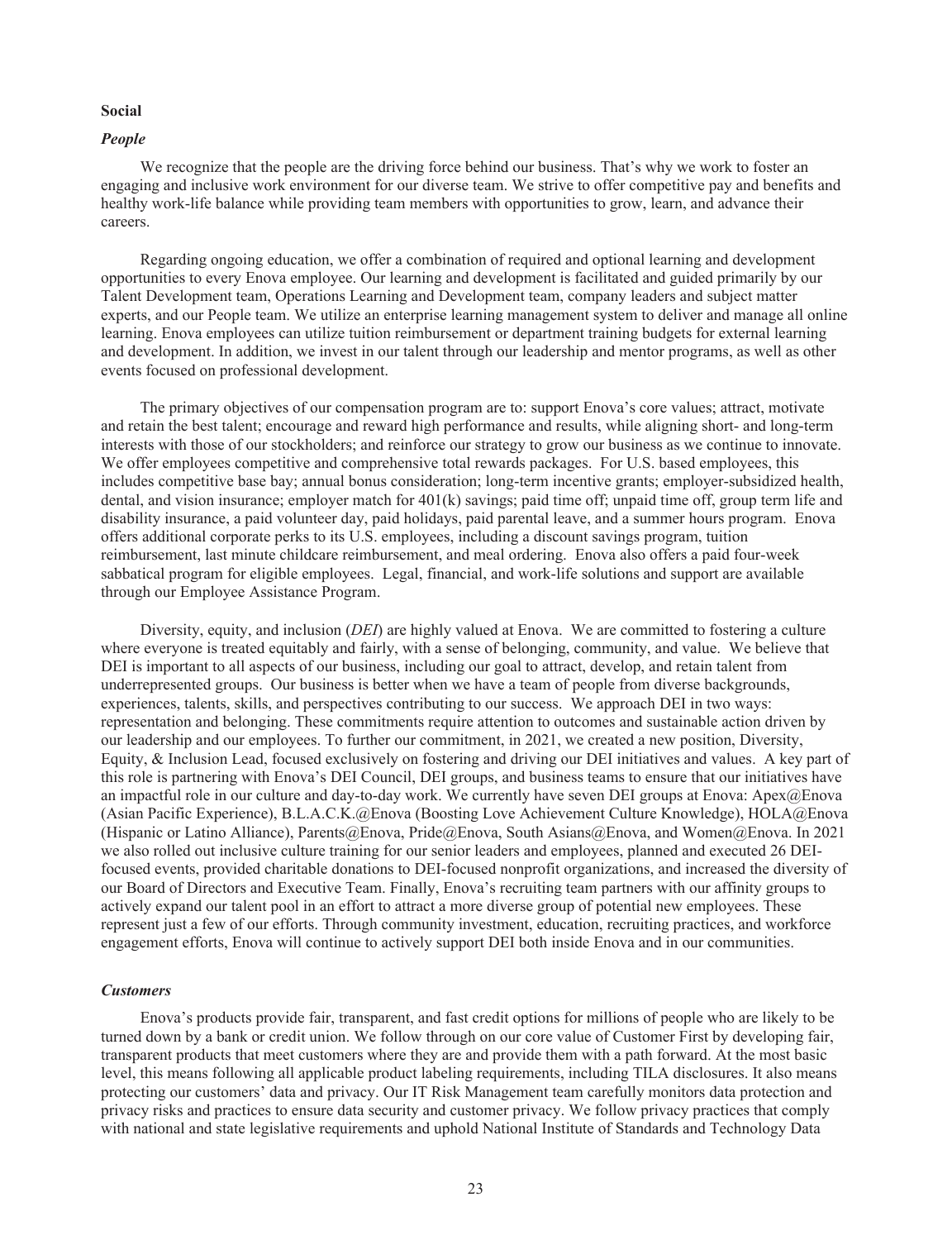Security and Cybersecurity Standards. All of our employees are required to complete regular compliance training multiple times per year, delivered through our learning management system. Our compliance training modules are regularly updated to reflect changes in national and state laws and regulations.

Beyond these basics, we are committed to providing customers with the highest quality products with the innovative features they want and the world-class service they deserve. Our business practices reward employees for responsible decision-making and driving positive customer outcomes. This commitment to putting customers first was evident during the pandemic, when we suspended assessing late fees and offered additional flexibility with due date adjustments, payment deferrals and payment plans. We recognize that upholding our mission of providing fast, trustworthy credit for hardworking people is paramount in this uncertain time for Americans, and now, as we always have, we will endeavor to make the best, most responsible lending decisions for our customers.

Our products also offer customers the opportunity to improve their financial health. Federal Reserve data confirms those with credit scores under 680 apply for credit at the same rate but are rejected at more than three times the rate of those with higher credit scores. In addition, a financial health survey of our customers showed that approximately one-third of customers report they have had fewer opportunities to build credit history. Through our NetCredit brand, we report on-time payments to the major credit bureaus so that customers can build their credit history and achieve lower-cost credit over time. Our research shows that NetCredit customers report higher credit scores which make them eligible for lower APRs with us or other lenders for subsequent loans.

We also provide our consumer and SMB customers with resources to help them improve their financial health. For instance, NetCredit's SpringFour partnership connects customers with trusted resources nearby to help them explore options for covering expenses, get in touch with employment services and save money. Our brands also publish resources for customers on their blogs.

Our commitment to consistently putting our customers first is reflected in our customer service scores. Our brands attained Trustpilot scores at the beginning of 2022 between 4.6 and 4.8 out of a total possible score of 5.0.

#### *Community*

We are dedicated to having a positive impact on the communities where we live and work. At a company level, Enova invests financially in organizations that are dedicated to strengthening and broadening access to quality education; improving the lives of children and young adults in need; and providing access to high quality financial literacy programs. We also give to organizations furthering diversity, equity, and inclusion.

Through our Enova Gives program, we plan volunteer opportunities for employees and amplify the impact employees can have on causes they care about. Corporate employees are granted one paid volunteer day per calendar year to volunteer with or on behalf of a qualified  $501(c)(3)$  non-profit organization of their choice during work hours. In addition, Enova matches charitable donations from employees to qualifying 501(c)(3) non-profit organizations—up to \$250 per person each calendar year. Twice per year, two non-profit organizations that receive donations under the matching program become eligible for an additional one-time donation of either \$2,000 or \$3,000, to be decided by employee vote.

Enova is also an active member of the Chicago technology community. In conjunction with our Women  $\omega$ Enova affinity group, we founded the Chicago Women in Technology Conference (ChiWiTCon) in 2016. The conference serves as an inspiring gathering of technologists that brings the achievements, aspirations, and career interests of women in technology to the forefront.

# **Governance**

As a publicly-traded company with an established national presence, our Board is dedicated to its oversight responsibilities and oversees our internal policies as they relate to risk management and compliance. For additional information on matters related to our corporate governance, see our website at www.enova.com in the Investor Relations section under "Corporate Governance."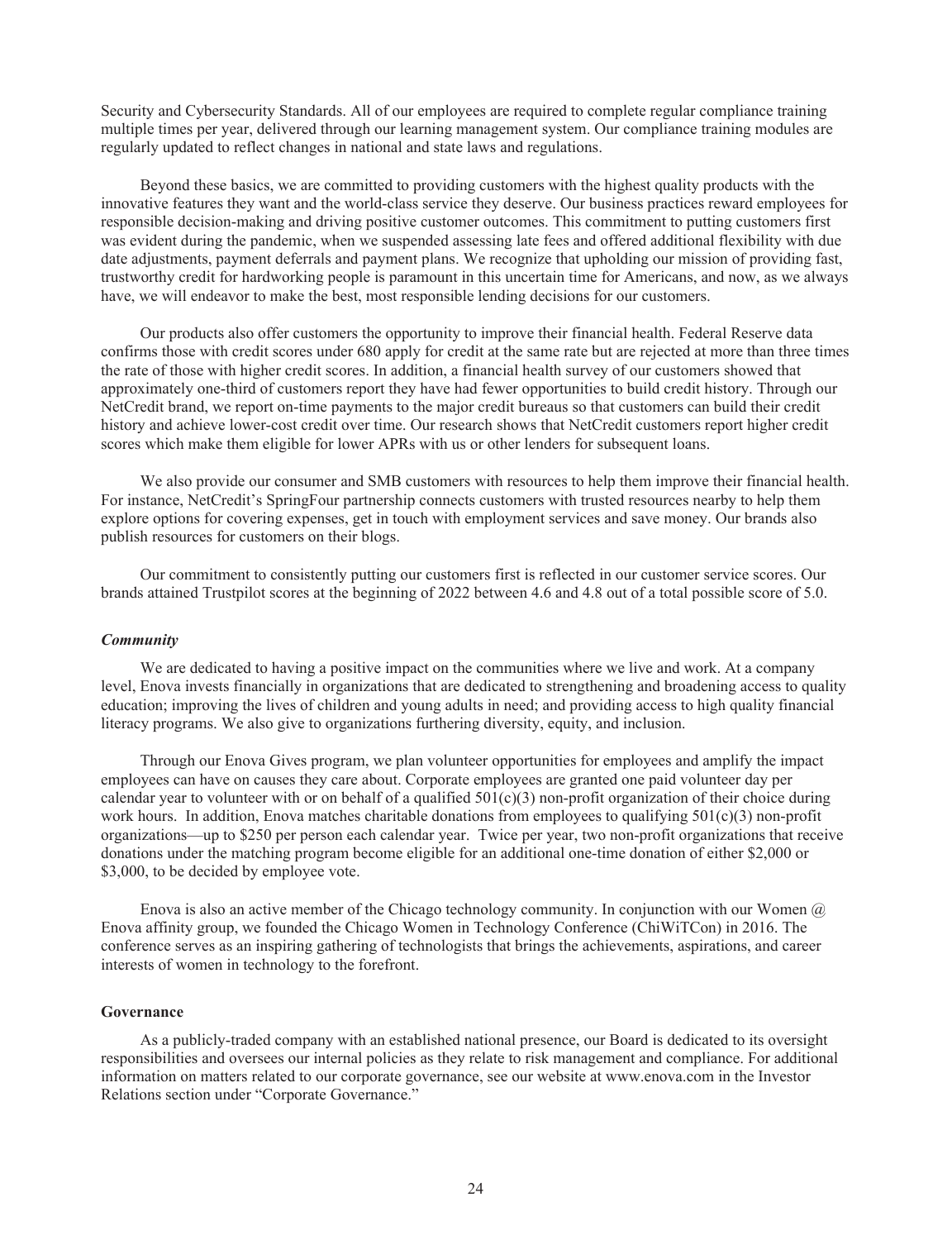### **Legal Proceedings**

To the best of our knowledge, there are no material proceedings adverse to us or any of our subsidiaries in which any of our directors, director nominees or executive officers or their affiliates or associates, or any owner of record or beneficially of more than 5% of any class of our Common Stock or their affiliates or associates, is a party adverse to us or in which any such person has an interest that is materially adverse to us or any of our subsidiaries.

## **Compensation Committee Interlocks and Insider Participation**

During 2021, the Compensation Committee consisted of Daniel R. Feehan (Chair), Gregg A. Kaplan and Mark A. Tebbe. Currently and at all times during 2021, none of our executive officers served on the compensation committee or as a director of another entity where an executive officer of that entity also served on our Compensation Committee or the Board.

#### **Director Compensation**

We provide competitive compensation to our non-employee directors that is designed to attract and retain high-quality directors, provide them with compensation at a level that is consistent with our compensation objectives, and encourage their ownership of our stock to further align their interests with those of our stockholders. Our directors who are also employees receive no additional compensation or stock awards for service on our Board, although we may reimburse them for travel and other expenses. We pay an annual retainer fee of \$65,000 to each non-employee director. We pay an annual retainer fee of \$25,000 to the non-employee director chairs of each of the Audit Committee and Compensation Committee and to the independent director serving as the Lead Independent Director, and we pay an annual retainer fee of \$10,000 to the non-employee director chair of the Nominating and Corporate Governance Committee. These retainers are paid in cash in quarterly installments.

Our non-employee directors are each eligible to receive an annual grant of RSUs. An annual RSU grant valued at \$140,000 was made to each of our non-employee directors on May 11, 2021, which will fully vest 12 months from the grant date. The number of RSUs granted was determined based on the average of the closing price of our common stock for the last 45 trading days preceding the grant date. Our non-employee directors are eligible to receive annual RSU grants on or shortly following the date of each annual meeting of stockholders.

The table below sets forth the director compensation paid or earned by our non-employee directors in fiscal year 2021. Mr. Fisher, who also served as our CEO, received no compensation for serving as a director and is not included in the table below.

|                     | <b>Fees Earned or</b> | <b>Stock Awards</b> |            |
|---------------------|-----------------------|---------------------|------------|
| Name                | Paid in cash (\$)     | $(S)^{(1)}$         | Total (\$) |
| Ellen Carnahan      | 90,000                | 146,266             | 236,266    |
| Daniel R. Feehan    | 90,000                | 146,266             | 236,266    |
| William M. Goodyear | 65,000                | 146,266             | 211,266    |
| James A. Gray       | 97,500                | 146,266             | 243,766    |
| Gregg A. Kaplan     | 65,000                | 146,266             | 211,266    |
| Mark P. McGowan     | 65,000                | 146,266             | 211,266    |
| Linda Johnson Rice  | 67,500                | 146,266             | 213,766    |
| Mark A. Tebbe       | 65,000                | 146,266             | 211,266    |

(1) In accordance with Financial Accounting Standards Board Accounting Standards Codification 718, Compensation – Stock Compensation (*ASC 718*), the amounts in this column were calculated by multiplying the number of RSUs granted by the closing stock price of Enova's common stock on the last trading day preceding the grant date, which was \$36.88. These awards will vest 12 months from the date of grant. In addition, all unvested RSUs granted will automatically vest if a change-in-control occurs prior to the termination of the director's service on our Board. Each vested RSU entitles the director to receive one share of our common stock shortly after vesting.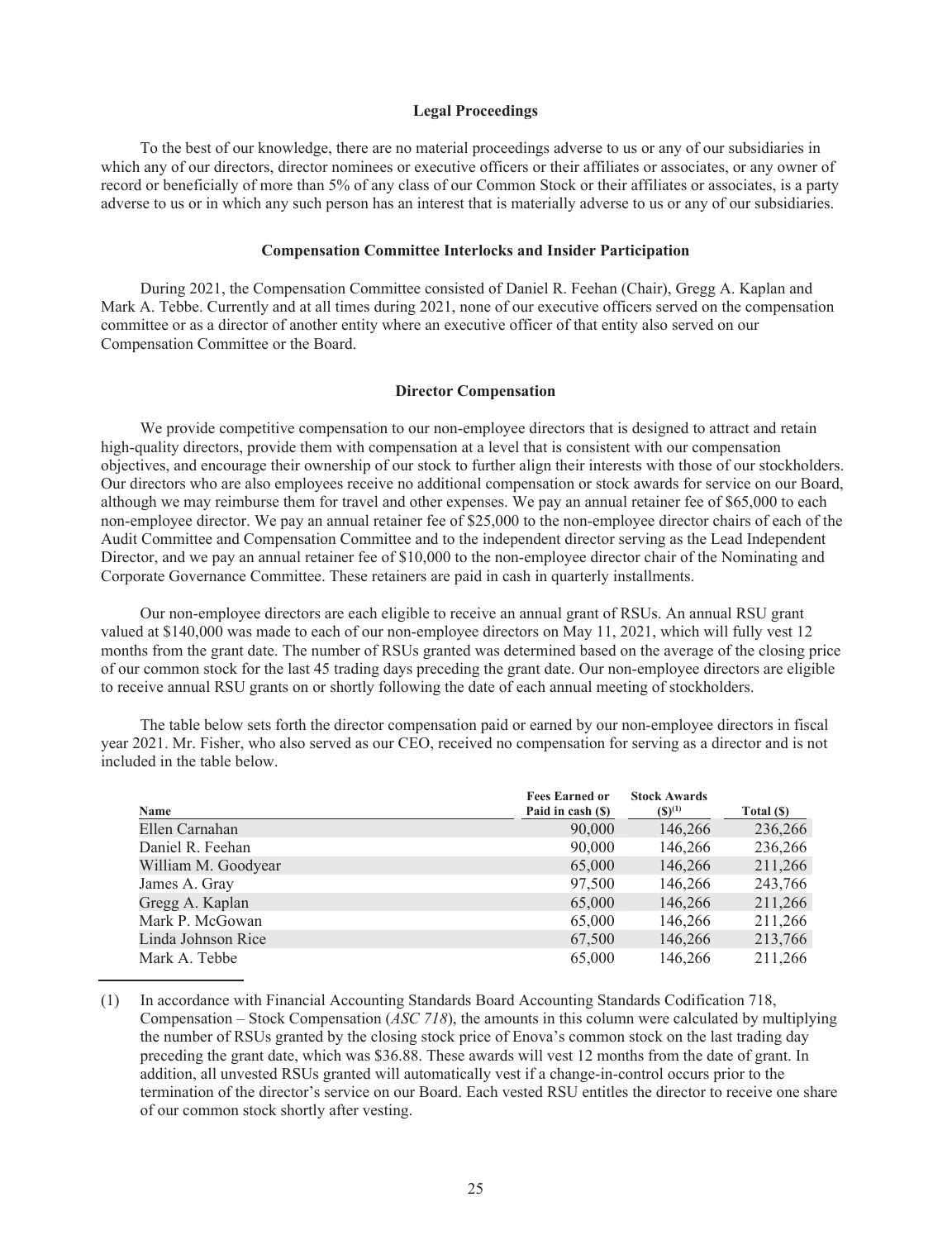## **Compensation Discussion and Analysis**

## **Executive Summary**

The goal of our executive compensation program is to attract, motivate and retain high-quality executives who will provide leadership for our success in dynamic and competitive markets. We seek to accomplish this goal in a way that rewards performance and is aligned with our stockholders' long-term interests. We believe in pay for performance, as further detailed throughout our "Compensation Discussion and Analysis." We believe that our NEOs' compensation illustrates our pay-for-performance culture as a significant portion of the compensation paid to our NEOs is comprised of short- and long-term incentive compensation that is based on our performance or the performance of our common stock. The connection between pay and performance is the cornerstone of our executive compensation philosophy and strategy and serves to validate the design of our executive compensation program, which consists of the following primary elements:

- Market competitive base salaries;
- Short-term incentive opportunities driven primarily by quantitative measures, including our revenue, adjusted EBITDA and adjusted EPS performance (each as defined below), and supplemented with qualitative measures such as maintaining effective compliance and training programs, maintaining high customer satisfaction levels and driving employee engagement; and
- Long-term incentive opportunities consisting of time-based RSUs and stock options.

We believe our 2021 executive compensation program strongly linked company performance and executive pay and aligned the interests of our NEOs with the interests of our stockholders. The Compensation Committee monitors market practices and engages with our stockholders and other stakeholders to ensure that our executive compensation program continues to reflect our strategy and remains competitively positioned and appropriately structured to align pay and performance. The Company's strong 2021 financial results are reflected in full-year results of:

- Revenue: \$1,208 million Approximating the aggregate of the quarterly targets.
- Adjusted EBITDA: \$473 million Exceeding the aggregate of the quarterly targets.
- Adjusted EPS: \$7.57 Exceeding the aggregate of the quarterly targets.

In light of this strong financial performance and achievement of established discretionary plan objectives, the Committee approved a short-term cash incentive payout of 128% of target.

For the annual long-term incentive grants made in February 2021, the Committee made a key change to the long-term incentive (*LTI*) program by making a one-year shift to 100% RSUs, from a split of 50% stock options and 50% RSUs, due to the continued market volatility and uncertainty resulting from the ongoing COVID-19 pandemic. In addition, the Committee decided to return to the 50% stock option and 50% RSU mix for the 2022 LTI grant and move to quarterly grants of stock options beginning in August 2021 to temper the impact of Enova's stock price volatility on the stock option grants.

# **Named Executive Officers**

The following individuals were our NEOs for fiscal year 2021.

| <b>Name</b>       | <b>Position</b>                                       |
|-------------------|-------------------------------------------------------|
| David Fisher      | Chief Executive Officer (Principal Executive Officer) |
| Steven Cunningham | Chief Financial Officer (Principal Financial Officer) |
| Kirk Chartier     | Chief Strategy Officer                                |
| Sean Rahilly      | General Counsel and Chief Compliance Officer          |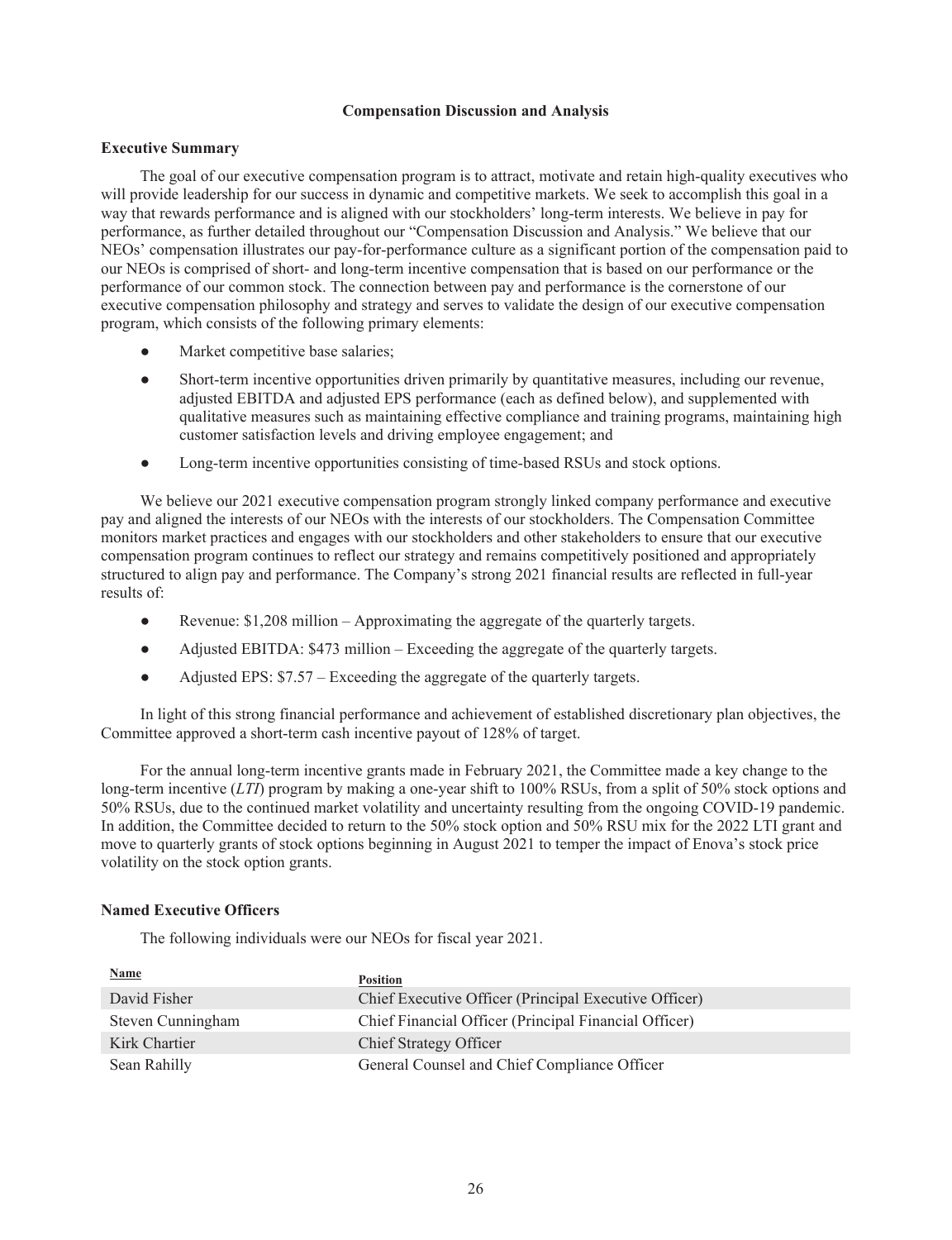## **Our Compensation Philosophy and Objectives**

Our Compensation Committee determines the design of our executive compensation program and has implemented the executive compensation policies and practices described below.

## *General*

We believe compensation provided to our executives should be performance-based, competitive in the markets and industries in which we compete for talent, closely linked to our stockholders' interests and reflect each executive's contribution in enhancing our stockholders' investment in us.

# *Primary Objectives*

The primary objectives of our executive compensation program are to:

- support Enova's core values;
- attract, motivate and retain the best executive talent:
- encourage and reward high performance and results, while aligning executive short- and long-term interests with those of our stockholders;
- reinforce our strategy to grow our business as we continue to innovate, execute and diversify; and
- align an appropriate level of risk to be taken by our executives to achieve sustained long-term growth while discouraging excessive risk taking to achieve short-term results.

## *Compensation Committee's Role in Establishing Executive Compensation*

Our Compensation Committee approves, or recommends to the independent members of our Board for approval, all compensation decisions relating to our NEOs and other executive officers, including grants of shortand long-term incentive awards, which may include cash- and equity-based awards. Key responsibilities of our Compensation Committee are to:

- ensure our executives are fairly compensated based upon results and contributions to our growth and profitability;
- ensure our executives are incentivized to achieve exceptional performance and rewarded for outstanding results;
- make executive compensation decisions that support our compensation philosophy and our strategic and risk objectives, as well as stockholder interests;
- provide oversight of our executives' compliance with our stock ownership guidelines; and
- assess the risks associated with our executive compensation programs.

## *Management's Role in Establishing Compensation*

Our CEO is the primary management contact with our Compensation Committee. Our CEO recommends to the Compensation Committee changes in compensation for our NEOs and other executive officers, based on an assessment of each individual's responsibilities and contributions to our results and the individual's potential for future contributions to our success. None of the other executive officers are involved in the CEO's compensation recommendations, and neither the CEO nor any other executive officers are involved in the determination of the CEO's compensation.

# *Competitive Reference Points*

Our Compensation Committee selects competitive market reference points with which we compare our executive compensation policies and practices from time to time. The Compensation Committee may retain compensation consultants to gather and present such information.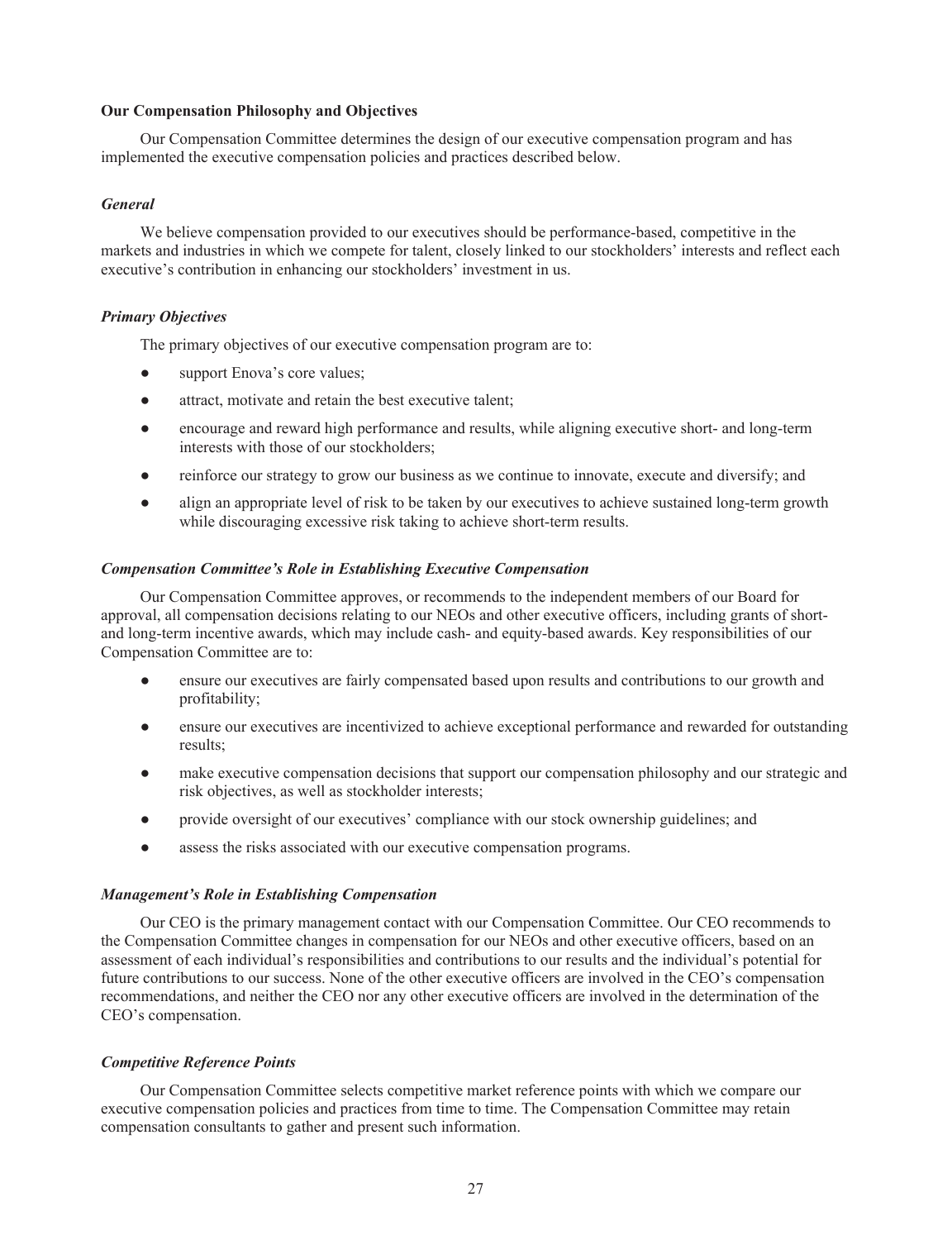In making compensation decisions, the Compensation Committee has historically reviewed the compensation policies and practices of a peer group of publicly-traded companies (*Executive Compensation Peer Group*) participating in a sufficiently broad range of industries to capture the uniqueness of our business, customers, industry, technology, markets where we compete for talent and regulatory environment. The companies selected by our Compensation Committee for the Executive Compensation Peer Group are of a similar size to Enova and operate in high-technology, internet retail, online-focused consumer finance or in other highly regulated industries.

We believe it is important to maintain peer group stability from year-to-year, but equally important to make changes when they would improve market comparability and better align with our peer group selection criteria.

Our Compensation Committee engaged Willis Towers Watson to review and propose updates, as needed, to the Executive Compensation Peer Group to be used by the Compensation Committee in determining compensation to be paid to our NEOs for fiscal year 2021 and to provide compensation information for these companies. The following publicly traded companies were selected as our Executive Compensation Peer Group for fiscal year 2021 compensation decisions:

- 
- CURO Group Holdings Corp. LendingClub Corporation
- Elevate Credit, Inc. Morningstar, Inc.
- Envestnet, Inc. Nelnet, Inc.
- 
- 
- 
- 
- CoreLogic, Inc. Investment Technology Group
	-
	-
	-
- Fair Isaac Corporation. OneMain Holdings, Inc.
- Green Dot Corporation Regional Management Corp.
- Groupon, Inc. SS&C Technologies Holdings, Inc.
- Grubhub, Inc. World Acceptance Corp.

Our Compensation Committee, with the support of Willis Towers Watson, undertook a review of our 2021 Executive Compensation Peer Group in August 2021 and removed CoreLogic, Inc. and Grubhub, Inc. due to acquisition. The Compensation Committee decided to add Euronet Worldwide, Inc., Jack Henry & Associates, Inc., LendingTree, Inc., Navient Corporation, PROG Holdings, Inc. and TransUnion and remove Investment Technology Group, Regional Management Corp. and SS&C Technologies Holdings, Inc. to more closely align Enova's revenue with the peer median.

Our Compensation Committee considers the Executive Compensation Peer Group compensation information provided by our compensation consultant as a reference point when making compensation decisions and assessing the market competitiveness of our compensation programs for our NEOs with respect to the following elements of compensation:

Base Salaries. Subject to the discretion of the Compensation Committee, our base salaries generally range between the 50th and 75th percentile of our Executive Compensation Peer Group, aligning closer to the 75th percentile for sustained superior performance;

Short-term Incentive Compensation. Subject to the discretion of the Compensation Committee, short-term incentive compensation targets generally range between the 50th and 75th percentile of our Executive Compensation Peer Group, with awards aligning closer to the 75th percentile for sustained superior performance; and

Long-term Incentive Compensation. Subject to the discretion of the Compensation Committee, long-term incentive compensation targets generally range between the 50th and 75th percentile of our Executive Compensation Peer Group, with awards aligning closer to the 75th percentile for sustained superior performance.

# **Principal Elements of Our Executive Compensation Program**

Our executive compensation program is comprised of the following elements:

Base salary.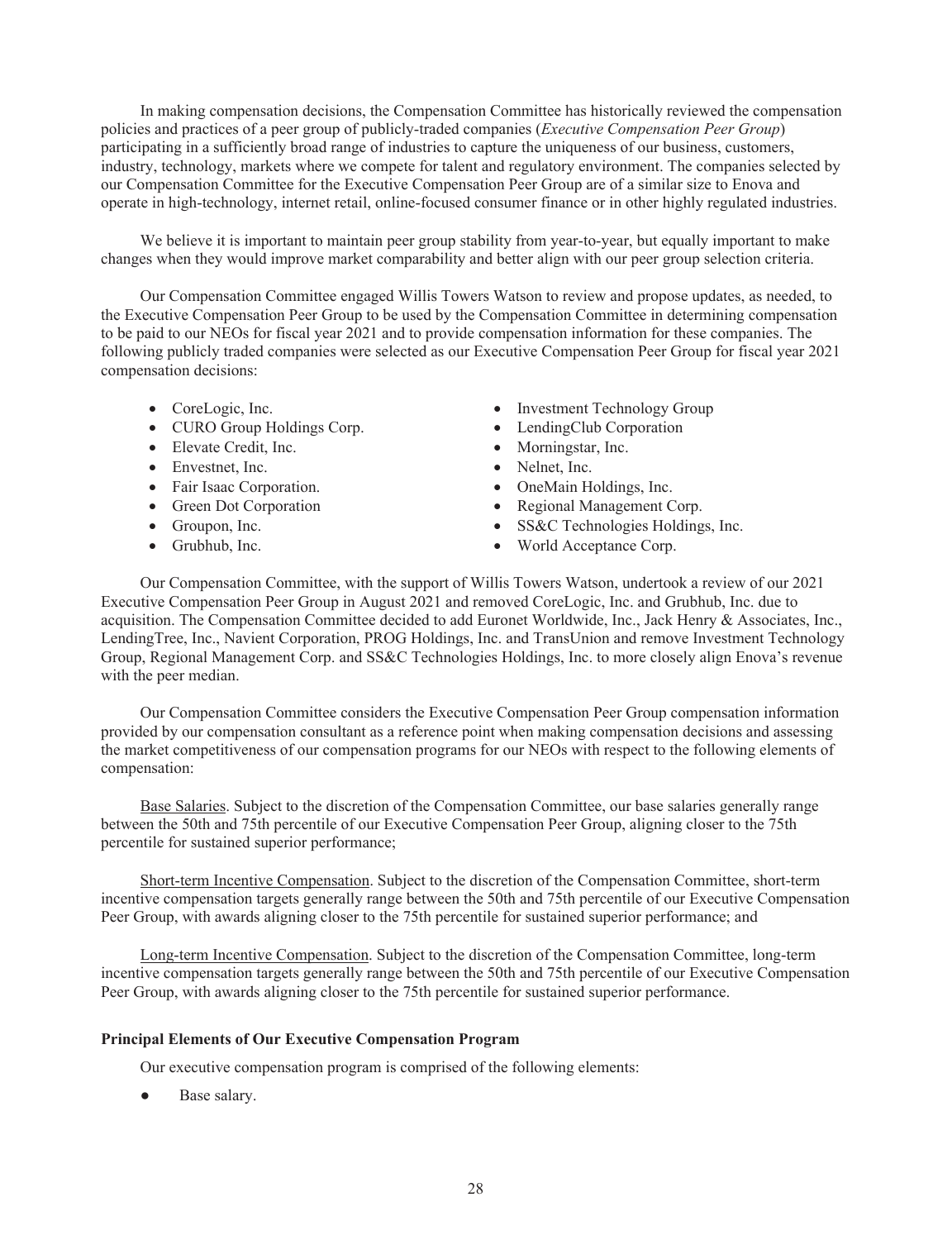- A performance-based annual cash incentive award, intended to increase stockholder value and our success by motivating executives to perform at their best and meet and exceed specified objectives.
	- The goal of the annual cash incentive award is to provide executives with motivating incentives based on the achievement of goals relating to Enova or Enova's individual business units.
	- Clear and objective financial and non-financial performance goals, including strategic qualitative initiatives are established to provide an opportunity for increased rewards for exceptional results.
- Long-term incentive compensation consists of time-based RSUs and stock options. The purpose of our long-term incentives is to promote Enova's long-term business strategy and the interests of our stockholders by:
	- providing a line of sight to the long-term strategic goals of Enova;
	- attracting and retaining executive talent;
	- enabling executives to participate in our long-term growth and develop a sense of ownership by acquiring a proprietary interest in Enova; and
	- providing long-term incentives with upside earnings opportunity for exceptional performance and, in the case of stock options, with earnings opportunity only in the event Enova's share price increases over time.

Some of our stockholders have voiced a preference that a portion of named executive officers' longterm equity incentives should vest based on the achievement of specific performance goals relating to our business strategy. At the same time, however, many of our other stockholders acknowledged that options are prevalent in the financial technology industry and may be considered performance-based in that no value is recognized unless the stock price appreciates, a perspective shared by the Compensation Committee. In addition, many of our stockholders agreed that we had the appropriate mix of equity vehicles for our industry and stage. We believe that we would be disadvantaged if we did not offer timevested equity awards since most companies with which we compete for top talent (including some companies in the Executive Compensation Peer Group) provide time-vested equity awards to their executive team.

Each year the Compensation Committee evaluates the appropriate equity vehicles for executive compensation, and as part of this evaluation considers, and will continue to consider, the use of awards that vest based on specific performance criteria.

As a result of the Compensation Committee's annual review of the LTI program for 2021, a change was made to the 2021 LTI program. Our Company was facing uncertainty going into 2021 related to the COVID-19 pandemic, as discussed in "Risk Factors" in Part I, Item 1A and "Management's Discussion and Analysis of Financial Condition and Results of Operations" in Part II, Item 7 of our Annual Report. Amidst this uncertainty, the Compensation Committee determined that it was imperative that we continue to motivate, attract and retain qualified executives to execute on our strategy and navigate the challenges ahead. Accordingly, the Compensation Committee revised the 2021 LTI mix from 50% stock options and 50% RSUs to 100% RSUs to account for this uncertainty and relative market volatility resulting from the COVID-19 pandemic. The Compensation Committee believed that granting 100% RSUs for 2021 on a temporary basis would provide the desired levels of stability while maintaining alignment with stockholders' interests. Later in 2021, the Compensation Committee reviewed the LTI program in its entirety to ensure that, moving forward, it will continue to reflect our strategy, remains competitive and appropriately aligns pay and performance. As a result of this review, the Compensation Committee made the decision to return to a 2022 LTI mix consisting of 50% stock options and 50% RSUs.

- $\bullet$  Retirement benefits, including a 401(k) plan, a nonqualified savings plan, a supplemental executive retirement plan, and a severance pay plan for executives.
- 100% health insurance coverage (medical, dental and vision).
- Certain additional benefits available to executives that may include: employment contracts, retention agreements and other similar benefits, including, but not limited to, executive short-term and long-term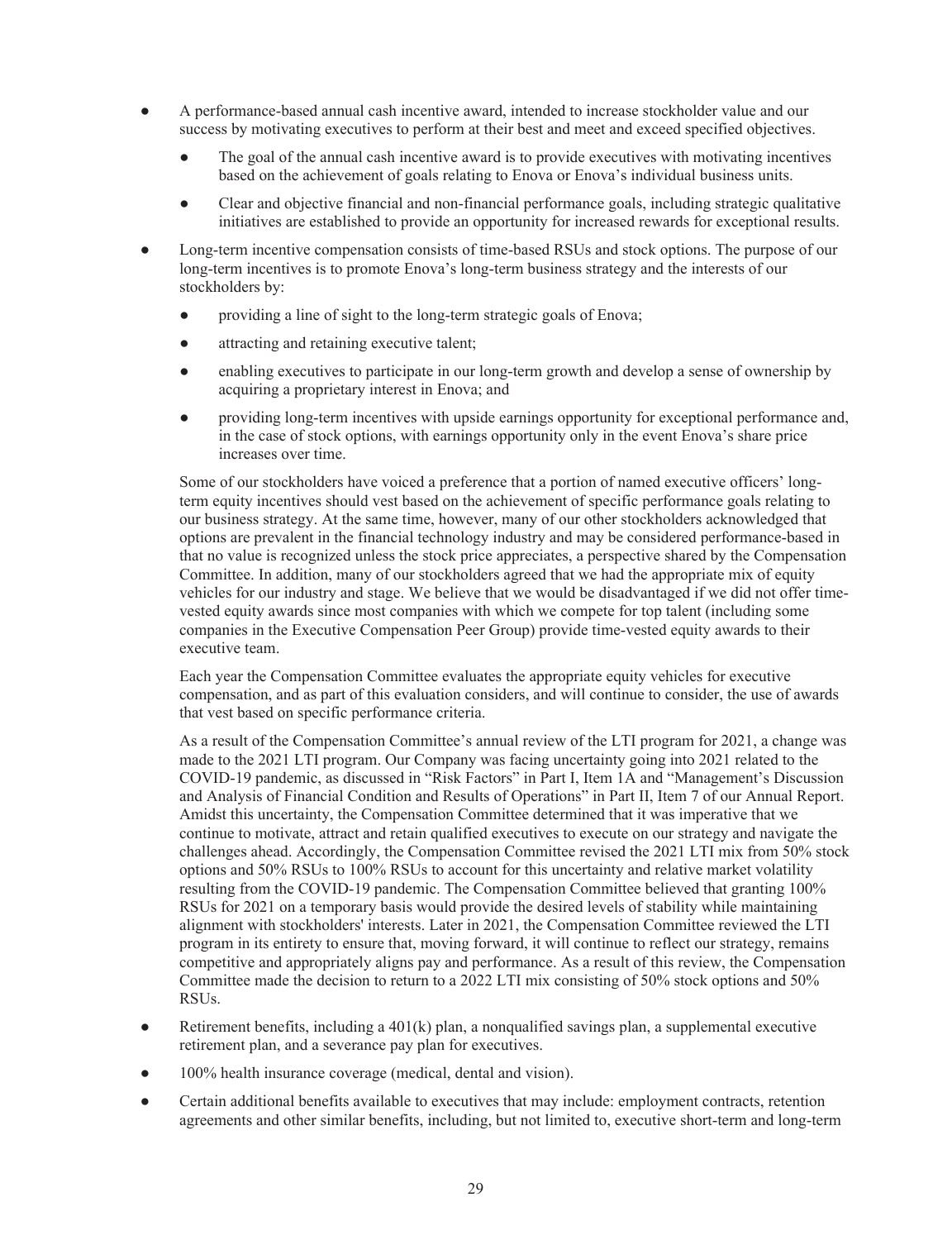disability plans, which are not expected to be utilized frequently but may be used selectively and only if and when appropriate.

In addition to our Compensation Committee, from time to time our Board may also review and approve our executive compensation philosophy or elements thereof and other matters related thereto when necessary or appropriate.

## **2021 Compensation for Named Executive Officers**

The 2021 compensation levels for Messrs. Chartier, Cunningham and Rahilly were recommended by Mr. Fisher and approved by the Compensation Committee at the beginning of fiscal year 2021. In determining 2021 compensation levels, the Compensation Committee considered each element of compensation and the fit of each such element into the respective officer's total compensation package. The compensation packages were designed with a goal of balancing short-term compensation, including base salary and short-term incentive compensation, with long-term compensation. The Compensation Committee believes that providing both short-term incentive compensation that is paid based on the achievement of specific quantitative and qualitative targets and share-based long-term incentive compensation that provides equity ownership in the Company helps to align our NEOs' interests with those of our stockholders.

## *Base Salary*

Base salaries are reviewed and considered by the Compensation Committee on an annual basis or as otherwise deemed appropriate by the Compensation Committee. Mr. Fisher's 2021 base salary was set by the Compensation Committee at a level the Compensation Committee believed to be competitive in the market in which we compete for talent and reflective of strong 2020 performance. In recommending the 2021 base salaries for Messrs. Chartier, Cunningham and Rahilly, Mr. Fisher took into consideration the overall performance of the Company, each officer's breadth of responsibilities, their impact on financial and operational results over the prior year, their leadership and accomplishments that affected the Company's performance, their achievement of goals throughout the year and competitive market positioning.

The annual base salaries for our NEOs as of December 31, 2021, including their percentage increase over their salaries in effect on December 31, 2020 were as follows:

| Name           | 2021 Annual 2020 Annual<br><b>Base Salary</b><br><b>(S)</b> | <b>Base Salary</b><br>(S) | Percentage<br><b>Difference</b><br>from $2020$ to<br>2021 |
|----------------|-------------------------------------------------------------|---------------------------|-----------------------------------------------------------|
| Mr. Fisher     | 886,000                                                     | 860,000                   | $3.0\%$                                                   |
| Mr. Cunningham | 529,935                                                     | 514,500                   | $3.0\%$                                                   |
| Mr. Chartier   | 442.411                                                     | 429.525                   | $3.0\%$                                                   |
| Mr. Rahilly    | 394,748                                                     | 383,250                   | $3.0\%$                                                   |

#### *Short-Term Incentive Compensation*

Enova's Senior Executive Bonus Plan provides for 75% of the total short-term cash incentive (*STI*) compensation opportunity, and our Discretionary Bonus Plan provides for 25% of the total STI compensation opportunity (collectively, the *2021 STI plan*).

In February 2021, based on the current operating environment, the Compensation Committee agreed to the financial goals being presented quarterly for approval along with the prior quarters' achievement against goals. The Compensation Committee determined that the total payout at the end of the year would be based on the average payout as a percent of target for the four quarters and would be presented for approval in January 2022. The Compensation Committee approved the quarterly measures and goals on a quarterly basis throughout 2021 along with the threshold, target and maximum opportunities for the awards to be made under the Senior Executive Bonus Plan and the Discretionary Bonus Plan for the 2021 performance period. The threshold, target and maximum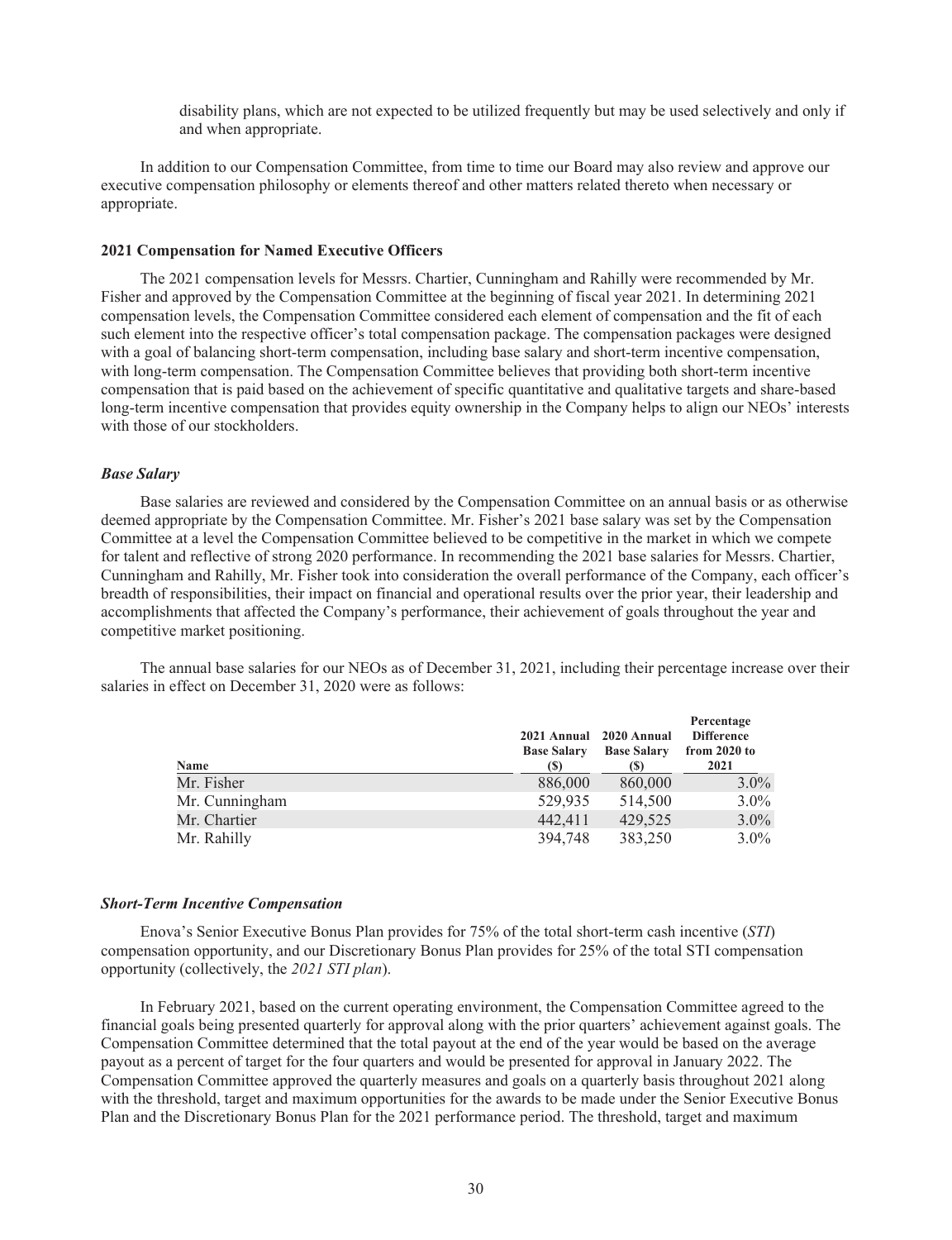opportunities, which are set as a percentage of base salary for each NEO, may vary from year-to-year at the discretion of the Compensation Committee. The target award amounts for total 2021 STI compensation, as a percentage of base salary, for our NEOs were as follows (threshold and maximum opportunities were 50% and 200% of target, respectively, consistent with 2020):

| <b>Name</b>    | <b>Target Percentage</b><br>of Base Salary |
|----------------|--------------------------------------------|
| Mr. Fisher     | 120%                                       |
| Mr. Cunningham | 90%                                        |
| Mr. Chartier   | 80%                                        |
| Mr. Rahilly    | 65%                                        |

The 2021 STI performance measures and goals that were established for the awards made under our Senior Executive Bonus Plan were based on equal weightings of our (i) revenue (*2021 Revenue*), (ii) earnings before interest, income taxes, depreciation and amortization expenses and foreign currency transaction gain (loss), net (*EBITDA*), adjusted for certain items, which is a non-GAAP financial measure (*2021 Adjusted EBITDA*), and (iii) adjusted earnings per share (Adjusted EPS), which is also a non-GAAP financial measure (*2021 Adjusted EPS*). Payment of the STI awards granted under our Senior Executive Bonus Plan was subject to achievement of the following performance conditions:

- *Earnings Thresholds*: Potential STI awards began to accrue based on formulas set forth in the Senior Executive Bonus Plan once the earnings thresholds for 2021 Revenue, 2021 Adjusted EBITDA and/or 2021 Adjusted EPS set by the Compensation Committee (the *Earnings Thresholds*) were exceeded.
- *Earnings Targets*: Under the terms of the Senior Executive Bonus Plan, if the earnings targets set by the Compensation Committee for 2021 Revenue, 2021 Adjusted EBITDA and 2021 Adjusted EPS (the *Earnings Targets*) were achieved, then the NEO would be eligible to receive a cash payment equal to 100% of his or her target award with respect to each such Earnings Target achieved. If one or more Earnings Targets was exceeded, each NEO was eligible to receive a cash payment in excess of his or her target award with respect to the Earnings Target exceeded calculated in accordance with the formula set forth in the Senior Executive Bonus Plan.

The aggregate amounts of our quarterly Earnings Thresholds, Earnings Targets and Earnings Maximums for each of 2021 Revenue, 2021 Adjusted EBITDA and 2021 Adjusted EPS were as follows:

|                           |                   | 2021 STI performance measures |                    |  |
|---------------------------|-------------------|-------------------------------|--------------------|--|
|                           | Threshold (\$)    | Target (S)                    | <b>Maximum (S)</b> |  |
| 2021 STI Adjusted Revenue | $1.102.2$ million | $1,224.7$ million             | $1,469.5$ million  |  |
| 2021 STI Adjusted EBITDA  | $253.0$ million   | 316.1 million                 | 442.7 million      |  |
| 2021 STI Adjusted EPS     | 3.42              | 4.26                          | 597                |  |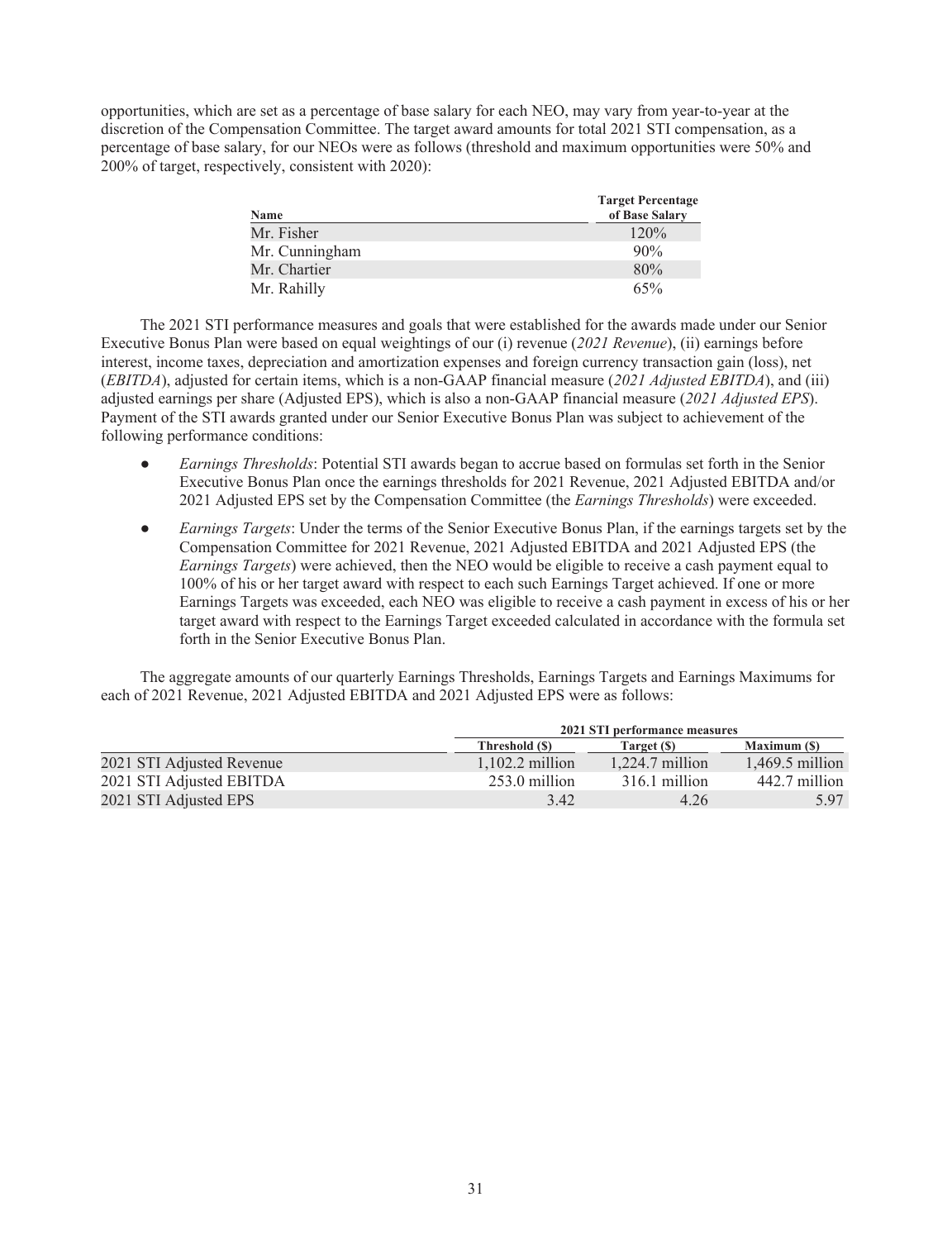Our actual 2021 Revenue was \$1.208 billion.

Our actual 2021 Adjusted EBITDA was \$473.0 million, which is comprised of the following (in thousands):

|                                                       | 2021 Adjusted<br><b>EBITDA</b> |
|-------------------------------------------------------|--------------------------------|
| Net income from continuing operations.                | 256,295                        |
| Depreciation and amortization expenses <sup>(1)</sup> | 35,362                         |
| Interest expense, $net(1)$                            | 75,929                         |
| Foreign currency transaction loss $(gain)^{(1)}$      | 372                            |
| Provision for income taxes                            | 80,087                         |
| Stock-based compensation expense                      | 21,179                         |
| Adjustments:                                          |                                |
| Transaction-related costs <sup>(2)</sup>              | 1,424                          |
| Equity method investment income                       | (2,953)                        |
| Other nonoperating expenses $(3)$                     | 1,970                          |
| Lease termination and cease-use loss $(gain)^{(4)}$   | 3,336                          |
| 2021 Adjusted EBITDA                                  | 473,001                        |

(1) Excludes amounts attributable to noncontrolling interests.

(2) In the first and second quarters of 2021, the Company recorded costs related to acquisitions and to a divestiture of a subsidiary.

- (3) In the first quarter of 2021, the Company recorded a loss on early extinguishment of debt related to the repayment of securitization debt. In the second quarter of 2021, the Company recorded costs related to an incomplete transaction. In the fourth quarter of 2021, the Company recorded a loss related to the partial divestiture of a subsidiary.
- (4) In the third and fourth quarters of 2021, the Company recorded a gain and loss, respectively, upon the exit of leased office spaces.

Our actual 2021 Adjusted EPS was \$7.57 per share, which is comprised of the following:

|                                                     | 2021 Adjusted<br><b>EPS</b> |
|-----------------------------------------------------|-----------------------------|
| Diluted earnings per share                          | 6.79                        |
| Adjustments:                                        |                             |
| Transaction-related costs $(1)$                     | 0.04                        |
| Other nonoperating expenses $(2)$                   | 0.05                        |
| Intangible asset amortization                       | 0.18                        |
| Stock-based compensation expense                    | 0.56                        |
| Foreign currency transaction loss (gain)            | 0.01                        |
| Cumulative tax effect of adjustments                | (0.26)                      |
| Lease termination and cease-use loss $(gain)^{(3)}$ | 0.20                        |
| 2021 Adjusted EPS                                   | 7.57                        |

<sup>(1)</sup> In the first and second quarters of 2021, the Company recorded costs related to acquisitions and to a divestiture of a subsidiary.

<sup>(2)</sup> In the first quarter of 2021, the Company recorded a loss on early extinguishment of debt related to the repayment of securitization debt. In the second quarter of 2021, the Company recorded costs related to an incomplete transaction. In the fourth quarter of 2021, the Company recorded a loss related to the partial divestiture of a subsidiary.

<sup>(3)</sup> In the third and fourth quarters of 2021, the Company recorded a gain and loss, respectively, upon the exit of leased office spaces.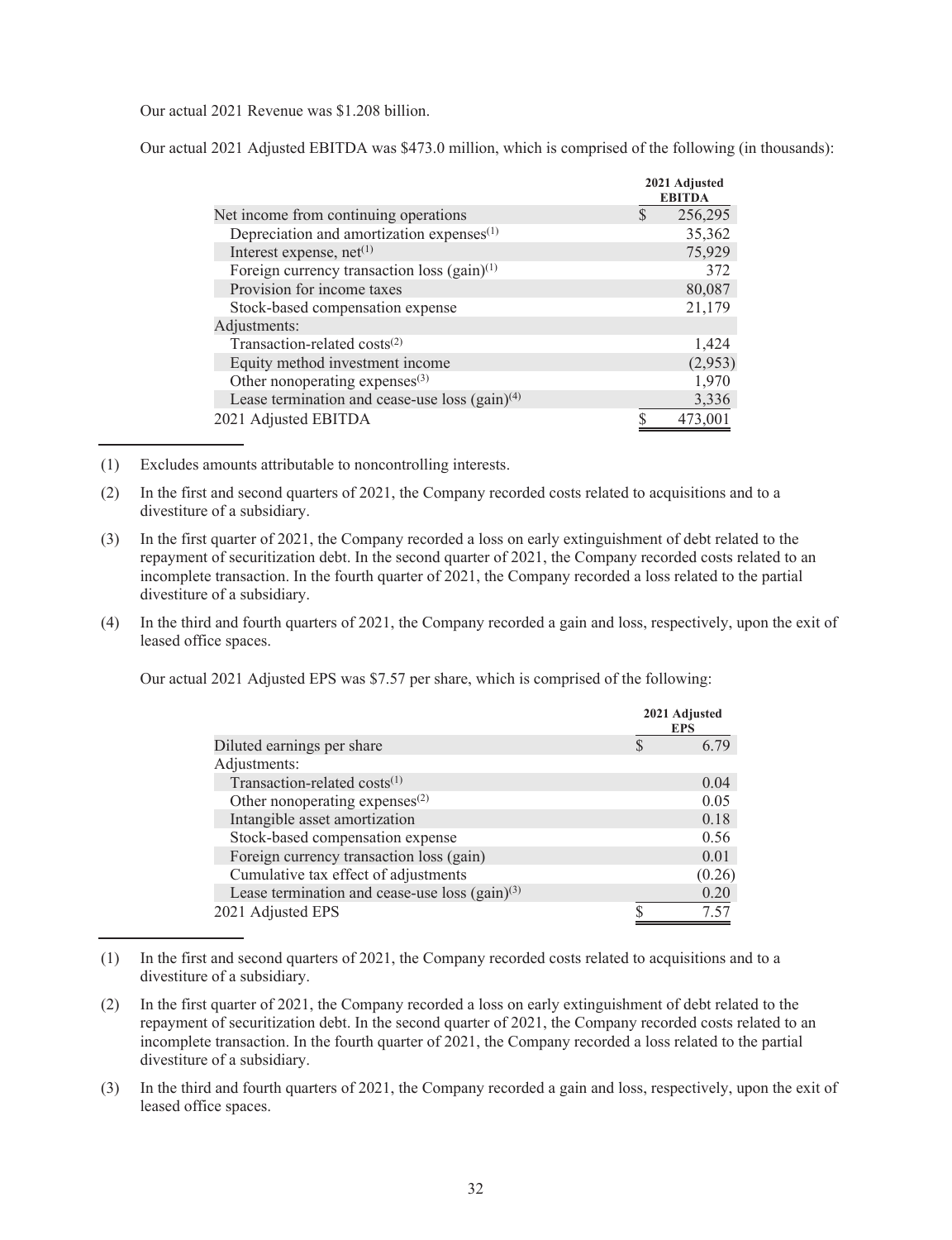As previously noted, total payout for the year was based on the average payout as a percent of target for the four quarters. The following table summarizes the aggregated quarterly target opportunities and actuals as well as the average payout percentages for the full year, which resulted in total STI payments made at 137% of target levels under the terms of the Senior Executive Bonus Plan:

|                           |                                                          | 2021 STI performance measures |               |                |  |
|---------------------------|----------------------------------------------------------|-------------------------------|---------------|----------------|--|
|                           |                                                          | Actual (\$)                   | Target (\$)   | Payout $(\% )$ |  |
| 2021 STI Adjusted Revenue |                                                          | 1,208 million                 | 1,225 million | 96%            |  |
| 2021 STI Adjusted EBITDA  |                                                          | 473.0 million                 | 316.1 million | 163%           |  |
| 2021 STI Adjusted EPS     |                                                          | 7.57                          | 4.26          | 153%           |  |
|                           | 2021 STI payout as a percent of target payout (average): |                               |               | 137%           |  |

Threshold, target and maximum opportunity under the Senior Executive Bonus Plan for 2021 for each of our NEOs and the payments earned under the Senior Executive Bonus Plan for 2021 were as follows:

|                | <b>Senior Executive Bonus Plan</b> |             |                     |             |
|----------------|------------------------------------|-------------|---------------------|-------------|
|                |                                    |             |                     | Payment     |
| <b>Name</b>    | Threshold (\$)                     | Target (\$) | <b>Maximum (\$)</b> | Earned (\$) |
| Mr. Fisher     | 398,700                            | 797,400     | 1.594.800           | 1,094,789   |
| Mr. Cunningham | 178,853                            | 357,706     | 715,412             | 491,250     |
| Mr. Chartier   | 132,723                            | 265,447     | 530,893             | 364,547     |
| Mr. Rahilly    | 96.220                             | 192,440     | 384,879             | 264,283     |

Our Compensation Committee also adopted five performance objectives and target opportunities for the 2021 performance period under the Discretionary Bonus Plan. The performance objectives were to (i) achieve a 95% completion rate within 15 days after the year end for all training courses, (ii) maintain effective compliance and training programs in the jurisdictions in which we operate such that there are no significant regulatory actions taken by our regulators, (iii) maintain high customer satisfaction levels, (iv) be an Awesome Place to Work for great talent and (v) explore new products and businesses to drive future growth. The Discretionary Bonus Plan is intended to increase stockholder value and our success by providing our officers and other employees with bonus awards based upon exceptional individual achievement or exceptional performance by us or our individual business units, which ultimately leads to stockholder value creation and enhances our financial performance over the long-term. The Compensation Committee assessed the Company's performance against the 2021 Discretionary Bonus Plan performance objectives at target. The Compensation Committee determined that the Company met targets by completing a record year for hiring amidst the COVID-19 pandemic, converting to a fully remote working environment and integrating OnDeck and acquiring Pangea. Based on individual performance levels, the Compensation Committee approved the following actual payments under the Discretionary Bonus Plan to our participating NEOs:

|                |             | <b>Discretionary Bonus Plan</b> |                                         |  |  |
|----------------|-------------|---------------------------------|-----------------------------------------|--|--|
|                |             | Payment                         | Payment<br>Earned as a<br>Percentage of |  |  |
| Name           | Target (\$) | Earned (\$)                     | <b>Target</b>                           |  |  |
| Mr. Fisher     | 265,800     | 265,800                         | $100\%$                                 |  |  |
| Mr. Cunningham | 119,235     | 119,235                         | $100\%$                                 |  |  |
| Mr. Chartier   | 88,482      | 88,482                          | $100\%$                                 |  |  |
| Mr. Rahilly    | 64,147      | 64,147                          | $100\%$                                 |  |  |

In summary, aggregate payments earned under the 2021 STI plan by each of our participating NEOs were as follows:

|                | <b>Senior Executive</b> | <b>Discretionary</b>  |            | Percent of    |
|----------------|-------------------------|-----------------------|------------|---------------|
| Name           | <b>Bonus Plan (S)</b>   | <b>Bonus Plan (S)</b> | Total (\$) | <b>Target</b> |
| Mr. Fisher     | 1.094.789               | 265,800               | 1,360,589  | 128%          |
| Mr. Cunningham | 491.250                 | 119.235               | 610.485    | 128%          |
| Mr. Chartier   | 364,547                 | 88.482                | 453.029    | 128%          |
| Mr. Rahilly    | 264,283                 | 64.147                | 328,430    | 128%          |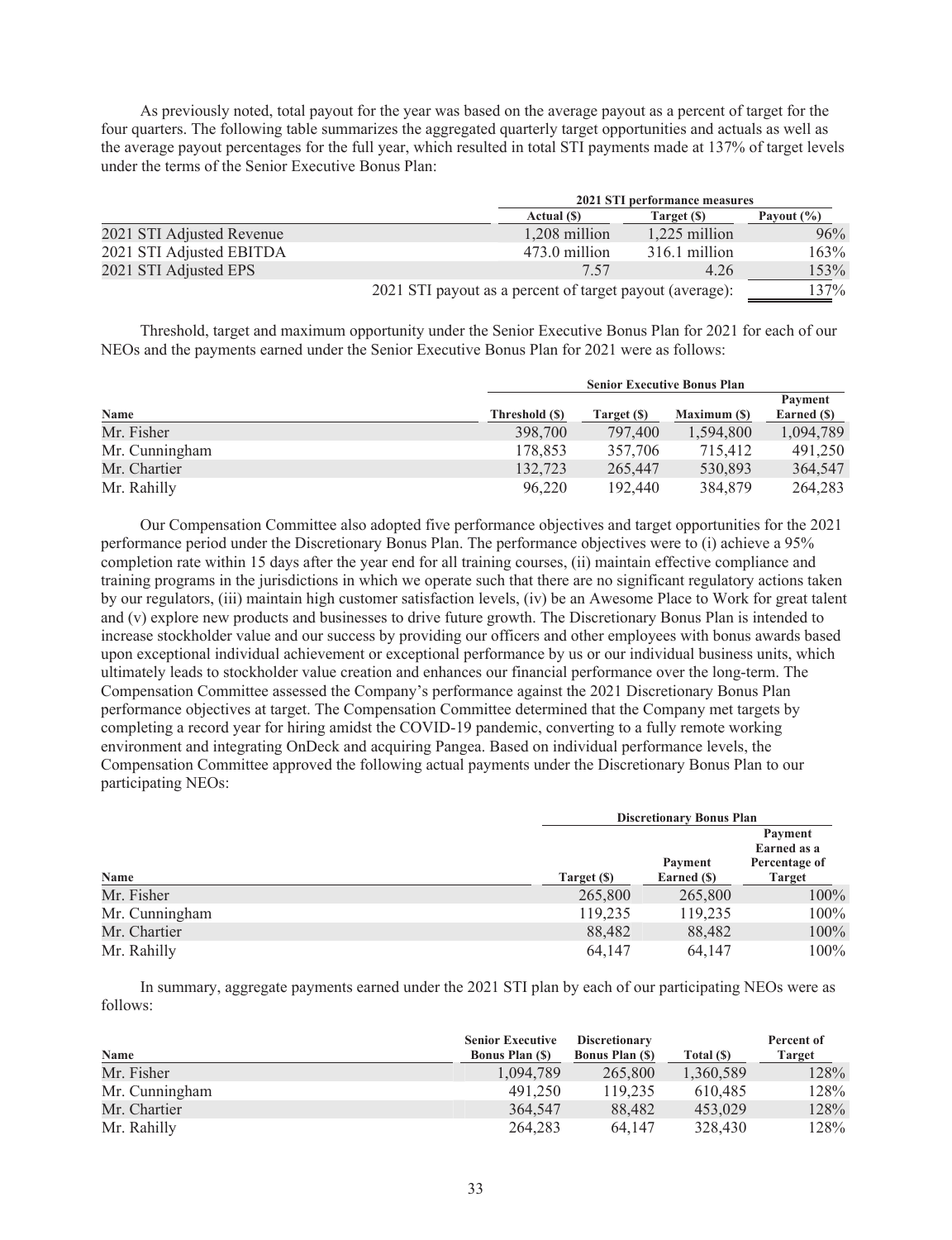#### *Long-Term Incentive Compensation*

Long-term incentive compensation was awarded under the Company's 2014 Long-Term Incentive Plan (*2014 LTIP*). The purpose of the 2014 LTIP is to promote the interests of Enova and its stockholders by giving us a competitive advantage in attracting, retaining and motivating employees, officers, consultants and directors capable of assuring our future success. The 2014 LTIP is designed to provide such persons incentives that are directly linked to the profitability of our business and increases in stockholder value, and to afford such persons an opportunity to acquire a proprietary interest in Enova. A variety of plan-based awards may be made under the 2014 LTIP, including both equity and non-equity based awards.

Our Company was facing uncertainty going into 2021 related to the COVID-19 pandemic, as discussed in "Risk Factors" in Part I, Item 1A and "Management's Discussion and Analysis of Financial Condition and Results of Operations" in Part II, Item 7 of our Annual Report on Form 10-K. Amidst this uncertainty, it remains imperative that we continue to motivate, attract and retain qualified executives to execute on our strategy and navigate the challenges ahead. Accordingly, the Compensation Committee revised the 2021 LTI mix from 50% stock options and 50% RSUs to 100% RSUs to account for this uncertainty and relative volatility resulting from the COVID-19 pandemic. The Compensation Committee believed that granting RSUs in 2021 on a temporary basis would provide the desired levels of stability while maintaining alignment with stockholders. Later in 2021, the Compensation Committee reviewed the LTI program in its entirety to ensure that, moving forward, it will continue to reflect our strategy, remain competitive and appropriately align pay and performance. As a result of this review, the Compensation Committee made the decision to return to a 2022 LTI mix consisting of 50% stock options and 50% RSUs. In addition, the Committee decided to move to quarterly grants of stock options to temper the impact of Enova's stock price volatility on the stock option grants. For transition purposes, the Committee granted two quarters of the 2022 stock option grant in 2021 (i.e., August and November of 2021) to prevent a delay in stock option grants that would have otherwise occurred with the transition to quarterly grants (i.e., February, May, August and November of 2022). The vesting on the August and November 2021 stock options grants was extended to align the vesting with the 2022 long-term incentive grant cycle. Specifically, the August and November 2021 stock options will vest one-third in each of February 2023, February 2024 and February 2025, subject to continued employment of the participant.

|  |  | In February 2021, our Compensation Committee approved annual grants of RSUs to our NEOs as follows: |  |  |  |  |
|--|--|-----------------------------------------------------------------------------------------------------|--|--|--|--|
|  |  |                                                                                                     |  |  |  |  |

|                | <b>Grant Date</b>        |                                           |                                  |                           |
|----------------|--------------------------|-------------------------------------------|----------------------------------|---------------------------|
|                | Number of<br><b>RSUs</b> | <b>Grant Date</b><br><b>Fair Value of</b> | Fair Value as a<br>Percentage of | Target as a<br>Percentage |
| Name           | Granted $(\#)$           | the Grant $(S)^{(1)}$                     | <b>Base Salary</b>               | of Base Salary            |
| Mr. Fisher     | 228,668                  | 6,759,426                                 | 763%                             | 630%                      |
| Mr. Cunningham | 59,700                   | 1,764,732                                 | 333%                             | 275%                      |
| Mr. Chartier   | 49,840                   | 1,473,270                                 | 333%                             | 275%                      |
| Mr. Rahilly    | 24,256                   | 717,007                                   | 182%                             | 150%                      |

(1) The amounts shown in this column represent the grant date fair value of the RSUs granted to the NEOs in February 2021, as determined by the Compensation Committee. The amounts in this column were calculated by multiplying the number of RSUs granted by the closing stock price of Enova's common stock on the last trading day preceding the respective grant date, which was \$28.42 on February 8, 2021 and \$30.70 on February 26, 2021 for grants on February 9, 2021 and March 1, 2021, respectively.

In August 2021 and November 2021, our Compensation Committee approved long-term incentive awards under the 2014 LTIP to our NEOs. These awards consisted of stock options and pertain to a portion of the 2022 equity program, as described above.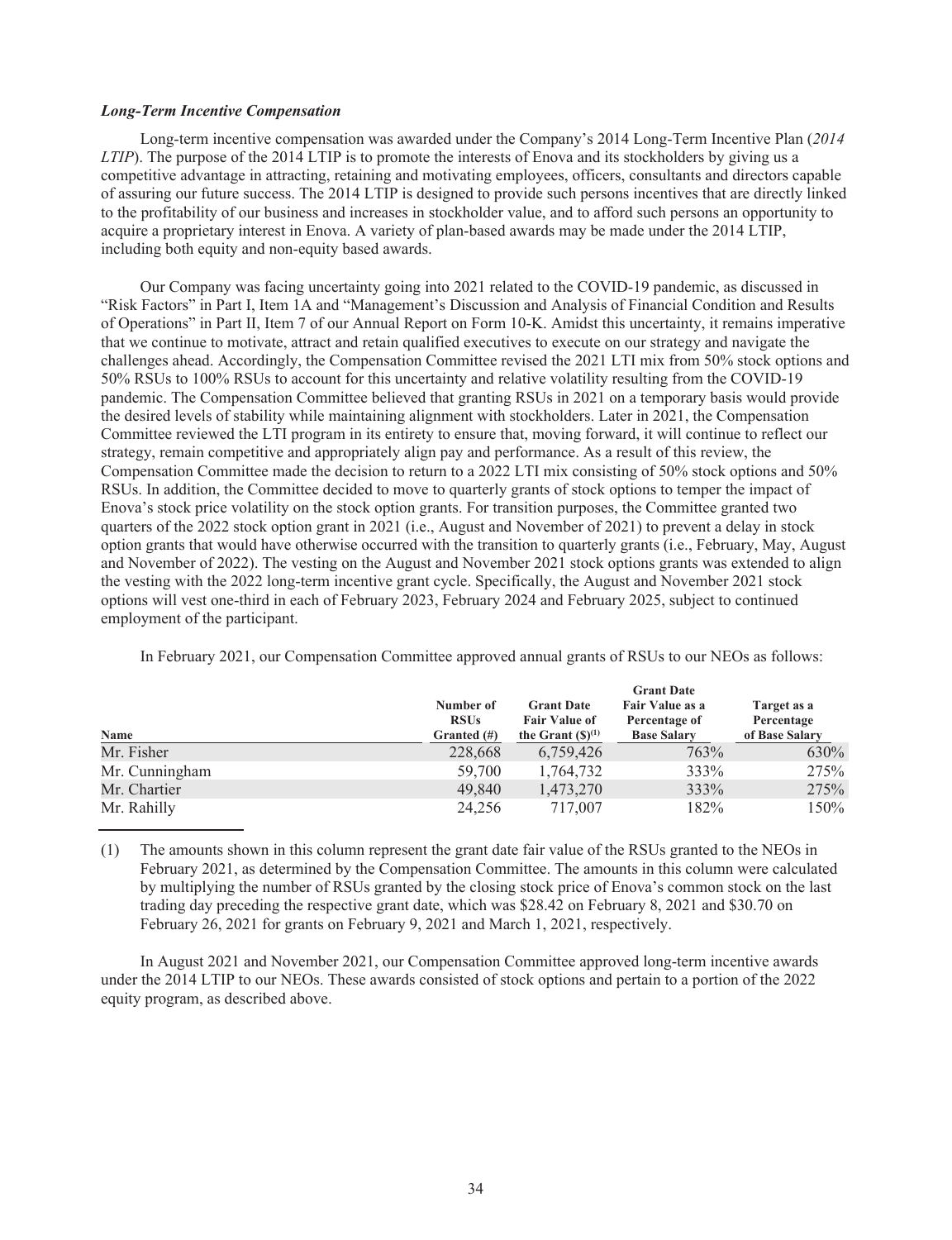The following table shows the number of stock options granted to each of our NEOs in fiscal year 2021 and the grant date fair market value of such awards (in dollars and as a percentage of base salary):

|                | Number of<br><b>Stock Options</b> | <b>Grant Date</b><br><b>Fair Value of</b> |
|----------------|-----------------------------------|-------------------------------------------|
| Name           | Granted $(\#)$                    | the Grant $(\mathbb{S})^{(1)}$            |
| Mr. Fisher     | 85,642                            | 1,387,140                                 |
| Mr. Cunningham | 22,359                            | 362,148                                   |
| Mr. Chartier   | 18,666                            | 302,332                                   |
| Mr. Rahilly    | 9,084                             | 147,134                                   |

(1) The amounts shown in this column represent the aggregate grant date fair value of the stock options granted to the NEOs in August 2021 and November 2021, as determined by the Compensation Committee. The amounts in this column were calculated by multiplying the number of stock options granted by the respective fair market value based on the Black-Scholes method of valuation, which was \$15.35 for the stock options granted in August 2021 and \$17.03 for the stock options granted in November 2021.

#### *Perquisites and Other Personal Benefits*

Enova provides perquisites and other personal benefits to its officers that it believes are reasonable and consistent with its overall compensation program. A description of these perquisites and personal benefits, including the attributed costs, for our NEOs for fiscal year 2021, are included in the "All Other Compensation" column of the Summary Compensation Table and described in the notes to that table.

#### **2022 Compensation Decisions**

#### *Base Salary*

In connection with its annual review of base salaries of our NEOs, in January 2022, our Compensation Committee approved increased annual base salaries for Messrs. Chartier, Cunningham, Fisher and Rahilly effective as of February 6, 2022 as follows:

| Name           | 2022 Annual<br><b>Base Salary</b><br>(S) | 2021 Annual<br><b>Base Salary</b><br>(S) | Percentage<br><b>Difference</b><br>from 2021<br>to 2022 |
|----------------|------------------------------------------|------------------------------------------|---------------------------------------------------------|
| Mr. Fisher     | 930,976                                  | 886,000                                  | $5.1\%$                                                 |
| Mr. Cunningham | 556,432                                  | 529,935                                  | $5.0\%$                                                 |
| Mr. Chartier   | 460,107                                  | 442,411                                  | $4.0\%$                                                 |
| Mr. Rahilly    | 410,537                                  | 394,748                                  | $4.0\%$                                                 |

The Compensation Committee determined that base salary increases for all of our NEOs were supported by the Company's solid financial performance in 2021 as well as meeting the Company's Discretionary Bonus Plan performance objectives. Individual increases for our NEOs were supported by their individual performance, the performance of the areas of the business they manage and competitive market positioning.

#### *Short-Term Incentive Compensation*

In February 2022, our Compensation Committee approved the performance measures and goals of the STI plan for fiscal 2022 (*2022 STI plan*), which includes the Senior Executive Bonus Plan and Discretionary Bonus Plan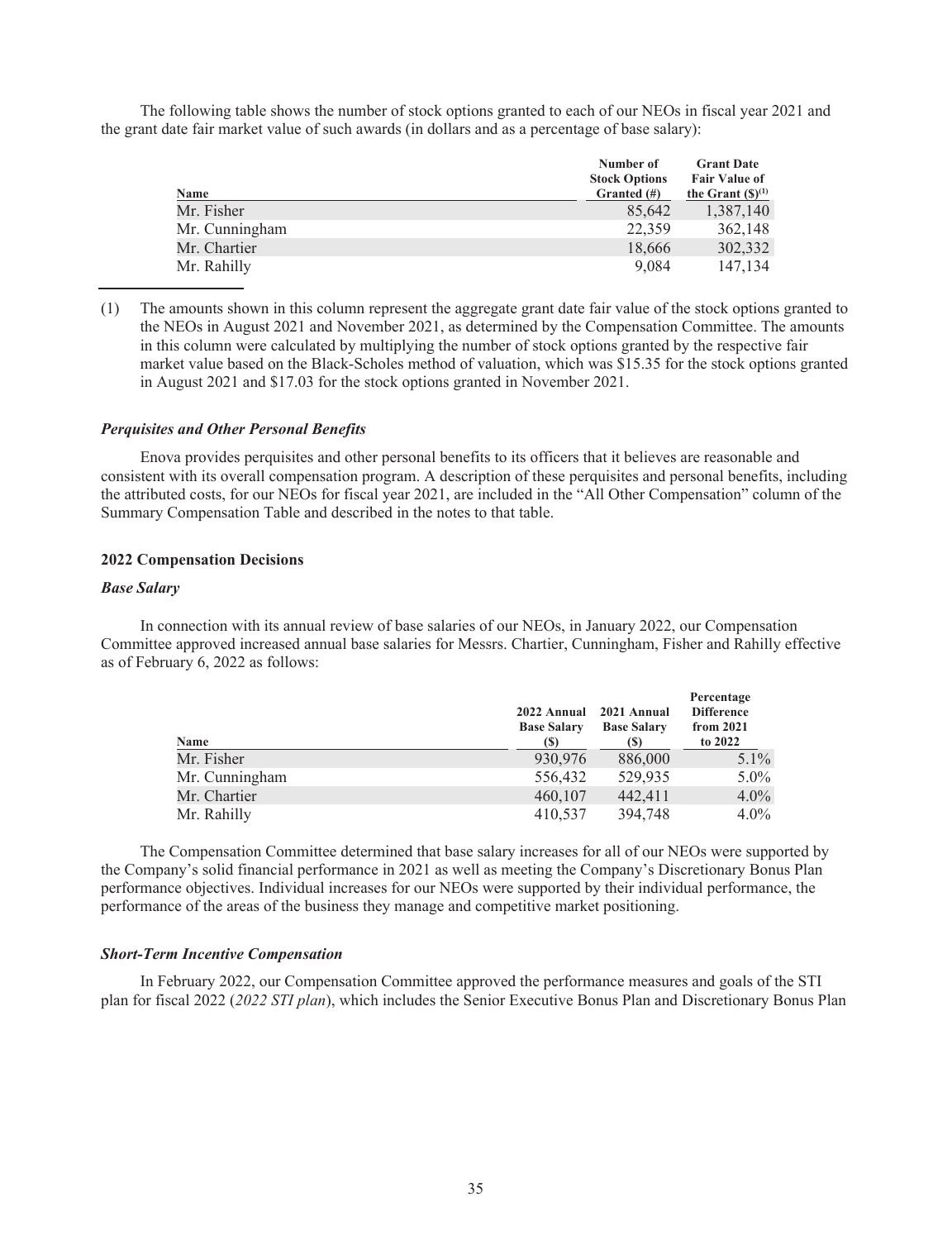for our NEOs and other executive officers. The total target STI award amounts for 2022 expressed as a percentage of base salary for our NEOs for the 2022 STI plan are as follow:

| Name                       | <b>Target Percentage</b><br>of Base Salary |
|----------------------------|--------------------------------------------|
| Mr. Fisher $(1)$           | 130%                                       |
| Mr. Cunningham $(2)$       | 100%                                       |
| Mr. Chartier               | 80%                                        |
| Mr. Rahilly <sup>(3)</sup> | 75%                                        |

(1) Mr. Fisher's STI target increased to 130% in 2022 from 120% in 2021 based on his individual performance in 2021 and to be more consistent with his peers externally.

(3) Mr. Rahilly's STI target increased to 75% in 2022 from 65% in 2021 based on his individual performance in 2021 and to be more consistent with his peers externally.

Our Compensation Committee has also adopted the same three financial objectives used for 2021 for the 2022 Senior Executive Bonus Plan (with equal weightings) with annual performance goals. The Compensation Committee reduced the number of performance objectives used for 2021 for the Discretionary Bonus Plan for 2022 from five to four, eliminating the goal "to explore new products and businesses to drive future growth" and modifying the "be an Awesome Place to Work for great talent" goal to focus on "driving a culture of companywide recruiting."

#### *Long-Term Incentive Compensation*

As noted earlier, after a thorough review of the LTI program by the Compensation Committee in 2021, a decision was made to return to a 2022 LTI mix consisting of 50% stock options and 50% restricted stock, which aligns with our strategy, stockholder interests, the competitive market and appropriately aligns pay and performance.

In February 2022, our Compensation Committee approved the following 2022 long-term incentive targets for our NEOs. 50% of the award was granted in RSUs and 50% of the award will be granted in the form of stock options on a quarterly basis, two quarters of which were granted in August and November 2021 for transition purposes (see the Long-Term Incentives subsection of the 2021 Compensation to Named Executive Officers section above for additional detail):

| Name           | Target as a<br>Percentage<br>of Base Salary |
|----------------|---------------------------------------------|
| Mr. Fisher     | 660%                                        |
| Mr. Cunningham | 325%                                        |
| Mr. Chartier   | 275%                                        |
| Mr. Rahilly    | 150%                                        |

#### **Retirement and Other Benefits**

On July 1, 2012, we established (i) the Enova International, Inc. 401(k) Savings Plan (*Enova 401(k)*), (ii) the Enova International, Inc. Nonqualified Savings Plan (*Enova NQSP*), and (iii) the Enova International, Inc. Supplemental Executive Retirement Plan (*Enova SERP*), in which our NEOs and other eligible employees may participate. We offer these plans to provide our executives and other eligible employees with retirement savings vehicles that are competitive in the marketplace in which we compete for talent.

<sup>(2)</sup> Mr. Cunningham's STI target increased to 100% in 2022 from 90% in 2021 based on his individual performance in 2021 and to be more consistent with his peers externally.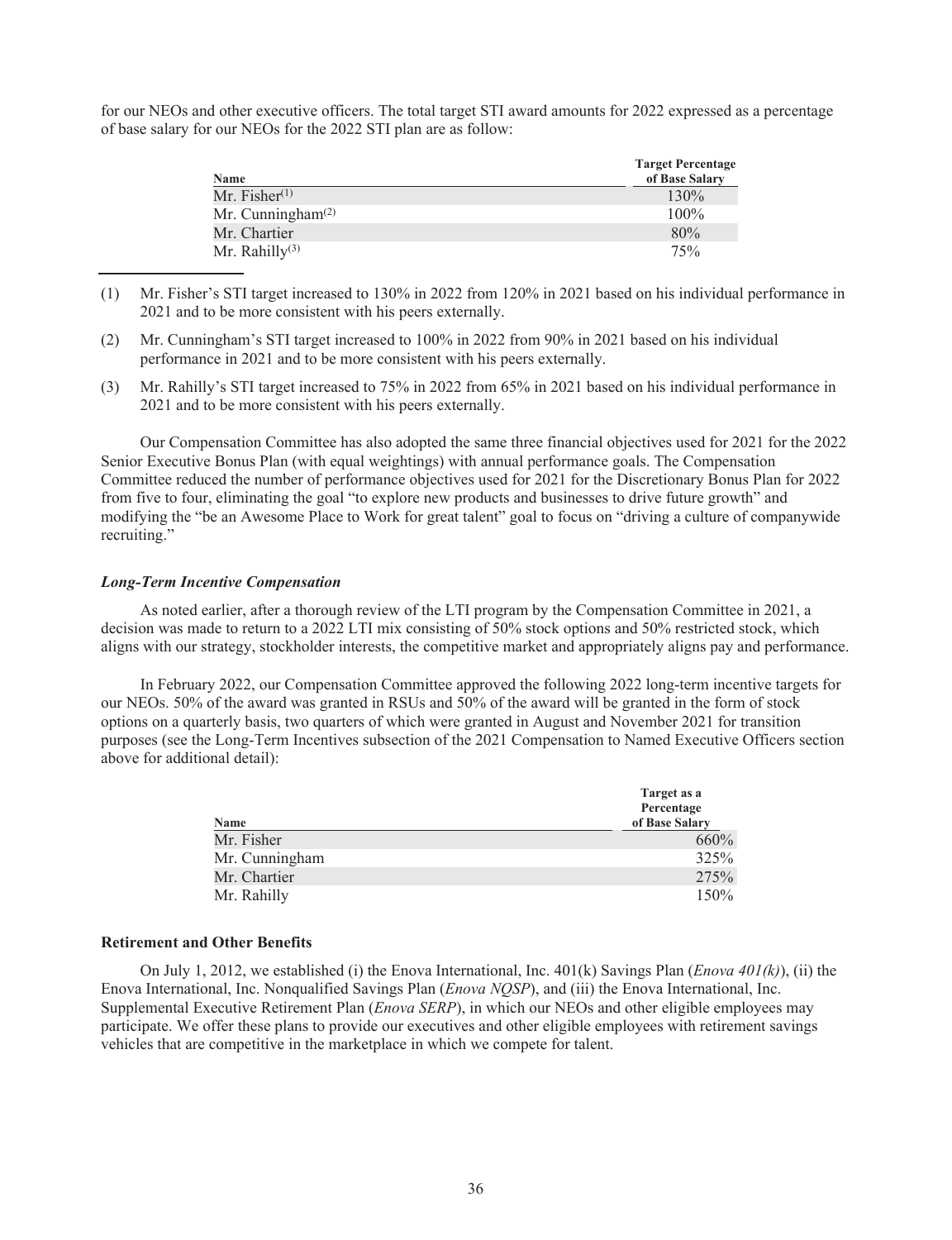### *Enova 401(k) and Enova Non-Qualified Savings Plan (NQSP)*

Substantially all of our employees and those of our U.S. subsidiaries are eligible to participate in the Enova 401(k). Certain of our highly-compensated employees, including our NEOs, are also eligible to participate in the Enova NQSP.

We match 100% of the first 1% of pay and 50% of the next 5% of pay that each employee contributes to the Enova 401(k). All employee contributions are fully vested upon contribution. Our matching contributions will fully vest after an employee's second year of service with us and will also fully vest if an employee dies, becomes disabled or reaches age 59 1/2 during employment. Employees may select from among several mutual funds when investing their 401(k) account funds.

The Enova NQSP is a nonqualified retirement savings plan into which eligible participants may contribute portions of their salary in excess of the 401(k) contribution limits. Enova NQSP participants can also defer up to 80% of their STI awards into the Enova NQSP. If a participant's pay exceeds the IRS limit on amounts that could be taken into account for contributions to the Enova 401(k), we match 50% of the first 5% of compensation deferred to the Enova NQSP in excess of the 401(k) compensation limit; however, if a participant participates in both the Enova 401(k) and the Enova NQSP, the combined match to both plans is limited to 50% of the first 5% of the participant's pay. The Enova NQSP generally offers the same investment options as the Enova 401(k). Our matching contributions to the Enova NQSP vest immediately.

We generally distribute each participant's Enova NOSP account in a lump sum shortly after the participant's separation from service with us and all of our affiliates. Alternatively, a participant may elect to receive his or her Enova NQSP account at a later date or receive payments in up to 10 annual installments. Most officers may not receive a distribution of any portion of their account during the first six months after their separation from service. A participant generally may not receive any portion of his or her Enova NQSP account while employed, unless the participant makes an in-service distribution election before the deferred compensation is earned or suffers a severe financial hardship. We may pay Enova NQSP distributions from a Rabbi trust associated with the Enova NQSP or from the general assets of the entity that is the participant's employer. A participant would have the rights of a general unsecured creditor of the entity that is his or her employer for any Enova NQSP benefits he or she is owed.

#### *Supplemental Executive Retirement Plan*

We provide supplemental executive retirement plan benefits to our officers and certain other eligible employees as a supplement to their retirement benefits under the Enova SERP. After the end of each plan year, we make discretionary supplemental contributions that are credited to the Enova SERP account of each NEO who was employed by us on the last day of the plan year. The rate of return of a participant's Enova SERP account is determined by the rate of return on deemed investments in mutual funds that a participant selects. Enova SERP participants' deemed investment options are generally the same as the investment options available under the Enova 401(k). Participants vest in their Enova SERP accounts over their first five years of service with us and are fully vested in their Enova SERP accounts and new contributions to those accounts after that five-year period.

We generally distribute each participant's Enova SERP account as a lump sum payment soon after the participant's separation from service with us and all of our affiliates. An Enova SERP participant may, however, elect to defer receipt of the Enova SERP account for at least an additional five years beyond his or her separation from service and may also elect to receive the Enova SERP account in up to ten annual installments. Most officers cannot receive a distribution of any portion of their account during the first six months after their separation from service. A participant generally may not withdraw any portion of his or her Enova SERP account during employment, except in the case of a severe financial hardship. We may pay Enova SERP benefits from a Rabbi trust associated with the Enova SERP or from the general assets of the entity that is the participant's employer. A participant would have the rights of a general unsecured creditor of the entity that is his or her employer for any Enova SERP benefits he or she is owed.

Our Compensation Committee administers the Enova SERP and annually determines the supplemental contributions for each of our NEOs. The targeted (but non-binding) amount of the supplemental contribution for each plan year is a percentage of each participant's base salary, plus the lesser of (a) the participant's target STI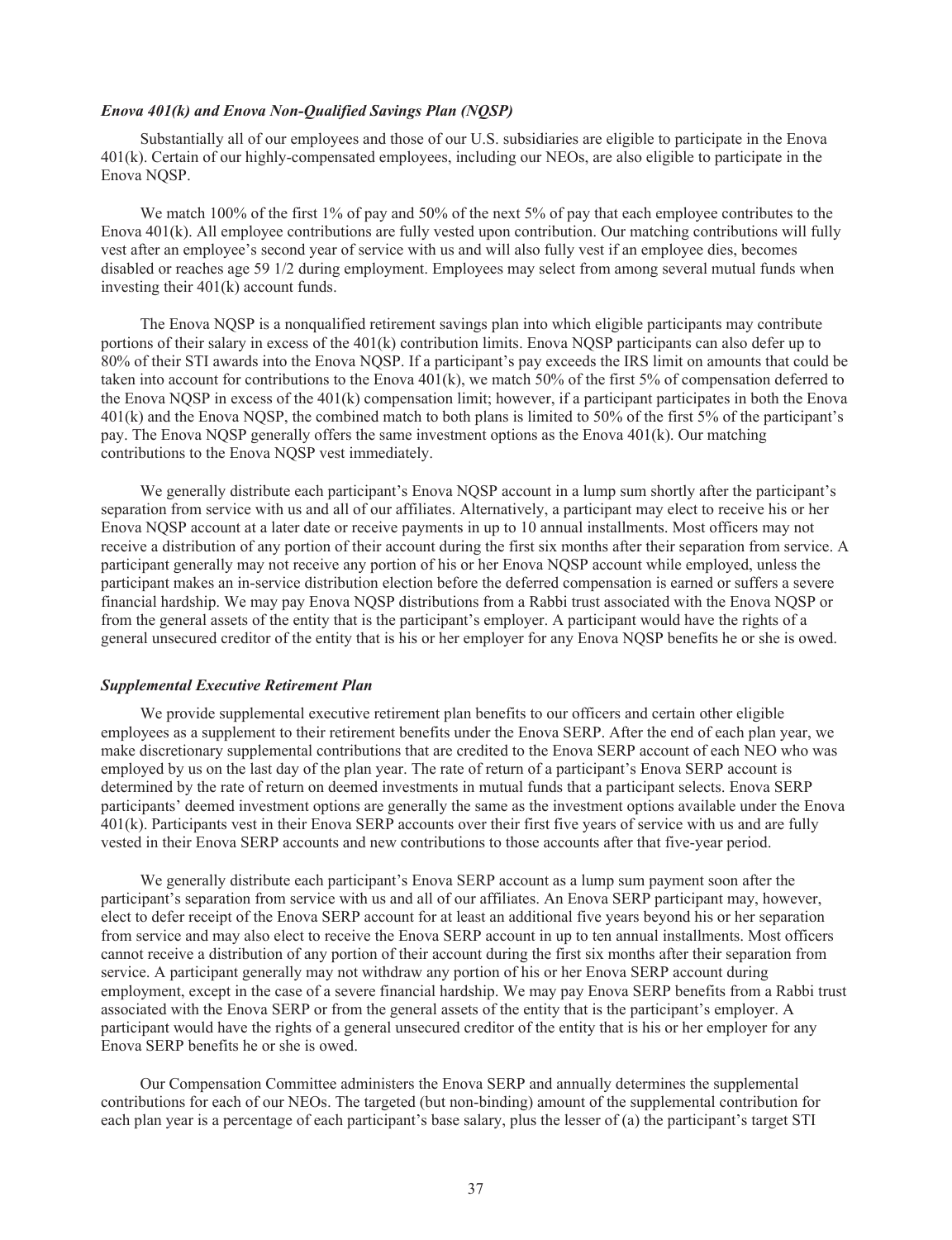award payable during the plan year for the preceding year's performance and (b) the actual STI award paid during the plan year based on the preceding year's performance. The contribution amounts are prorated for the portion of the year that a participant was eligible to participate in the Enova SERP, and are credited to the participant's Enova SERP account before March 15 of the following year. For fiscal year 2021, the supplemental contributions for each of our NEOs, reflected as a percentage of the combined base salary paid during the year and the target STI award granted for fiscal year 2021, are listed below.

| Name           | <b>Enova SERP</b><br><b>Contribution</b> |
|----------------|------------------------------------------|
| Mr. Fisher     | $10.5\%$                                 |
| Mr. Cunningham | $9.0\%$                                  |
| Mr. Chartier   | $9.0\%$                                  |
| Mr. Rahilly    | $9.0\%$                                  |

For the Enova SERP, each of our NEOs had more than five years of service and were fully vested in our SERP and 401(k) contributions at the end of 2021.

## **Severance Arrangements for Named Executive Officers**

On November 13, 2014 in connection with our spin-off (*Spin-Off*) from Cash America, we entered into Executive Change-in-Control Severance and Restrictive Covenant Agreements (*CIC Agreements*) with our executive officers, including Messrs. Fisher, Chartier and Rahilly. Also, upon commencement of his employment, we entered into a CIC Agreement with Mr. Cunningham. The CIC Agreements were effective through November 13, 2019, and were automatically extended for a one-year period thereafter. The term of the CIC Agreements will automatically be extended for subsequent one-year periods unless we or the executive officer provide notice not to extend the Term at least six months prior to the scheduled extension date. In addition, the term of these agreements will automatically be extended for two years following a Change-in-Control (as defined in the CIC Agreements).

The CIC Agreements provide our executive officers with severance payments and certain benefits in the event of his or her termination by us without Cause (as defined in the CIC Agreements) or by the relevant executive officers for Good Reason (as defined in the CIC Agreements) during the twelve months following a Change-in-Control (as defined in the CIC Agreements). Such payments and benefits include the following:

- (i) a lump sum payment equal to the executive officer's unpaid base salary, accrued vacation pay and unreimbursed business expenses, as well as all certain other items earned by and owed to such executive officer through the termination date;
- (ii) a lump sum payment equal to the pro rata portion of the executive officer's annual target bonus amount for the year in which the termination occurs;
- (iii) a lump sum payment equal to (A) for Mr. Fisher, two times the higher of (1) his base salary in effect at the termination date and (2) his base salary in effect on the date of the Change-in-Control and (B) for all other executive officers, one times the higher of (1) his or her base salary in effect at the termination date and (2) his or her base salary in effect on the date of the Change-in-Control;
- (iv) a lump sum amount equal to (A) for Mr. Fisher, two times the higher of (1) his annual target bonus for the year in which the termination occurs and (2) the actual annual bonus payments made to Mr. Fisher for the year preceding the year in which the termination occurs and (B) for all other executive officers, one times the higher of (1) his or her annual target bonus for the year in which the termination occurs and (2) the actual annual bonus payments made to such executive officer for the year preceding the year in which the termination occurs;
- (v) the immediate vesting of any outstanding cash-based long term incentive awards held by the executive officer, including a lump sum payment for any vested awards (the value of which to be determined after the termination date in accordance with the CIC Agreements);
- (vi) the immediate vesting and lapse of all restrictions on any outstanding stock-based awards held by the executive officer to the extent not already provided for in the related grant agreement(s);
- (vii) equivalent payment for continued medical coverage under our group health plan for the executive and the executive's dependents for a period of twenty-four months for Mr. Fisher or twelve months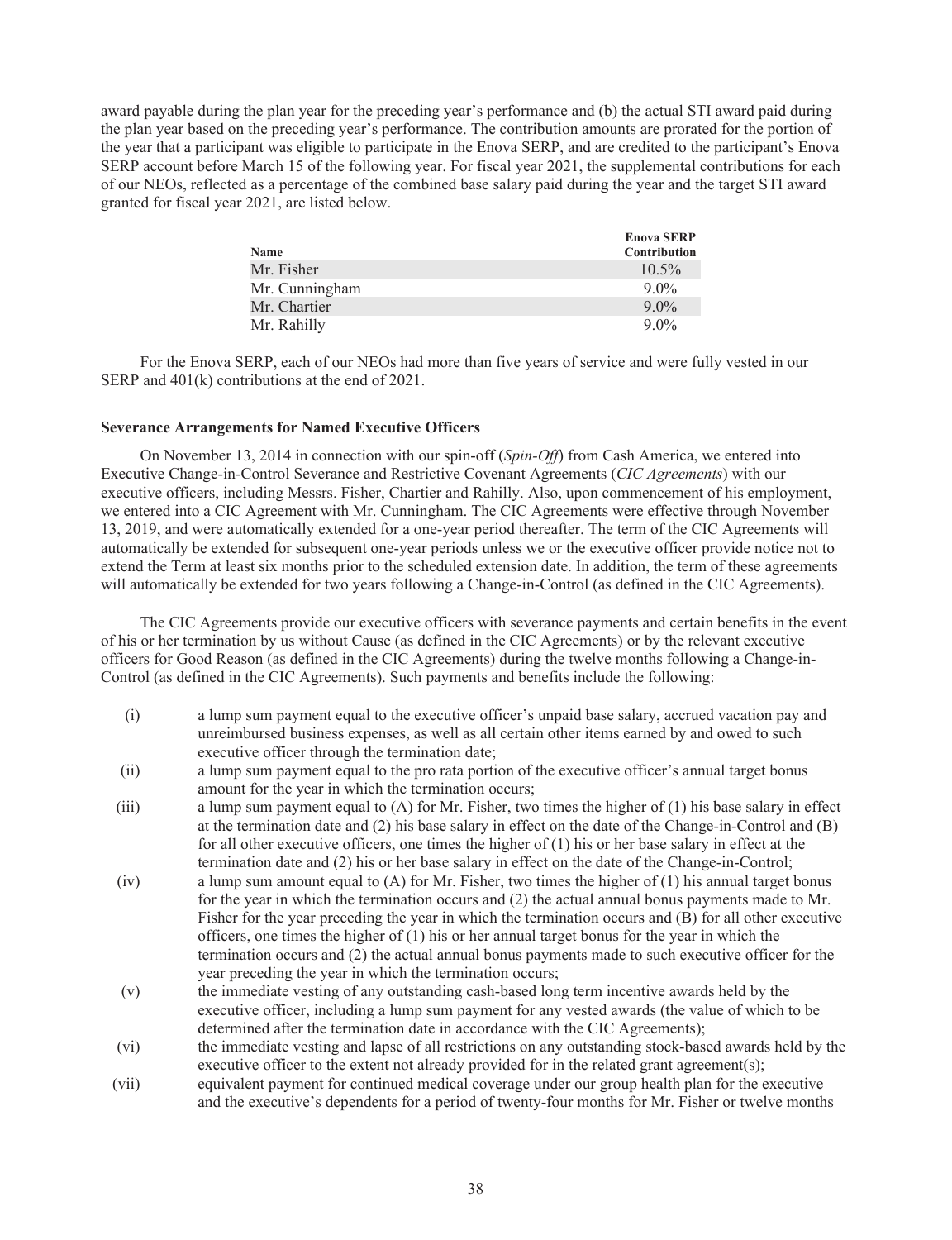for all other executive officers following the termination date in accordance with the terms of the relevant CIC Agreement; and

(viii) up to \$50,000 for Mr. Fisher or \$25,000 for all other executive officers for reimbursement of amounts paid by the executive officer for reasonable outplacement services from an executive search firm to the extent such expenses are incurred as a direct result of the separation from service and within twenty-four months for Mr. Fisher or twelve months for all other executive officers after the termination date.

Additionally, the CIC Agreements contain certain restrictive covenants to which the executive officers are subject. These include confidentiality, non-disclosure, non-solicitation and non-competition provisions. The term of the non-competition provision applies during the term of the executive officer's employment through the twentyfour-month period for Mr. Fisher or twelve-month period for all other executive officers following termination (the *Subject Period*). Such provision restricts the executive officer from competing with us or any of our subsidiaries or affiliates (including former subsidiaries or affiliates, which is collectively referred to as the Enterprise), by providing employment (other than to the Enterprise), management or consulting services, similar to those provided by the executive officer to the Enterprise with respect to any products or services similar to those offered or under development by the Company or any of its affiliates or subsidiaries anywhere within the Territory (as defined in the CIC Agreements) during the Subject Period.

In addition, we have adopted a severance pay plan for executives that provides guidance for severance pay, continued medical and health benefits, payment of accrued but unused paid time off and an allowance for outplacement services for our executive officers following certain terminations not related to a change-in-control.

# **Incentive Compensation Recovery Policy**

The 2014 LTIP contains a clawback provision that would allow us, in the event that there is a material restatement of our financial results, to (i) cancel part or all of the outstanding portion of any award, whether or not vested, and/or (ii) require a participant to repay an amount, satisfied in cash or in another form of consideration, such as shares of common stock as permitted by applicable law and as acceptable to the Compensation Committee, equal to all or any portion of the value of shares of common stock that have been issued and other payments that have been made to the participant pursuant to any award within the two years preceding the date on which we are required to prepare an accounting restatement, to the extent that such value or payment amount was based on the erroneous data and exceeded the value or amount that would have been paid to the participant under the accounting restatement. The 2014 LTIP also permits us, to the extent required to comply with applicable laws and/or any compensation recovery or clawback policy adopted by us after the date the 2014 LTIP was approved by our stockholders, to unilaterally amend the clawback provision in the 2014 LTIP, with any such amendment binding on all participants.

The Senior Executive Bonus Plan also contains a clawback provision that would allow us to recoup certain compensation and awards paid to our officers in certain circumstances in the event that there is a material restatement of our financial results.

#### **Deductibility of Executive Compensation**

Our Compensation Committee reviews and considers the deductibility of executive compensation under Code Section 162(m), which provides that we may not deduct compensation of more than \$1 million that is paid to certain individuals. As part of Tax Cuts and Jobs Act ("Tax Reform") that was signed into law on December 22, 2017, the ability to rely on exemptions from the \$1 million limitation for certain "qualified performance-based compensation" was eliminated, and the limitation on deductibility was generally expanded to include all named executive officers. While the Committee recognizes the nondeductibility provisions of Code Section 162(m), the Committee believes that stockholder interests are best served by not restricting the Committee's discretion and flexibility in structuring compensation programs, even though such programs may result in non-deductible compensation expenses.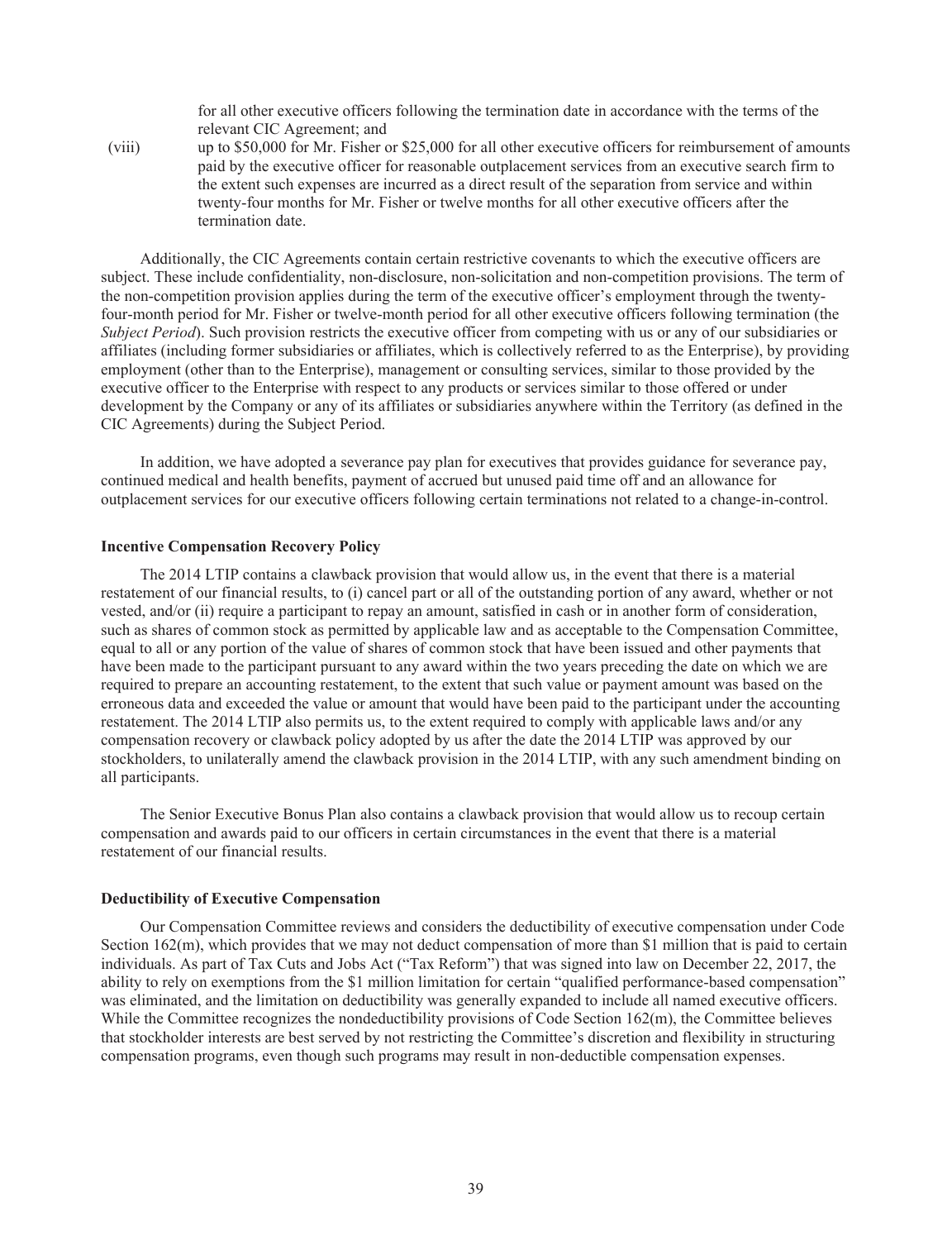### **Stock Ownership Guidelines**

Our Compensation Committee has established stock ownership guidelines that require ownership of our stock that is five times base salary for our CEO, three times base salary for our other executive officers and five times the annual retainer for directors, subject to certain achievement timelines. Until the stock ownership guidelines are met, executive officers and directors are required to retain 50% of any shares of stock they receive on a net after tax basis. Our executive officers and directors currently comply with the applicable stock ownership guidelines.

## **Restrictions on Pledges of our Securities and Certain Trading Practices**

Among other things, our Insider Trading Policy does not permit any director or associate of the Company, including officers, to engage in short sales or trade in market options or any other kind of derivatives related to Company securities, hold the Company's securities in a margin account or pledge Company securities as collateral for a loan or engage in hedging or monetization transactions, such as zero-cost collars and forward sale contracts.

#### **Compensation Risk Assessment**

Our Compensation Committee has reviewed our compensation policies and practices, including incentive programs, to ensure they do not encourage unreasonable or excessive risk-taking. Based upon this review, we believe our compensation policies and practices are not reasonably likely to expose us to unreasonable or excessive risk that could have a material adverse effect on us. We believe our practice of providing a significant portion of compensation in the form of long-term equity compensation and using multiple performance measures in our incentive plans serve to balance risk and reward. We also maintain a prohibition on hedging and an incentive compensation recovery policy to mitigate undue risk associated with compensation.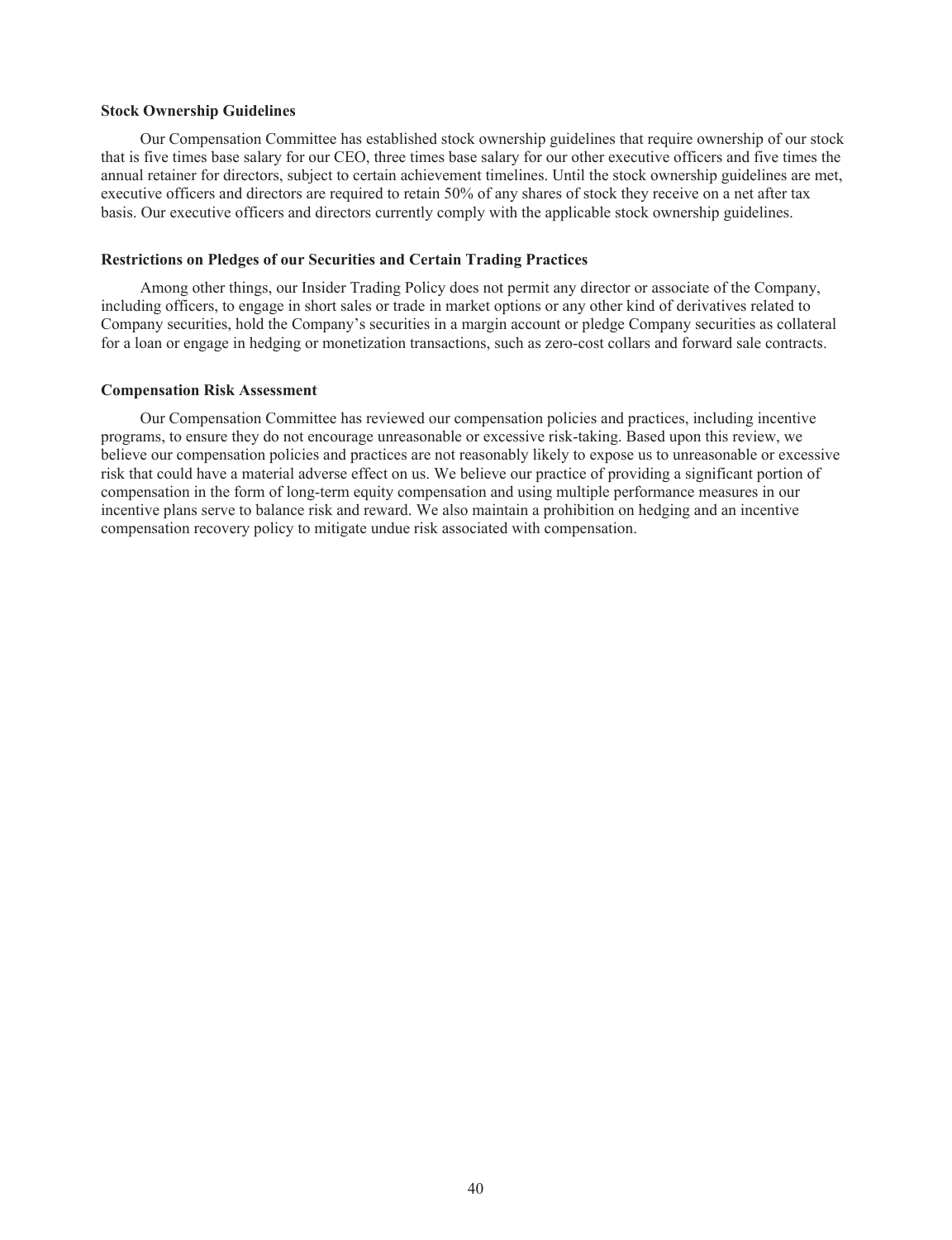## **Management Development and Compensation Committee Report**

As the Management Development and Compensation Committee of the board of directors of Enova International, Inc., we have reviewed and discussed the foregoing Compensation Discussion and Analysis (*CD&A*) with the Company's management. Based on this review and discussion, the Management Development and Compensation Committee recommends to the Company's board of directors that the CD&A be included in the Company's Annual Report on Form 10-K for the fiscal year ended December 31, 2021 and this proxy statement.

> Daniel R. Feehan, Chair Gregg A. Kaplan Mark A. Tebbe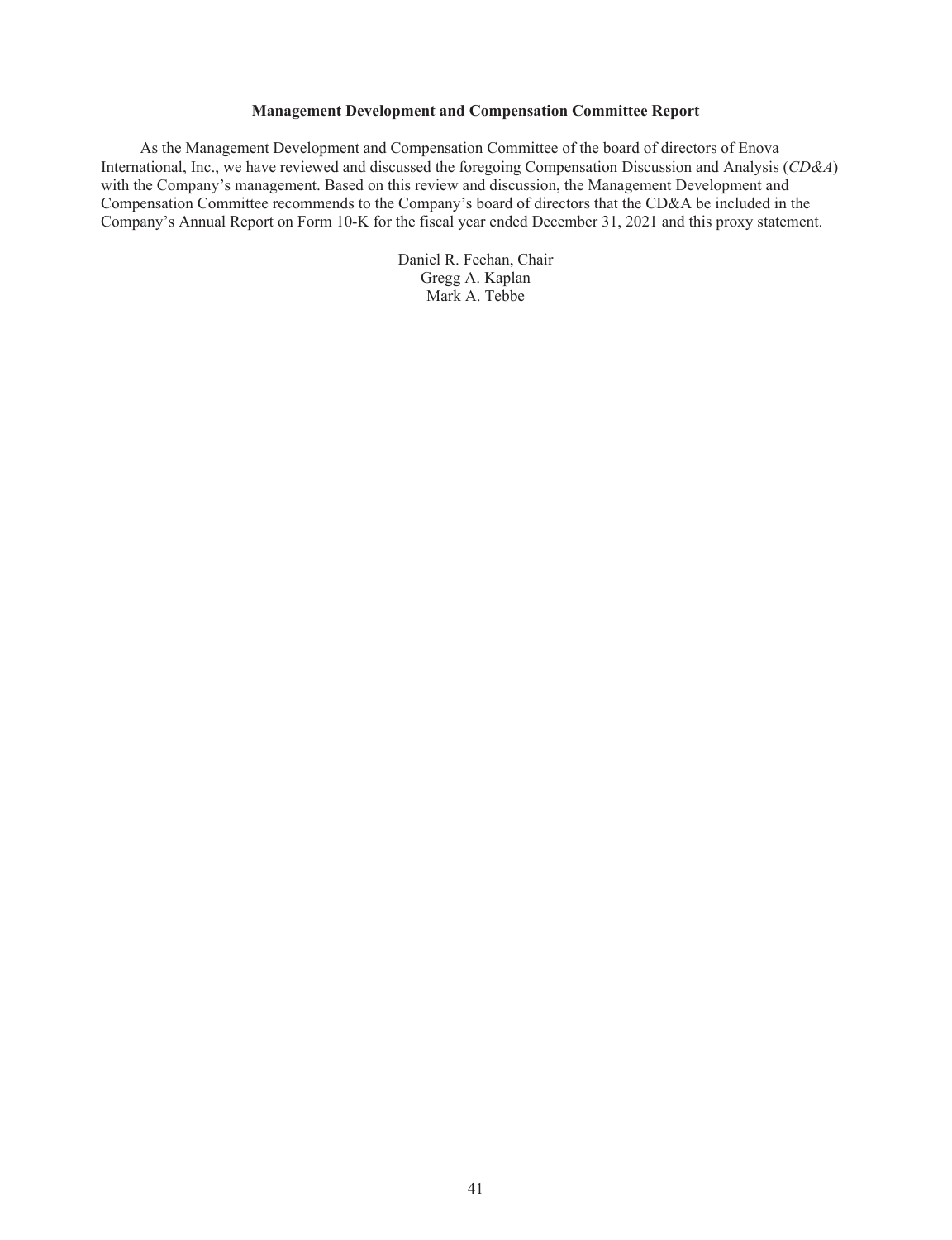### **Executive Compensation**

#### **Summary Compensation Table – 2021, 2020 and 2019**

**Non-Equity**

| <b>Stock</b><br>Option<br><b>Bonus</b><br>$(S)^{(1)(2)}$<br><b>Name and Principal Position</b><br>Salary $(S)^{(1)}$<br>Awards $(S)^{(3)}$<br>Awards $(S)^{(4)}$<br>Year | <b>Incentive Plan</b><br>Compensation<br>$(S)^{(1)(5)}$ | All Other<br>Compensation<br>$(S)^{(6)}$ | Total (\$) |
|--------------------------------------------------------------------------------------------------------------------------------------------------------------------------|---------------------------------------------------------|------------------------------------------|------------|
| 2021<br>265,800<br>David Fisher<br>883,000<br>6,759,426<br>1,387,140                                                                                                     | 1,094,789                                               | 296,652                                  | 10,686,807 |
| 2020<br>Chief Executive Officer<br>854,346<br>2,362,951<br>2,321,307<br>283,542                                                                                          | 931,122                                                 | 269,759                                  | 7,023,027  |
| 2019<br>805,692<br>2.458.536<br>2,437,709<br>(Principal Executive Officer)<br>232,696                                                                                    | 857,572                                                 | 258.953                                  | 7.051.158  |
| 2021<br>528.154<br>119,235<br>362.148<br>1,764,732<br>Steven Cunningham                                                                                                  | 491,250                                                 | 138.800                                  | 3,404,319  |
| 2020<br>Chief Financial Officer<br>511.673<br>632.099<br>158.107<br>620.975                                                                                              | 417,787                                                 | 127.866                                  | 2,468,507  |
| 2019<br>(Principal Financial Officer)<br>486.539<br>155,085<br>687,676<br>681,875                                                                                        | 360,444                                                 | 105,722                                  | 2,477,341  |
| Kirk Chartier<br>2021<br>440.924<br>88,482<br>1,473,270<br>302,332                                                                                                       | 364,547                                                 | 103,526                                  | 2,773,081  |
| 2020<br>427.849<br>Chief Strategy Officer<br>78,689<br>527,703<br>518,411                                                                                                | 310.031                                                 | 89,856                                   | 1,952,539  |
| 2019<br>410.962<br>82.834<br>582,420<br>577,499                                                                                                                          | 305,274                                                 | 90.092                                   | 2.049.081  |
| 2021<br>Sean Rahilly<br>393.421<br>64,147<br>717.007<br>147,134                                                                                                          | 264,283                                                 | 101,699                                  | 1,687,691  |
| 2020<br>256.824<br>General Counsel and Chief<br>381,144<br>58,843<br>252,305                                                                                             | 224,762                                                 | 99,620                                   | 1,273,498  |
| 2019<br>362,116<br>95,249<br>256,132<br>253,963<br>Compliance Officer                                                                                                    | 218,151                                                 | 97,701                                   | 1,283,312  |

The following table and footnotes describe the compensation of our NEOs in 2021, 2020 and 2019.

(1) Portions of the amounts in these columns have been deferred under the Enova 401(k) or the Enova NQSP for certain of our NEOs.

(2) The amounts in this column for 2021 include bonuses paid under the Discretionary Bonus Plan portion of the 2021 STI plan, which were earned in fiscal year 2021 and paid in fiscal year 2022.

- (3) The amounts shown in this column reflect RSU awards granted under the 2014 LTIP. The amounts shown in this column represent the aggregate grant date fair value of these awards, as determined in accordance with ASC 718. The amounts in this column were calculated by multiplying the number of RSUs granted by the closing stock price of Enova's common stock on the last trading day preceding the grant date, which was \$30.70 for the RSUs granted to the NEOs in March 2021; \$28.42 for the RSUs granted to the NEOs in February 2021; \$20.73 for the RSUs granted to the NEOs in February 2020 and \$23.96 for the RSUs granted to the NEOs in February 2019.
- (4) The amounts shown in this column reflect stock option awards granted under the 2014 LTIP. The amounts shown in this column represent the aggregate grant date fair value, as determined in accordance with ASC 718. The amounts in this column were calculated by multiplying the number of stock options granted by the fair market value based on the Black-Scholes method of valuation, which was \$17.03 for the stock options granted in November 2021, \$15.35 for the stock options granted in August 2021, \$9.05 for the stock options granted in February 2020 and \$10.91 for the stock options granted in February 2019. The amounts shown in this column and subsequent columns related to option awards granted in February 2020 and February 2019 reflect exercise prices that have been corrected from previous disclosures to be calculated in accordance with the 2014 LTIP.
- (5) The amounts shown in this column for 2021 reflect payments made under the Senior Executive Bonus Plan portion of the 2021 STI plan. See "Compensation Discussion and Analysis—2021 Compensation for Named Executive Officers—Short-Term Incentive Compensation."
- (6) The amounts shown in this column for 2021 include the following:

|                |                     |                               | Supplemental       |                          |            |
|----------------|---------------------|-------------------------------|--------------------|--------------------------|------------|
|                | Nonqualified        |                               | <b>Health Care</b> |                          |            |
|                | <b>Savings Plan</b> | <b>Enova SERP</b>             | and                | Perquisites,             |            |
|                | Contributions       | <b>Contributions</b>          | Insurance          | <b>Personal Benefits</b> |            |
| Name           | by Enova (\$)       | by Enova $(\mathbb{S})^{(a)}$ | Benefits (\$)      | and Other $(S)^{(b)}$    | Total (\$) |
| Mr. Fisher     | 45.192              | 201,075                       | 19.947             | 30,438                   | 296.652    |
| Mr. Cunningham | 20.351              | 89.208                        | 27.163             | 2,078                    | 138,800    |
| Mr. Chartier   | __                  | 70.609                        | 20,347             | 12.570                   | 103.526    |
| Mr. Rahilly    | 9,676               | 57,828                        | 27,977             | 6.218                    | 101.699    |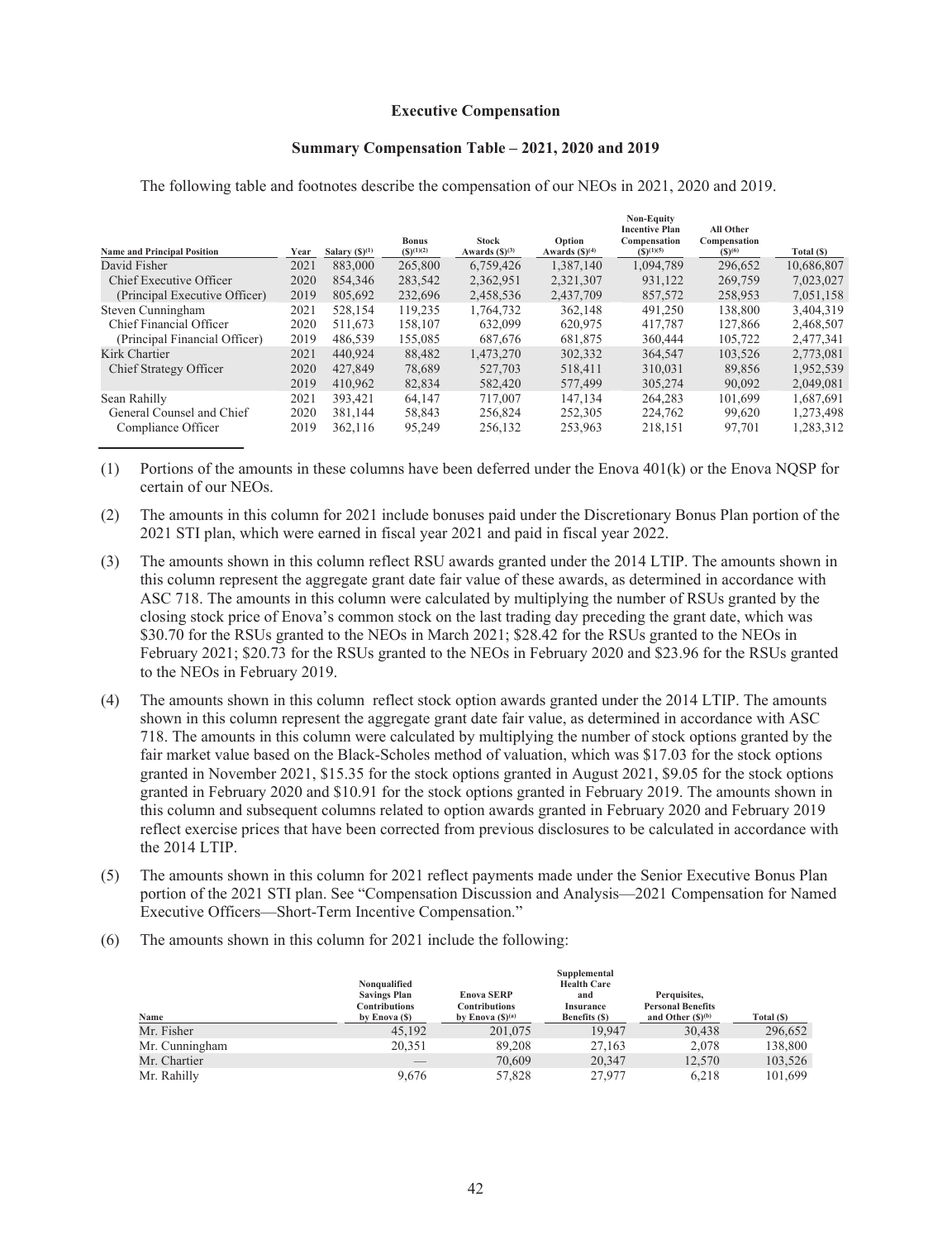- (a) Includes contributions made by Enova in 2022 that were earned in 2021.
- (b) Consists of matching 401(k) contributions paid by the Company for all of the NEOs, parking garage rental fees paid by the Company on behalf of Mr. Fisher, spousal medical costs paid by the Company on behalf of Mr. Fisher and Mr. Chartier and tax gross-ups paid by the Company on behalf of Mr. Fisher and Mr. Chartier. None of the individual amounts exceed the greater of \$25,000 or 10% of the total amount of perquisites and personal benefits for the applicable NEO.

# **Executive Agreements**

# *Employment Letter Agreement with Mr. Cunningham*

Pursuant to the terms of his offer letter, the material terms of Mr. Cunningham's compensation include an annualized base salary and a short-term discretionary performance bonus. Mr. Cunningham is also eligible to participate in the Company's equity award program. Mr. Cunningham also participates in the Company's customary health and welfare benefit programs available to other executive officers, and is eligible for supplemental insurance. He also participates in the Enova 401(k), Enova SERP and the Enova NQSP. We have also entered into a CIC Agreement with Mr. Cunningham.

# **Grants of Plan-Based Awards – 2021**

The following table provides information about the equity and non-equity plan-based awards made to our NEOs under the 2021 STI plan and 2014 LTIP during 2021.

|                   |                   |                  | <b>Estimated Possible Payouts under Non-</b><br><b>Equity Incentive Plan Awards</b> |                | <b>All Other</b><br><b>Stock</b><br>Awards:<br>Number of<br><b>Shares</b> of | <b>All Other</b><br>Option<br>Awards:<br>Number of<br><b>Securities</b> | <b>Exercise</b><br>or Base<br>Price | <b>Grant Date</b><br><b>Fair Value of</b><br><b>Stock and</b> |
|-------------------|-------------------|------------------|-------------------------------------------------------------------------------------|----------------|------------------------------------------------------------------------------|-------------------------------------------------------------------------|-------------------------------------|---------------------------------------------------------------|
|                   |                   | <b>Threshold</b> |                                                                                     | <b>Maximum</b> | <b>Stock or</b>                                                              | Underlying                                                              | Awards                              | Option                                                        |
| Name              | <b>Grant Date</b> | (S)              | Target (\$)                                                                         | (S)            | Units $(#)^{(1)}$                                                            | Options $(\#)^{(1)}$                                                    | $(S)^{(1)}$                         | Awards $(\mathbb{S})^{(2)}$                                   |
| Mr. Fisher        | $2/9/2021^{(3)}$  | 398,700          | 797,400                                                                             | 1,594,800      |                                                                              |                                                                         |                                     |                                                               |
|                   | $2/9/2021^{(4)}$  |                  | 265,800                                                                             |                |                                                                              |                                                                         |                                     |                                                               |
|                   | $2/9/2021^{(5)}$  |                  |                                                                                     |                | 114,334                                                                      |                                                                         |                                     | 3,249,372                                                     |
|                   | $3/1/2021^{(5)}$  |                  |                                                                                     |                | 114,334                                                                      |                                                                         |                                     | 3,510,054                                                     |
|                   | $8/3/2021^{(6)}$  |                  |                                                                                     |                |                                                                              | 42,466                                                                  | 31.98                               | 651,853                                                       |
|                   | $11/4/2021^{(6)}$ |                  |                                                                                     |                |                                                                              | 43,176                                                                  | 35.75                               | 735,287                                                       |
| Mr.<br>Cunningham | $2/9/2021^{(3)}$  | 178,853          | 357,706                                                                             | 715,412        |                                                                              |                                                                         |                                     |                                                               |
|                   | $2/9/2021^{(4)}$  |                  | 119,235                                                                             |                |                                                                              |                                                                         |                                     |                                                               |
|                   | $2/9/2021^{(5)}$  |                  |                                                                                     |                | 29,850                                                                       |                                                                         |                                     | 848,337                                                       |
|                   | $3/1/2021^{(5)}$  |                  |                                                                                     |                | 29,850                                                                       |                                                                         |                                     | 916,395                                                       |
|                   | $8/3/2021^{(6)}$  |                  |                                                                                     |                |                                                                              | 11,087                                                                  | 31.98                               | 170,185                                                       |
|                   | $11/4/2021^{(6)}$ |                  |                                                                                     |                |                                                                              | 11,272                                                                  | 35.75                               | 191,962                                                       |
| Mr. Chartier      | $2/9/2021^{(3)}$  | 132,723          | 265,447                                                                             | 530,893        |                                                                              |                                                                         |                                     |                                                               |
|                   | $2/9/2021^{(4)}$  |                  | 88,482                                                                              |                |                                                                              |                                                                         |                                     |                                                               |
|                   | $2/9/2021^{(5)}$  |                  |                                                                                     |                | 24,920                                                                       |                                                                         |                                     | 708,226                                                       |
|                   | $3/1/2021^{(5)}$  |                  |                                                                                     |                | 24,920                                                                       |                                                                         |                                     | 765,044                                                       |
|                   | $8/3/2021^{(6)}$  |                  |                                                                                     |                |                                                                              | 9,256                                                                   | 31.98                               | 142,080                                                       |
|                   | $11/4/2021^{(6)}$ |                  |                                                                                     |                |                                                                              | 9,410                                                                   | 35.75                               | 160,252                                                       |
| Mr. Rahilly       | $2/9/2021^{(3)}$  | 96,220           | 192,440                                                                             | 384,879        |                                                                              |                                                                         |                                     |                                                               |
|                   | $2/9/2021^{(4)}$  |                  | 64,147                                                                              |                |                                                                              |                                                                         |                                     |                                                               |
|                   | $2/9/2021^{(5)}$  |                  |                                                                                     |                | 12,128                                                                       |                                                                         |                                     | 344,678                                                       |
|                   | $3/1/2021^{(5)}$  |                  |                                                                                     |                | 12,128                                                                       |                                                                         |                                     | 372,330                                                       |
|                   | $8/3/2021^{(6)}$  |                  |                                                                                     |                |                                                                              | 4,504                                                                   | 31.98                               | 69,136                                                        |
|                   | $11/4/2021^{(6)}$ |                  |                                                                                     |                |                                                                              | 4,580                                                                   | 35.75                               | 77,997                                                        |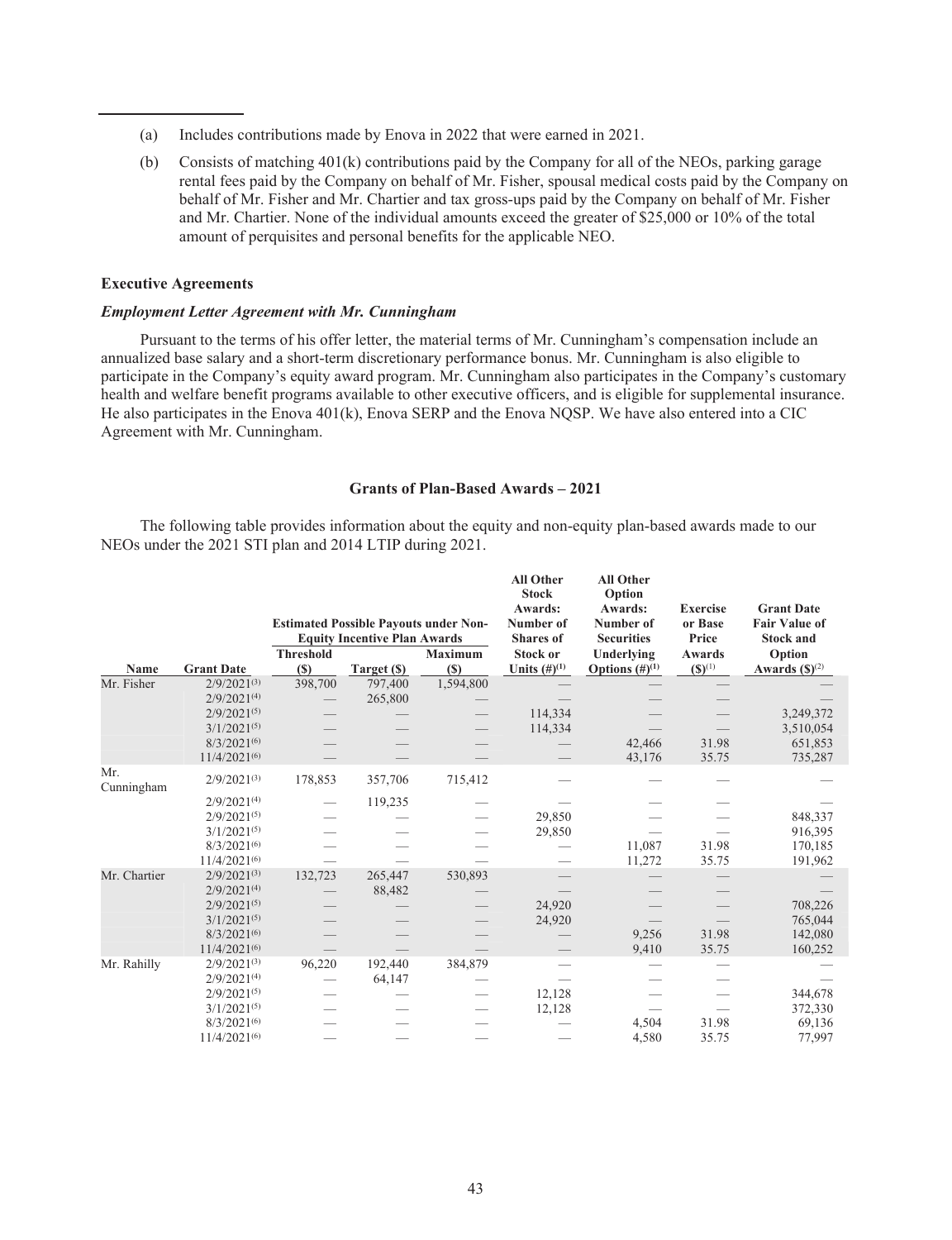- (1) Time-based RSU and stock option awards were made to executives under the 2014 LTIP.
- (2) The amount shown represents the aggregate grant date fair value of RSU and stock option awards that were granted under the 2014 LTIP, as determined in accordance with ASC 718.
- (3) The amounts shown represent potential cash-based payments under our Senior Executive Bonus Plan for 2021 for our NEOs. See "Compensation Discussion and Analysis—2021 Compensation for Named Executive Officers—Short-Term Incentive Compensation" for additional information regarding our Senior Executive Bonus Plan for 2021.
- (4) The amounts shown represent potential cash-based payments under our Discretionary Bonus Plan for 2021 for our NEOs. See "Compensation Discussion and Analysis—2021 Compensation for Named Executive Officers—Short-Term Incentive Compensation" for additional information regarding our Discretionary Bonus Plan for 2021.
- (5) Represent grants of RSUs made during 2021 under the 2014 LTIP. RSUs vest one-quarter on each anniversary of their respective grant dates, subject to continued employment of the participant.
- (6) Represent grants of stock options made during 2021 under the 2014 LTIP. Stock options vest one-third in each of February 2023, February 2024 and February 2025, subject to continued employment of the participant.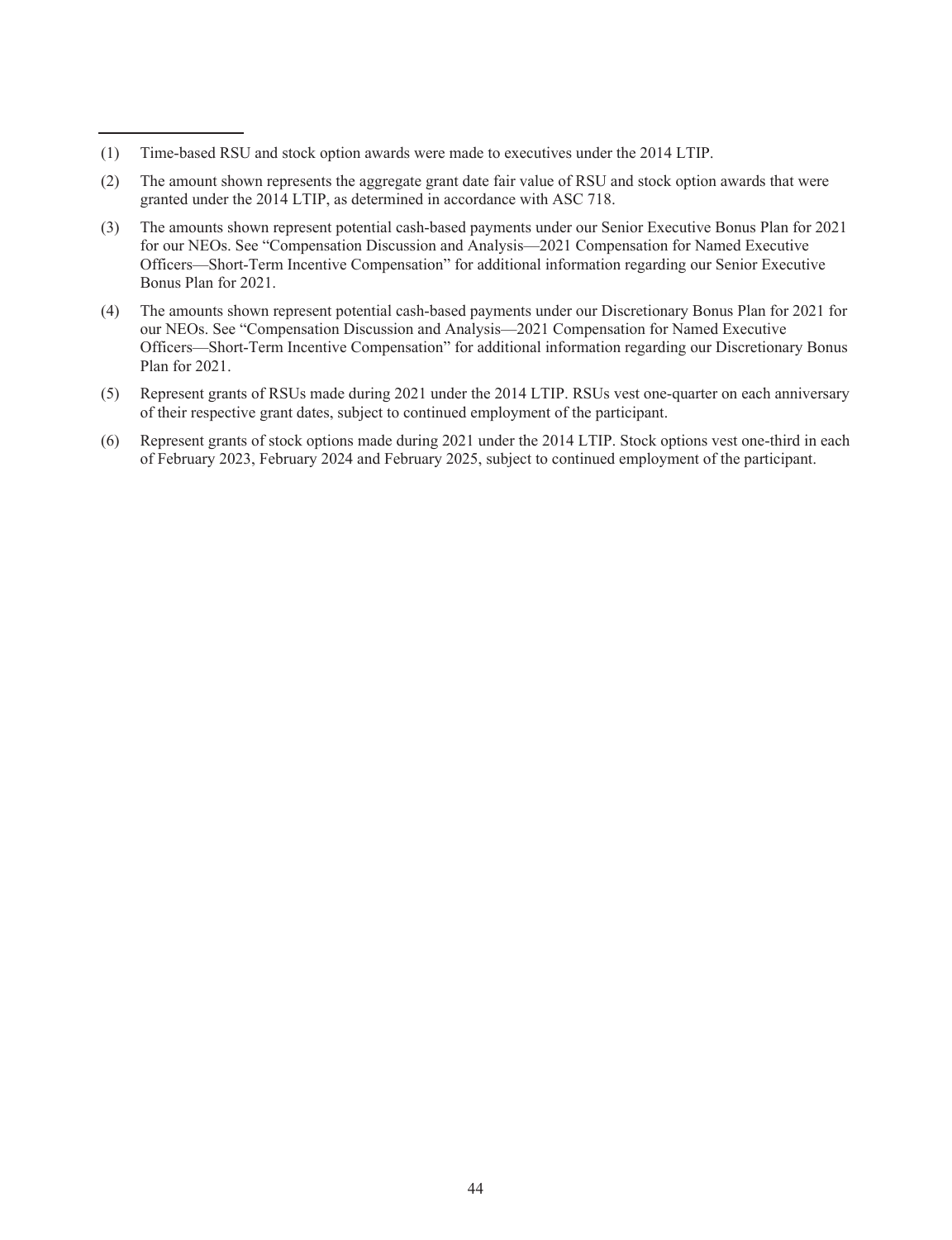# **Outstanding Equity Awards at 2021 Fiscal Year End**

The following table provides information on our NEOs' holdings of unvested RSUs and stock options as of December 31, 2021. All shares refer to shares of our common stock.

|                 |                                                                                                     | <b>Option Awards</b>                                                                                 | <b>Stock Awards</b>                             |                                     |                                                                                                      |                                                                                                                     |
|-----------------|-----------------------------------------------------------------------------------------------------|------------------------------------------------------------------------------------------------------|-------------------------------------------------|-------------------------------------|------------------------------------------------------------------------------------------------------|---------------------------------------------------------------------------------------------------------------------|
| Name            | Number of<br><b>Securities</b><br>Underlying<br>Unexercised<br>Options $(\#)$<br><b>Exercisable</b> | Number of<br><b>Securities</b><br>Underlying<br>Unexercised<br>Options $(\#)$<br>Unexercisable $(1)$ | Option<br><b>Exercise</b><br>Price<br>$(S/\sh)$ | Option<br><b>Expiration</b><br>Date | Number of<br><b>Shares or Units</b><br>of Stock That<br><b>Have Not</b><br><b>Vested</b> $(#)^{(2)}$ | <b>Market Value</b><br>of Shares or<br><b>Units of Stock</b><br><b>That Have Not</b><br>Vested $(\mathbb{S})^{(3)}$ |
| Mr. Fisher      |                                                                                                     |                                                                                                      |                                                 |                                     |                                                                                                      |                                                                                                                     |
| 3/20/15 Grant   | 68,122                                                                                              |                                                                                                      | 23.14                                           | 3/20/22                             |                                                                                                      |                                                                                                                     |
| 2/23/16 Grant   | 110,000                                                                                             |                                                                                                      | 6.29                                            | 2/23/23                             |                                                                                                      |                                                                                                                     |
| $2/17/17$ Grant | 219,696                                                                                             |                                                                                                      | 14.80                                           | 2/17/24                             |                                                                                                      |                                                                                                                     |
| 2/13/18 Grant   | 188,585                                                                                             |                                                                                                      | 20.85                                           | 2/13/25                             | 21,097                                                                                               | 864,133                                                                                                             |
| $2/12/19$ Grant | 148,959                                                                                             | 74,479                                                                                               | 23.96                                           | 2/12/26                             | 51,304                                                                                               | 2,101,412                                                                                                           |
| 2/11/20 Grant   | 85,500                                                                                              | 170,998                                                                                              | 20.73                                           | 2/11/27                             | 85,490                                                                                               | 3,501,670                                                                                                           |
| $2/9/21$ Grant  |                                                                                                     |                                                                                                      |                                                 |                                     | 114,334                                                                                              | 4,683,121                                                                                                           |
| $3/1/21$ Grant  |                                                                                                     |                                                                                                      |                                                 |                                     | 114,334                                                                                              | 4,683,121                                                                                                           |
| $8/3/21$ Grant  |                                                                                                     | 42,466                                                                                               | 31.98                                           | 8/3/28                              |                                                                                                      |                                                                                                                     |
| 11/4/21 Grant   |                                                                                                     | 43,176                                                                                               | 35.75                                           | 11/4/28                             |                                                                                                      |                                                                                                                     |
| Mr. Cunningham  |                                                                                                     |                                                                                                      |                                                 |                                     |                                                                                                      |                                                                                                                     |
| 2/17/17 Grant   | 39,546                                                                                              |                                                                                                      | 14.80                                           | 2/17/24                             |                                                                                                      |                                                                                                                     |
| $2/13/18$ Grant | 33,278                                                                                              |                                                                                                      | 20.85                                           | 2/13/25                             | 3,723                                                                                                | 152,494 (4)                                                                                                         |
| 2/12/19 Grant   | 41,667                                                                                              | 20,833                                                                                               | 23.96                                           | 2/12/26                             | 14,350                                                                                               | 587,776                                                                                                             |
| $2/11/20$ Grant | 22,872                                                                                              | 45,744                                                                                               | 20.73                                           | 2/11/27                             | 22,869                                                                                               | 936,714                                                                                                             |
| $2/9/21$ Grant  |                                                                                                     |                                                                                                      |                                                 |                                     | 29,850                                                                                               | 1,222,656                                                                                                           |
| $3/1/21$ Grant  |                                                                                                     |                                                                                                      |                                                 |                                     | 29,850                                                                                               | 1,222,656                                                                                                           |
| 8/3/21 Grant    |                                                                                                     | 11,087                                                                                               | 31.98                                           | 8/3/28                              |                                                                                                      |                                                                                                                     |
| 11/4/21 Grant   |                                                                                                     | 11,272                                                                                               | 35.75                                           | 11/4/28                             |                                                                                                      |                                                                                                                     |
| Mr. Chartier    |                                                                                                     |                                                                                                      |                                                 |                                     |                                                                                                      |                                                                                                                     |
| $2/23/16$ Grant | 24,833                                                                                              |                                                                                                      | 6.29                                            | 2/23/23                             |                                                                                                      |                                                                                                                     |
| 2/17/17 Grant   | 62,217                                                                                              |                                                                                                      | 14.80                                           | 2/17/24                             |                                                                                                      |                                                                                                                     |
| $2/13/18$ Grant | 45,819                                                                                              |                                                                                                      | 20.85                                           | 2/13/25                             | 5,125                                                                                                | 209,920                                                                                                             |
| 2/12/19 Grant   |                                                                                                     | 17,644                                                                                               | 23.96                                           | 2/12/26                             | 12,154                                                                                               | 497,828                                                                                                             |
| $2/11/20$ Grant | 19,095                                                                                              | 38,188                                                                                               | 20.73                                           | 2/11/27                             | 19,092                                                                                               | 782,008                                                                                                             |
| $2/9/21$ Grant  |                                                                                                     |                                                                                                      |                                                 |                                     | 24,920                                                                                               | 1,020,723                                                                                                           |
| $3/1/21$ Grant  |                                                                                                     |                                                                                                      |                                                 |                                     | 24,920                                                                                               | 1,020,723                                                                                                           |
| 8/3/21 Grant    |                                                                                                     | 9,256                                                                                                | 31.98                                           | 8/3/28                              |                                                                                                      |                                                                                                                     |
| 11/4/21 Grant   |                                                                                                     | 9,410                                                                                                | 35.75                                           | 11/4/28                             |                                                                                                      |                                                                                                                     |
| Mr. Rahilly     |                                                                                                     |                                                                                                      |                                                 |                                     |                                                                                                      |                                                                                                                     |
| $2/23/16$ Grant | 12,583                                                                                              |                                                                                                      | 6.29                                            | 2/23/23                             |                                                                                                      |                                                                                                                     |
| 2/17/17 Grant   | 24,999                                                                                              | $\overline{\phantom{0}}$                                                                             | 14.80                                           | 2/17/24                             | $\overline{\phantom{0}}$                                                                             |                                                                                                                     |
| 2/13/18 Grant   | 19,158                                                                                              |                                                                                                      | 20.85                                           | 2/13/25                             | 2,143                                                                                                | 87,777                                                                                                              |
| 10/9/18 Grant   |                                                                                                     |                                                                                                      |                                                 |                                     | 1,907                                                                                                | 78,111                                                                                                              |
| $2/12/19$ Grant | 15,519                                                                                              | 7,759                                                                                                | 23.96                                           | 2/12/26                             | 5,344                                                                                                | 218,890                                                                                                             |
| $2/11/20$ Grant | 9,293                                                                                               | 18,586                                                                                               | 20.73                                           | 2/11/27                             | 9,291                                                                                                | 380,559                                                                                                             |
| $2/9/21$ Grant  |                                                                                                     |                                                                                                      |                                                 |                                     | 12,128                                                                                               | 496,763                                                                                                             |
| $3/1/21$ Grant  |                                                                                                     |                                                                                                      |                                                 |                                     | 12,128                                                                                               | 496,763                                                                                                             |
| 8/3/21 Grant    |                                                                                                     | 4,504                                                                                                | 31.98                                           | 8/3/28                              |                                                                                                      |                                                                                                                     |
| 11/4/21 Grant   |                                                                                                     | 4,580                                                                                                | 35.75                                           | 11/4/28                             |                                                                                                      |                                                                                                                     |

(1) Represent grants of stock options made during 2019, 2020 and 2021 under the 2014 LTIP. Stock options granted in 2019 and 2020 vest one-third on each anniversary of their respective grant dates, subject to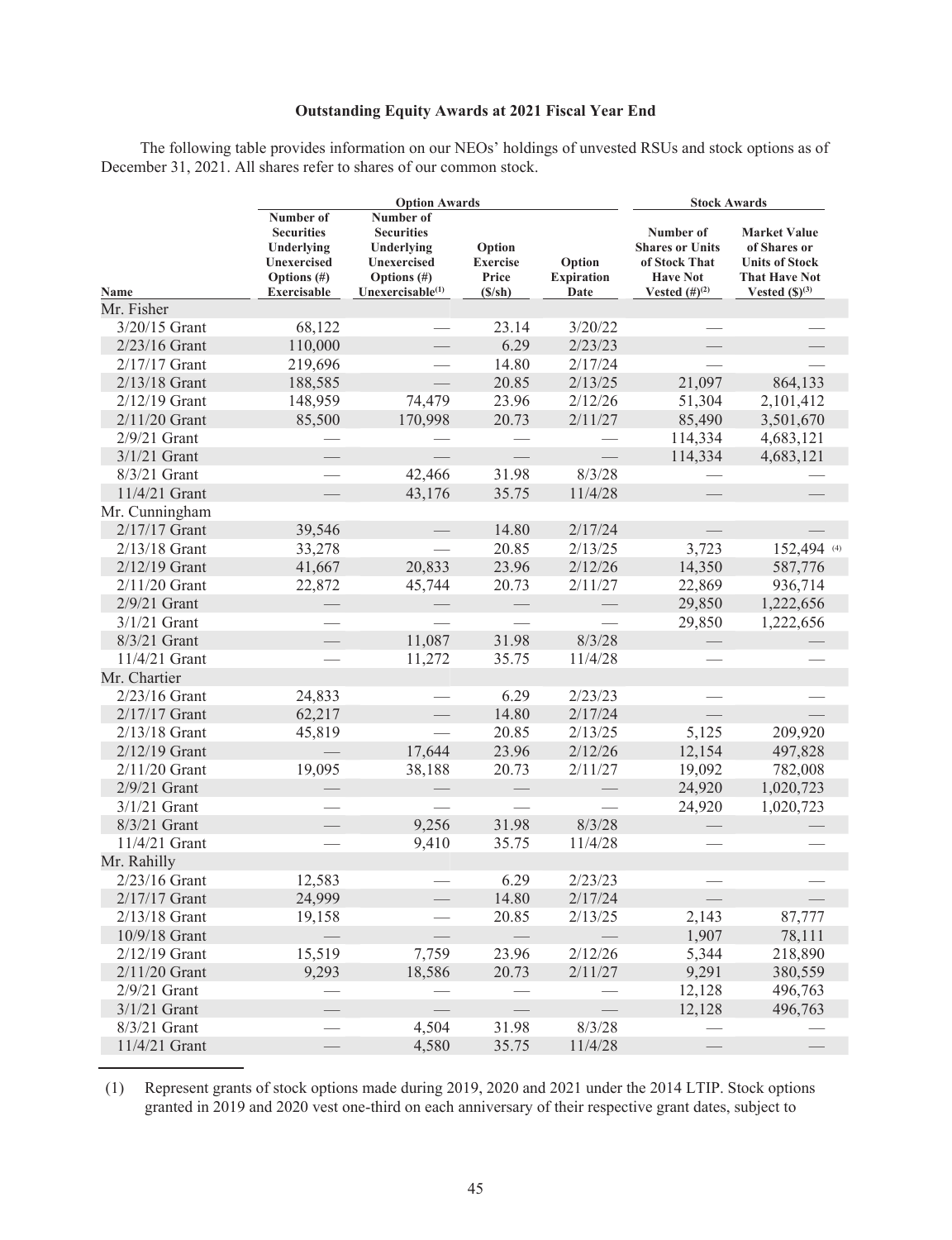continued employment by the participant. Stock options granted in 2021 vest one-third in each of February 2023, February 2024 and February 2025, subject to continued employment by the participant.

- (2) Represent grants of RSUs made during 2018, 2019, 2020 and 2021 under the 2014 LTIP. These RSUs vest one-quarter on each anniversary of their respective grant dates, subject to continued employment by the participant.
- (3) The market value of the unvested RSUs is based on the closing price of the Company's common stock as of December 31, 2021, which was \$40.96.
- (4) These amounts are net of distributions to Mr. Cunningham's former spouse pursuant to a domestic relations order.

#### **Option Exercises and Stock Vested – 2021**

The following table provides information on the aggregate number of shares acquired in 2021 upon the exercise of stock options and the vesting of time-based RSUs granted under the 2014 LTIP and the value realized, before payment of any applicable withholding tax and broker commissions.

|                | <b>Option Awards</b>                                             |                                                  | <b>Stock Awards</b>                                                     |                                                          |
|----------------|------------------------------------------------------------------|--------------------------------------------------|-------------------------------------------------------------------------|----------------------------------------------------------|
| Name           | <b>Number of Shares</b><br><b>Acquired on</b><br><b>Exercise</b> | <b>Value Realized on</b><br>Exercise $(S)^{(1)}$ | <b>Number of Shares</b><br><b>Acquired on</b><br>Vesting <sup>(2)</sup> | <b>Value Realized on</b><br>Vesting $(\mathbb{S})^{(3)}$ |
| Mr. Fisher     | 350,000                                                          | 4,869,364                                        | 74,087                                                                  | 2,135,459                                                |
| Mr. Cunningham |                                                                  |                                                  | 15,754                                                                  | 454,053                                                  |
| Mr. Chartier   | 104,564                                                          | 1,165,838                                        | 18,425                                                                  | 531,391                                                  |
| Mr. Rahilly    | 59,032                                                           | 379,772                                          | 9.935                                                                   | 300,250                                                  |

(1) Represents amount realized upon exercise of stock options, based on the difference between the market value of the shares acquired at the time of exercise and the exercise price.

- (2) Includes Enova stock acquired under time-based RSUs granted under the 2014 LTIP to Mr. Rahilly that vested on October 9, 2021 and to the NEOs that vested on February 11, 2021, February 12, 2021, February 13, 2021 and February 17, 2021.
- (3) Value reflects the closing price of Enova common stock on the vesting date.

## **Nonqualified Deferred Compensation**

The following table shows compensation deferred by each NEO under the Enova NQSP and the Enova SERP. Additional information about the Enova NQSP and the Enova SERP is included under "Compensation Discussion and Analysis—Retirement and Other Benefits."

| Name           | Plan       | <b>Executive</b><br><b>Contributions in</b><br>$2021 (S)^{(1)}$ | Registrant<br><b>Contributions in</b><br>$2021 (S)^{(2)}$ | Aggregate<br><b>Earnings</b> in<br>$2021 (S)^{(3)}$ | Aggregate<br>Withdrawals /<br>Distributions (\$) | Aggregate<br><b>Balance at</b><br>12/31/2021<br>$(S)^{(4)(5)}$ |
|----------------|------------|-----------------------------------------------------------------|-----------------------------------------------------------|-----------------------------------------------------|--------------------------------------------------|----------------------------------------------------------------|
| Mr. Fisher     | Enova NQSP | 90,383                                                          | 45,192                                                    | 71,562                                              |                                                  | 1,003,325                                                      |
|                | Enova SERP |                                                                 | 201,075                                                   | 286,230                                             |                                                  | 1,905,872                                                      |
| Mr. Cunningham | Enova NOSP | 40,703                                                          | 20,351                                                    | 12,182                                              |                                                  | 137,536                                                        |
|                | Enova SERP |                                                                 | 89,208                                                    | 22,686                                              |                                                  | 411,517                                                        |
| Mr. Chartier   | Enova NQSP |                                                                 |                                                           |                                                     |                                                  |                                                                |
|                | Enova SERP |                                                                 | 70,609                                                    | 94,536                                              |                                                  | 589,805                                                        |
| Mr. Rahilly    | Enova NQSP | 38,703                                                          | 9,676                                                     | 14,467                                              | $\hspace{0.05cm}$                                | 147,310                                                        |
|                | Enova SERP |                                                                 | 57,828                                                    | 43,890                                              |                                                  | 388,303                                                        |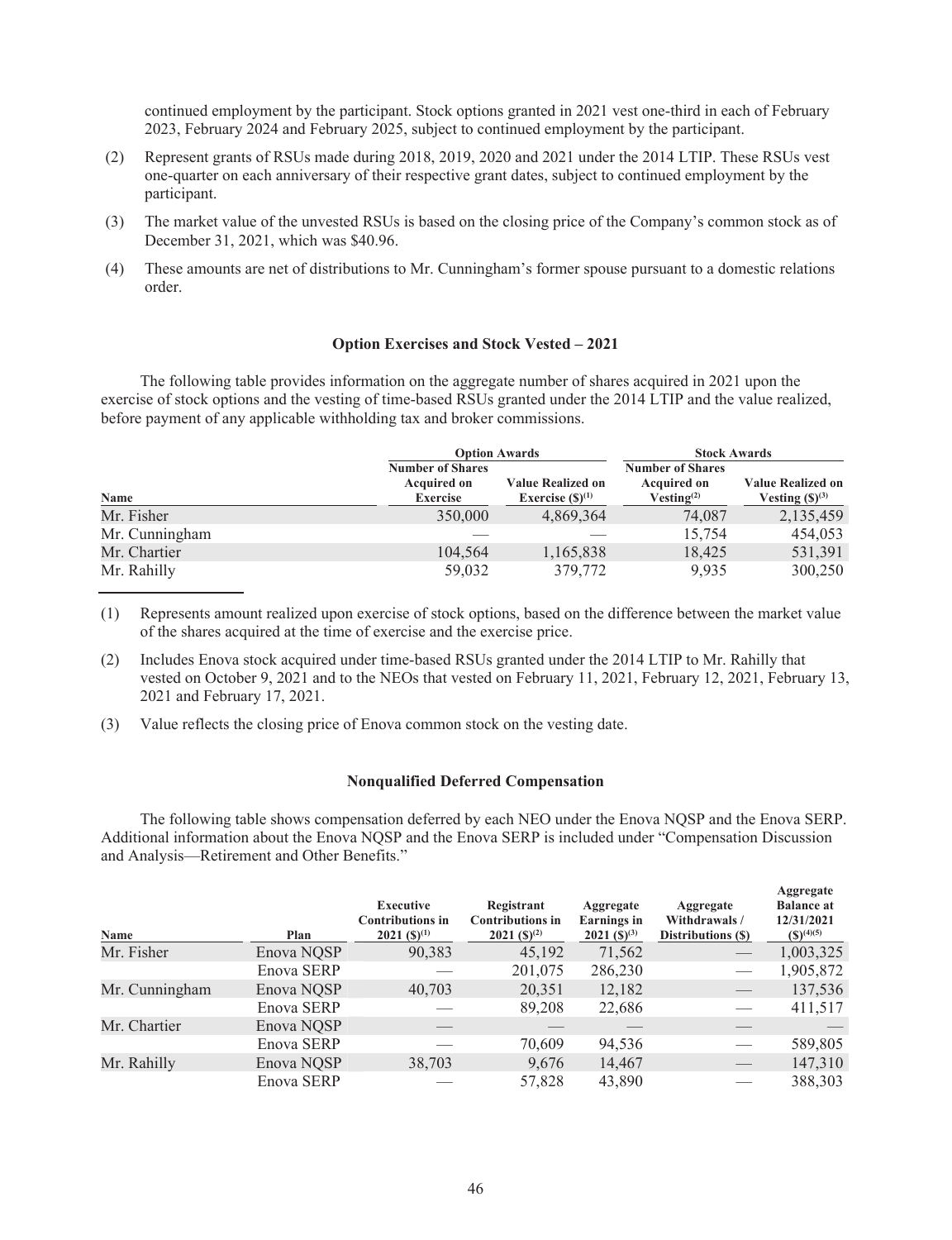- (1) All executive contributions to the Enova NQSP described in this column are included within amounts reported in the "Salary" and "Non-Equity Incentive Plan Compensation" columns of the Summary Compensation Table for 2021.
- (2) All Company contributions to the Enova NQSP and the Enova SERP described in this column are included within the "All Other Compensation" column of the Summary Compensation Table for 2021. The contributions to the Enova SERP specified in this column reflect the contributions that were earned in 2021 and made in February 2022.
- (3) The amounts included in this column, which are not included in the Summary Compensation Table, reflect the rate of return that each NEO has selected for his Enova NQSP and Enova SERP accounts from an array of investment options that may be changed by the participant in each plan at any time and that generally mirror the funds in the Enova 401(k). The 2021 annual rates of return for the investment options available for all or most of the calendar year ended December 31, 2021 were as follows:

|                                        | Rate of<br><b>Return</b> |                                         | Rate of<br>Return |
|----------------------------------------|--------------------------|-----------------------------------------|-------------------|
| <b>Name of Fund</b>                    | $\frac{6}{2}$            | <b>Name of Fund</b>                     | $\frac{9}{6}$     |
| Fidelity 500 Index Institutional Prem  | 28.69                    | Vanguard Target Retirement 2030 Inv     | 11.38             |
| <b>Fidelity Extended Market Index</b>  | 12.41                    | Vanguard Target Retirement 2035 Inv     | 12.96             |
| Fidelity Large Cap Growth Index        | 27.58                    | Vanguard Target Retirement 2040 Inv     | 14.56             |
| Fidelity Large Cap Value Index         | 25.11                    | Vanguard Target Retirement 2045 Inv     | 16.16             |
| <b>Fidelity Total Bond</b>             | (0.09)                   | Vanguard Target Retirement 2050 Inv     | 16.41             |
| Hartford Schroders Emer Markets Equity |                          |                                         |                   |
| SDR.                                   | (4.97)                   | Vanguard Target Retirement 2055 Inv     | 16.44             |
| Oakmark International Institutional    | 9.28                     | Vanguard Target Retirement 2060 Inv     | 16.44             |
| Vanguard Federal Money Market Inv      | 0.01                     | Vanguard Target Retirement 2065 Inv     | 16.46             |
| Vanguard Target Retirement 2015 Inv    | 5.78                     | Vanguard Target Retirement Income Inv   | 5.25              |
| Vanguard Target Retirement 2020 Inv    | 8.17                     | Vanguard Total Bond Market Index Adm    | (1.67)            |
| Vanguard Target Retirement 2025 Inv    | 9.80                     | Vanguard Total Intl Stock Index Admiral | 8.62              |

- (4) Includes the 2021 Enova SERP contributions shown under the "Registrant Contributions in 2021" column that were made in February 2022 for the NEOs that were employed as of December 31, 2021.
- (5) All of our NEOs were fully vested in their Enova NQSP balances and Enova SERP balances at December 31, 2021.

#### **Potential Payments upon Termination or Change-in-Control**

We have entered into the CIC Agreements with our executive officers. We have also adopted a severance pay plan for executives that we may follow in the case of an involuntary termination. See "Compensation Discussion and Analysis—Severance Arrangements for Named Executive Officers" for additional information.

# *Payments Made Upon Resignation, Retirement, Termination, Death or Disability*

We have adopted a severance pay plan (the *Severance Pay Plan*) for executives that provides guidance for severance pay, continued medical and health benefits, payment of accrued but unused paid time off and an allowance for outplacement services for our executive officers following certain terminations not related to a change-in-control. Under our Severance Pay Plan each of our NEOs is entitled to receive severance pay and benefits if his or her employment is involuntarily terminated due to restructuring, job elimination or other circumstances that Enova determines warrant the provision of severance benefits. Upon termination of employment for any of these reasons, if the executive agrees to a general release of Enova and its affiliates related to employment claims arising from the termination and a promise to comply with confidentiality and nonsolicitation provisions, the executive will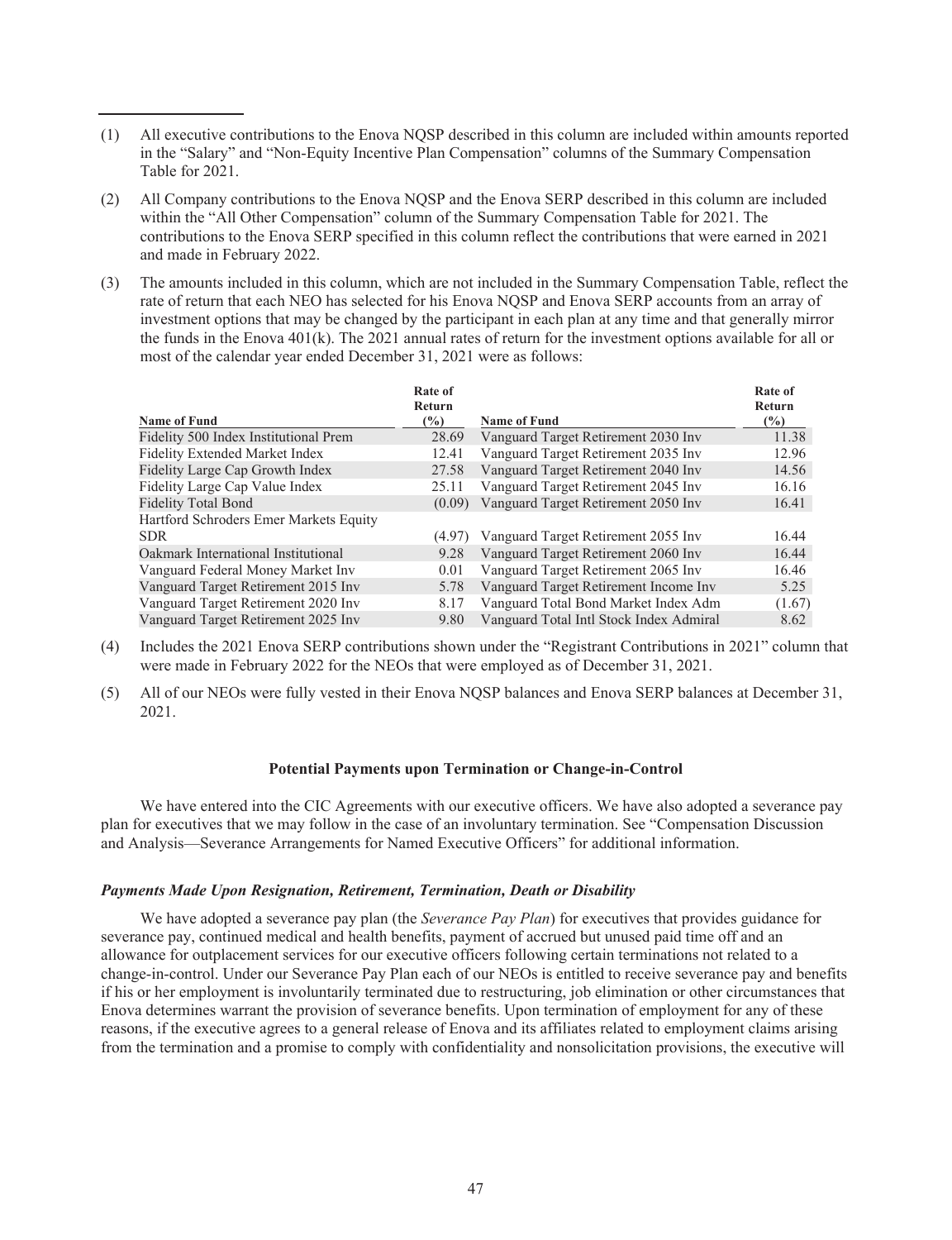be entitled to severance pay equal to the number of months of base salary and payable over the period reflected in the table below:

| <b>Years of</b><br><b>Employment</b> | <b>Executive</b> | <b>CEO</b> |
|--------------------------------------|------------------|------------|
| 1 but less than 5                    | 9 months         | 12 months  |
| 5 but less than 10                   | 12 months        | 18 months  |
| 10 but less than 15                  | 18 months        | 24 months  |
| 15 or more                           | 24 months        | 24 months  |

In addition, each executive is entitled to receive:

- Continued medical benefits for the shorter of the period set forth in the table above or the period during which the former executive is covered by COBRA, with our continuing to pay the portion of COBRA premiums that exceed the portion of health care premiums that current employees are required to pay (*Employer COBRA Premiums*) and for the costs of supplemental health care benefits in excess of the amount current executives are required to pay (*Employer Supplemental Executive Health Care Premiums*); and
- A lump sum equal to all accrued but unpaid vacation and paid time off.

Payment of other benefits and perquisites will cease on the officer's termination date.

Regardless of whether an executive's employment terminates due to retirement, resignation, involuntary termination, death or disability, he or she is entitled to receive amounts earned during his or her term of employment. Such amounts include: vested grants under the 2014 LTIP or any previous incentive plan and vested contributions and earnings under the Enova 401(k), the Enova NQSP and the Enova SERP. In addition, if the NEO dies, his or her estate would receive payments under the group life insurance plan.

In all cases Enova has complete discretionary authority to award greater or lesser amounts of severance pay and benefits.

# *Payments made Upon a Change-in-Control*

The CIC Agreements with our NEOs specify the payments that they are to receive if they are terminated in connection with or during a specified period following a change-in-control. See "Compensation Discussion and Analysis—Severance Arrangements for NEOs."

# *Executive CIC Agreements.*

The CIC Agreement with Mr. Fisher provides that if, within 12 months after a "change-in-control" of Enova, Enova terminates Mr. Fisher's employment without cause or if Mr. Fisher voluntarily terminates his employment with good reason (including a reduction in his duties or compensation or relocation of place of employment), then Mr. Fisher will be entitled to:

- earned and unpaid salary;
- a pro-rated portion of the target annual bonus (or short-term incentive compensation) under the existing bonus (or short-term incentive compensation) plan based on the number of months employed during the year;
- a lump sum cash payment equal to all accrued but unpaid vacation and paid time off;
- a lump sum cash payment equal to two times the higher of the executive's annual rate of base salary on the date of termination or on the date of change-in-control;
- a lump sum cash payment equal to two times the greater of (i) the target bonus (or short-term incentive compensation) for the year, or (ii) the actual bonus (or short-term incentive compensation) for the preceding year;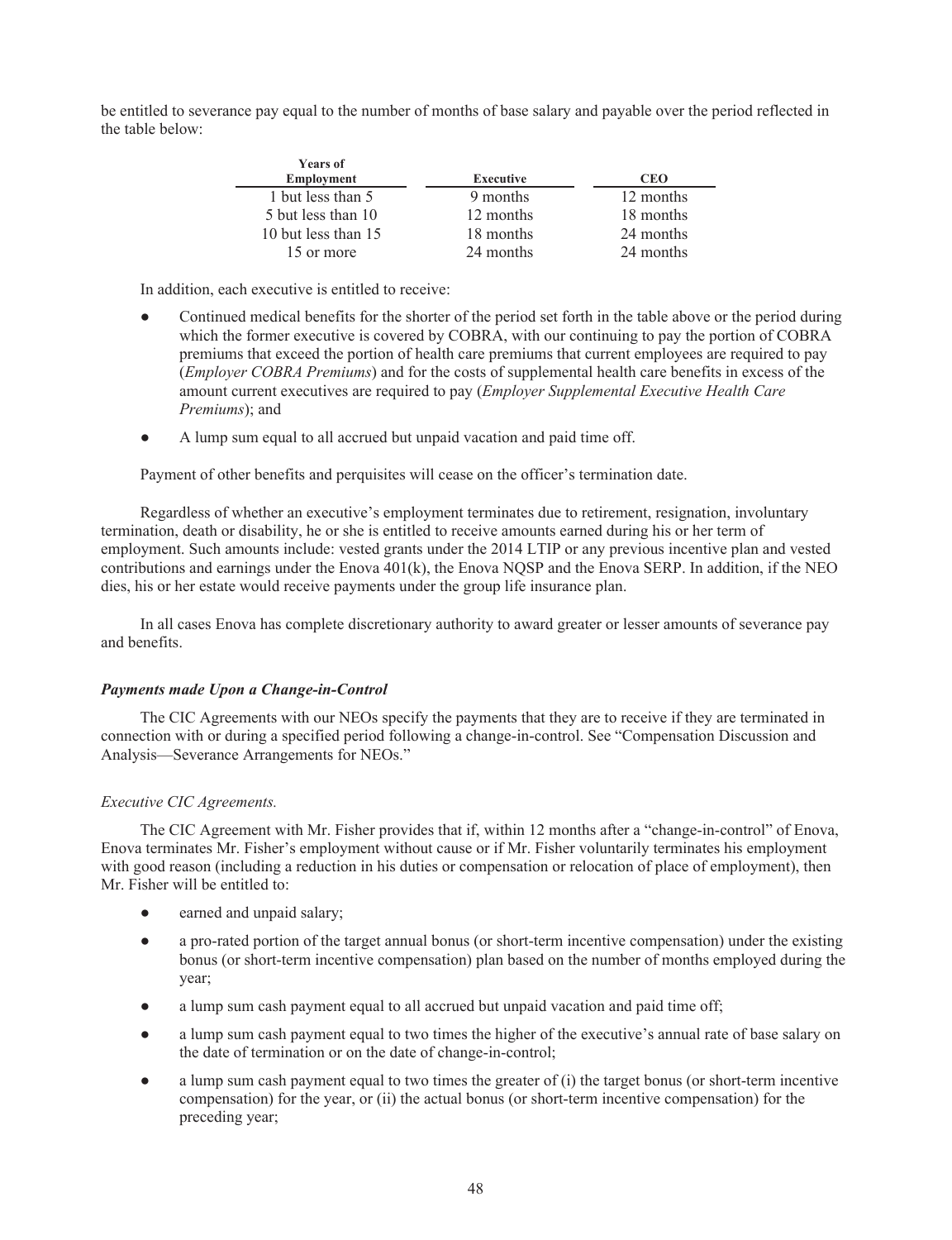- immediate vesting of any outstanding unvested cash-based and equity-based long-term incentive awards with the amount paid with respect to (i) cash-based awards to be equal to the greater of (A) the amount calculated under the award agreement based on the higher of the target or the actual achievement of the performance goals or (B) the amount to which the executive would be entitled under the provisions of the award agreement, and (ii) performance-based equity awards to be equal to the maximum amount available under each award;
- continued medical and health care benefits for 24 months, consisting of Employer COBRA Premiums to be paid over an 18-month period and an amount equal to (i) six times the first monthly Employer COBRA Premium and (ii) 24 times the first monthly Employer Supplemental Executive Health Care Premium, paid in a lump sum; and
- executive placement services from an executive search/placement firm of up to \$50,000.

The CIC Agreement with our other NEOs provide that if, within 12 months after a "change-in-control" of Enova, Enova terminates the NEO's employment without cause or if the NEO voluntarily terminates his or her employment with good reason (including a reduction in his or her duties or compensation or relocation of place of employment), then the executive will be entitled to:

- earned and unpaid salary;
- a pro-rated portion of the target annual bonus (or short-term incentive compensation) under the existing bonus (or short-term incentive compensation) plan based on the number of months employed during the year;
- a lump sum cash payment equal to all accrued but unpaid vacation and paid time off;
- a lump sum cash payment equal to the higher of the executive's annual rate of base salary on the date of termination or on the date of change-in-control;
- a lump sum cash payment equal to the greater of (i) the target bonus (or short-term incentive compensation) for the year, or (ii) the actual bonus (or short-term incentive compensation) for the preceding year;
- immediate vesting of any outstanding unvested cash-based and equity-based long-term incentive awards with the amount paid with respect to (i) cash-based awards to be equal to the greater of (A) the amount calculated under the award agreement based on the higher of the target or the actual achievement of the performance goals or (B) the amount to which the executive would be entitled under the provisions of the award agreement, and (ii) performance-based equity awards to be equal to the maximum amount available under each award;
- continued medical and health care benefits for 12 months, consisting of Employer COBRA Premiums to be paid over a 12-month period and an amount equal to (i) six times the first monthly Employer COBRA Premium and (ii) 12 times the first monthly Employer Supplemental Executive Health Care Premium, paid in a lump sum; and
- executive placement services from an executive search/placement firm of up to \$25,000.

Certain payments under the CIC Agreements will be delayed for six months if required by Section 409A of the Code. In addition, the CIC Agreements provide that a change-in-control is deemed to occur under the circumstances described below under "Change-in-Control Definitions."

# *Accelerated Vesting of Awards under the Enova Long-Term Incentive Plan.*

The agreements relating to RSUs and stock options granted under the 2014 LTIP provide that the vesting and payment of RSUs and stock options will be accelerated if there is a change-in-control and, within 12 months afterward, Enova terminates the executive's employment without cause or if the executive voluntarily terminates his or her employment with good reason (including a reduction in his or her duties or compensation or relocation of place of employment).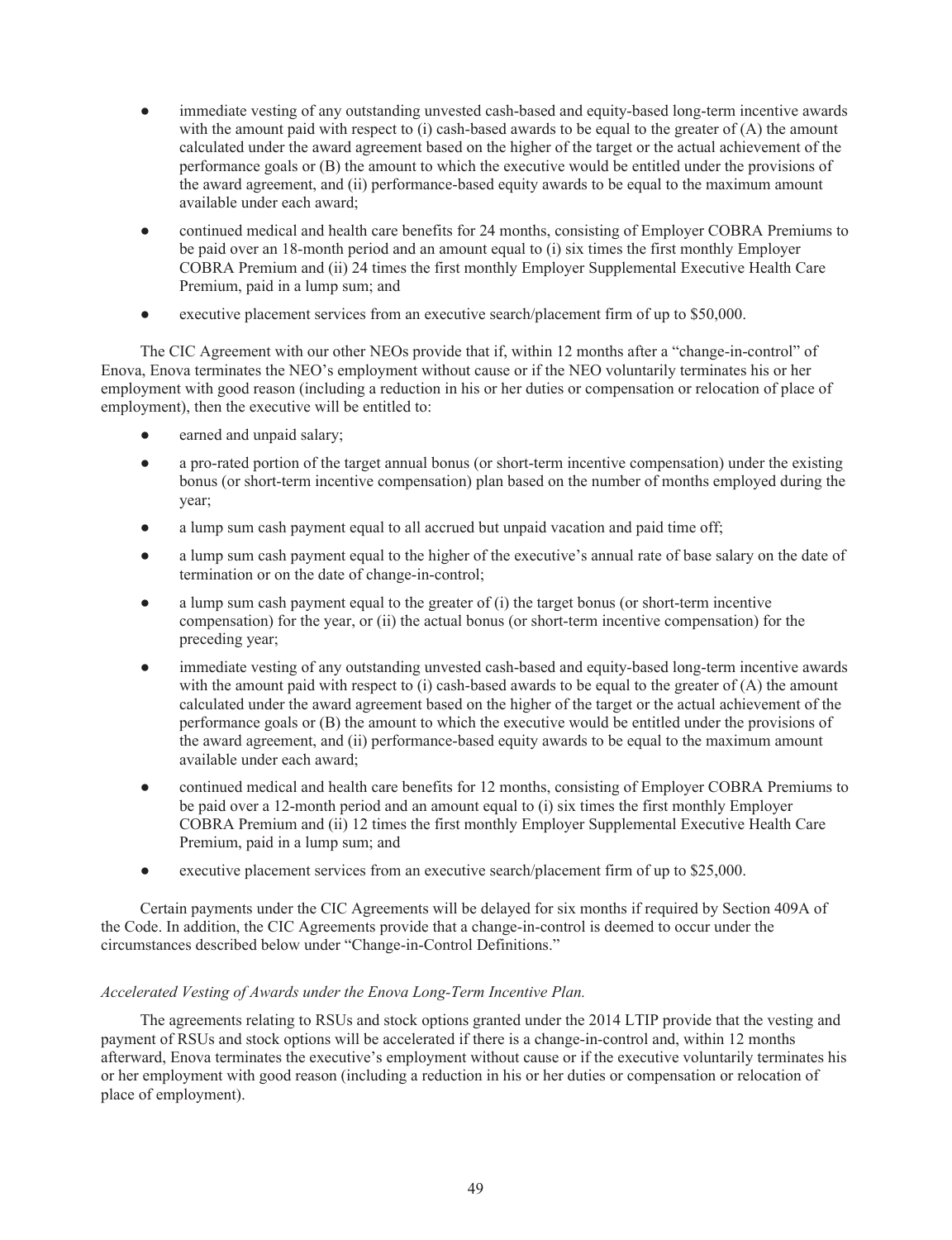## *Accelerated Vesting under the Enova SERP and the Enova NQSP.*

The Enova SERP provides that the vesting under the Enova SERP will be accelerated if there is a change-incontrol or if the executive's employment is terminated as a result of his or her job being eliminated. The Enova NQSP provides that the vesting of the unvested portion of Enova's matching amounts contributed to a NEO's Enova NQSP account will accelerate in the event of a change-in-control or if the executive's employment is terminated as a result of death or disability or of his or her job being abolished.

# *Change-in-Control Definitions.*

The CIC Agreement with Mr. Fisher, the CIC Agreements with our other NEOs, the RSU awards and stock option awards granted to our NEOs under the 2014 LTIP, the Enova SERP and the Enova NQSP each provide that a change-in-control is deemed to occur:

- if any person or group acquires ownership of Enova stock that, together with all other Enova's stock held by that person or group, constitutes more than 50% of the total voting power or total fair market value of Enova stock;
- if, during any 12-month period, any person or group acquires ownership of Enova stock with at least 30% of the total voting power;
- if, during any 12-month period, a majority of the Enova directors at the beginning of such period are replaced, other than in specific circumstances; or
- if, during any 12-month period, any person or group acquires assets of Enova with an aggregate fair market value of at least 40% of the fair market value of all of Enova's gross assets immediately prior to such acquisition or acquisitions.

## *Distribution of Nonqualified Deferred Compensation*

Our NEOs are entitled to receive the vested amounts in their accounts under the Enova NQSP and the Enova SERP if their employment with us terminates. The last column in the Nonqualified Deferred Compensation Table reports each NEO's aggregate balance at December 31, 2021 under each plan. All of our NEOs were fully vested in their Enova SERP balances at December 31, 2021. All of our NEOs who had balances in the Enova NQSP at December 31, 2021 were fully vested. The account balances continue to be credited with increases or decreases reflecting changes in the value of the investments against which the account balances are calculated, and to accrue interest income or dividend payments, as applicable, between the termination event and the date distributions are made. Therefore, amounts that the NEO would actually receive would differ from those shown in the Nonqualified Deferred Compensation Table.

# *Potential Payments*

The following tables and disclosures show the potential payments that could have been made to our NEOs, under our contracts, agreements, plans and arrangements, whether written or unwritten, in the event of a change-incontrol or termination of employment, assuming such event occurred on December 31, 2021, based on the closing price of our common stock of \$40.96 (as reported on the NYSE as of December 31, 2021).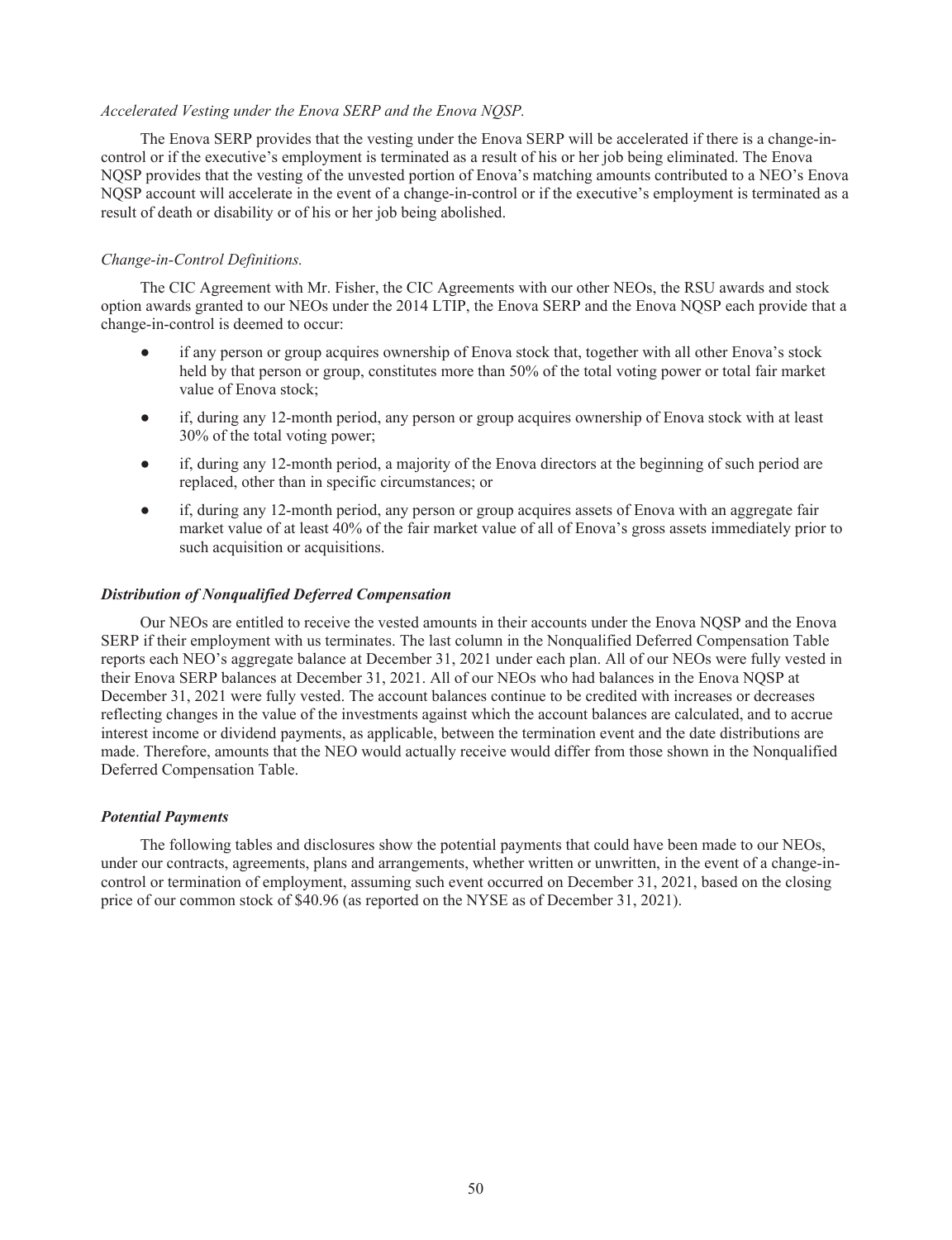# **David Fisher**

|                                                                    | Retirement,<br>Death or<br>Disability (\$) | Involuntary<br><b>Termination</b><br>Other than for<br>Cause (\$) | Involuntary<br><b>Termination</b><br>Other than for<br><b>Cause/Voluntary</b><br><b>Termination with</b><br><b>Good Reason</b><br><b>Following a</b><br>Change-in-<br>Control (\$) |
|--------------------------------------------------------------------|--------------------------------------------|-------------------------------------------------------------------|------------------------------------------------------------------------------------------------------------------------------------------------------------------------------------|
| Severance                                                          |                                            | 1,329,000 (1)                                                     | 4,201,328 $(2)$                                                                                                                                                                    |
| Short-term incentive compensation                                  |                                            |                                                                   | $1,063,200$ (3)                                                                                                                                                                    |
| Accelerated vesting of Restricted<br>Unit Awards and stock options |                                            |                                                                   | 21,165,182 (4)                                                                                                                                                                     |
| Continued health benefits                                          |                                            | 37,592 (5)                                                        | 50,123 (6)                                                                                                                                                                         |
| Accrued & unused paid time off                                     | 105,638 (7)(8)                             | 105,638 (7)(8)                                                    | 105,638 (7)(8)                                                                                                                                                                     |
| Outplacement benefits                                              |                                            |                                                                   | 50,000                                                                                                                                                                             |
| <b>Total</b>                                                       | 105,638                                    | 1,472,230                                                         | 26,635,471                                                                                                                                                                         |

(1) Includes 18 months' base salary payable over an 18-month period following termination that would be payable under the terms of our Severance Pay Plan. Mr. Fisher was Chief Executive Officer as of December 31, 2021.

- (2) This amount is (a) two times Mr. Fisher's base salary as of December 31, 2021 and (b) two times his actual annual bonus payment under the annual bonus plans in which he participated in the prior year that would be payable under the terms of the CIC Agreement with Mr. Fisher. To be paid as a lump sum cash payment.
- (3) This amount is the target award under the 2021 STI plan that would be payable under the terms of the CIC Agreement with Mr. Fisher.
- (4) This is the intrinsic value as of December 31, 2021 of (a) 21,097 RSUs granted to Mr. Fisher during 2018, (b) 51,304 RSUs granted to Mr. Fisher during 2019, (c) 85,490 RSUs granted to Mr. Fisher during 2020, (d) 228,668 RSUs granted to Mr. Fisher during 2021, (e) 74,479 stock options granted to Mr. Fisher during 2019, (f) 170,998 stock options granted to Mr. Fisher during 2020 and (g) 85,642 stock options granted to Mr. Fisher during 2021, all of which were granted under the 2014 LTIP and were unvested as of December 31, 2021.
- (5) Consists of Employer COBRA Premiums to be paid over an 18-month period and Employer Supplemental Executive Health Care Premiums to be paid over an 18-month period.
- (6) Consists of Employer COBRA Premiums to be paid over an 18-month period and an amount equal to (i) six times the first monthly Employer COBRA Premium and (ii) 24 times the first monthly Employer Supplemental Executive Health Care Premium, paid in a lump sum cash payment.
- (7) Calculated based on Mr. Fisher's salary at December 31, 2021. Assumes none of Mr. Fisher's 248 hours of accrued paid time off available for the 2021 year had been used.
- (8) Under certain circumstances, Illinois, the state where Mr. Fisher is employed, requires payment of accrued and unused vacation.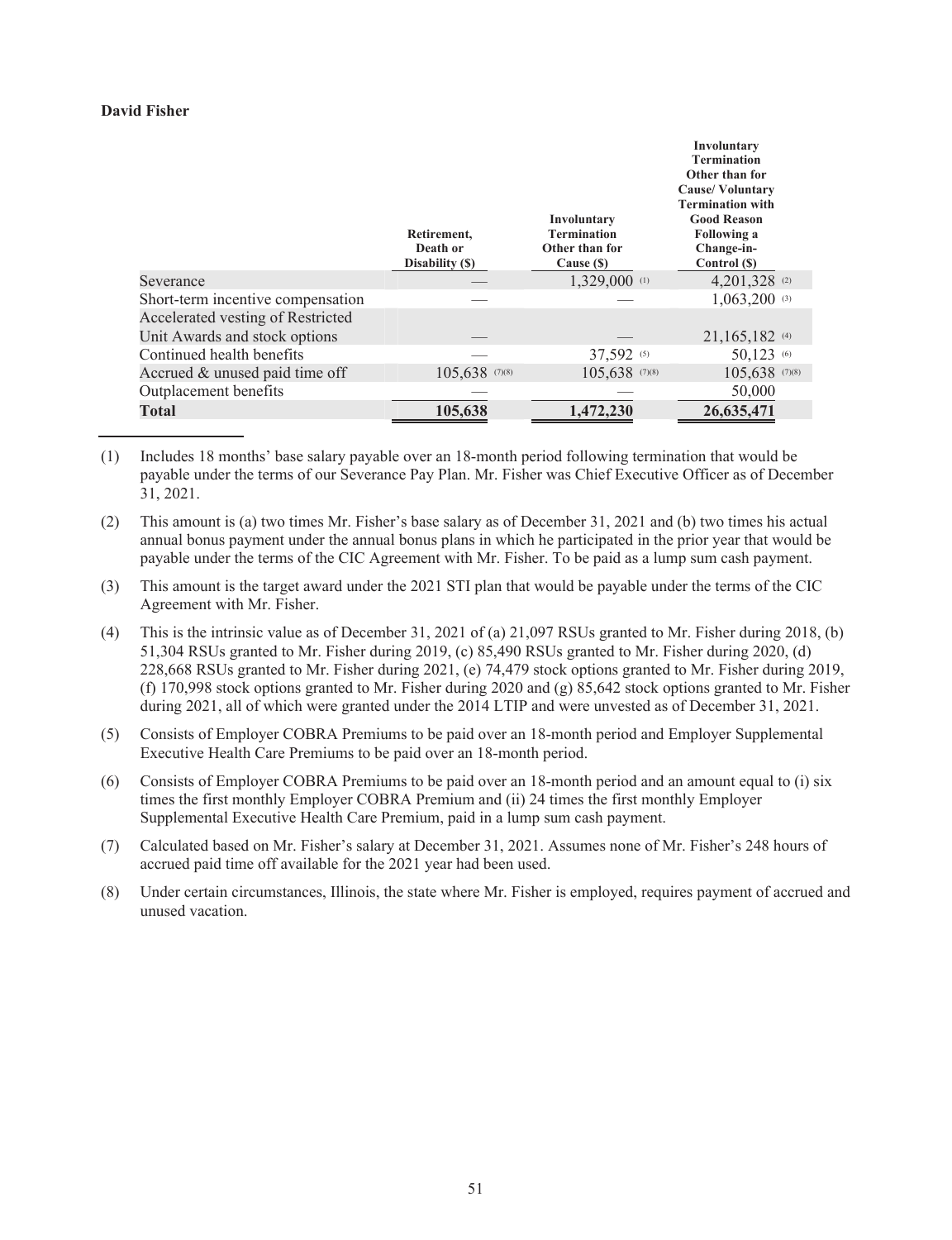## **Steven Cunningham**

|                                        | Retirement,<br>Death or<br>Disability (\$) | Involuntary<br><b>Termination</b><br>Other than for<br>Cause (\$) | Involuntary<br><b>Termination Other</b><br>than for Cause/<br><b>Voluntary</b><br><b>Termination with</b><br><b>Good Reason</b><br><b>Following a</b><br><b>Change-in-Control</b><br>(S) |
|----------------------------------------|--------------------------------------------|-------------------------------------------------------------------|------------------------------------------------------------------------------------------------------------------------------------------------------------------------------------------|
| Severance                              |                                            | 397,451 (1)                                                       | 1,105,829 (2)                                                                                                                                                                            |
| Short-term incentive compensation      |                                            |                                                                   | 651.942 (3)                                                                                                                                                                              |
| Accelerated vesting of Restricted Unit |                                            |                                                                   |                                                                                                                                                                                          |
| Awards and stock options               |                                            |                                                                   | 5,560,146 (4)                                                                                                                                                                            |
| Continued health benefits              |                                            | $16,946$ (5)                                                      | 22,594 (6)                                                                                                                                                                               |
| Accrued & unused paid time off         | $63,185$ (7)(8)                            | 63,185 (7)(8)                                                     | 63,185 (7)(8)                                                                                                                                                                            |
| Outplacement benefits                  |                                            |                                                                   | 25,000                                                                                                                                                                                   |
| <b>Total</b>                           | 63,185                                     | 477,582                                                           | 7,428,696                                                                                                                                                                                |

- (1) Includes nine months' base salary payable over a nine-month period following termination that would be payable under the terms of our Severance Pay Plan. Mr. Cunningham was Chief Financial Officer as of December 31, 2021.
- (2) This amount is (a) Mr. Cunningham's base salary as of December 31, 2021 and (b) his actual annual bonus payment under the annual bonus plans in which he participated in the prior year that would be payable under the terms of the CIC Agreement. To be paid as a lump sum cash payment.
- (3) This amount is (a) the target award under the 2021 STI plan that would be payable under the terms of the CIC Agreement with Mr. Cunningham.
- (4) This is the intrinsic value as of December 31, 2021 of (a) 3,723 RSUs granted to Mr. Cunningham during 2018, (b) 14,350 RSUs granted to Mr. Cunningham during 2019, (c) 22,869 RSUs granted to Mr. Cunningham during 2020, (d) 59,700 RSUs granted to Mr. Cunningham during 2021, (e) 20,833 stock options granted to Mr. Cunningham during 2019, (f) 45,744 stock options granted to Mr. Cunningham during 2020 and (g) 22,359 stock options granted to Mr. Cunningham during 2021, all of which were granted under the 2014 LTIP and were unvested as of December 31, 2021.
- (5) Consists of Employer COBRA Premiums to be paid over a nine-month period and Employer Supplemental Executive Health Care Premiums to be paid over a nine-month period.
- (6) Consists of Employer COBRA Premiums to be paid over a twelve-month period and Employer Supplemental Executive Health Care Premiums to be paid over a twelve-month period.
- (7) Calculated based on Mr. Cunningham's salary at December 31, 2021. Assumes none of Mr. Cunningham's 248 hours of accrued paid time off available for the 2021 year had been used.
- (8) Under certain circumstances, Illinois, the state where Mr. Cunningham is employed, requires payment of accrued and unused vacation.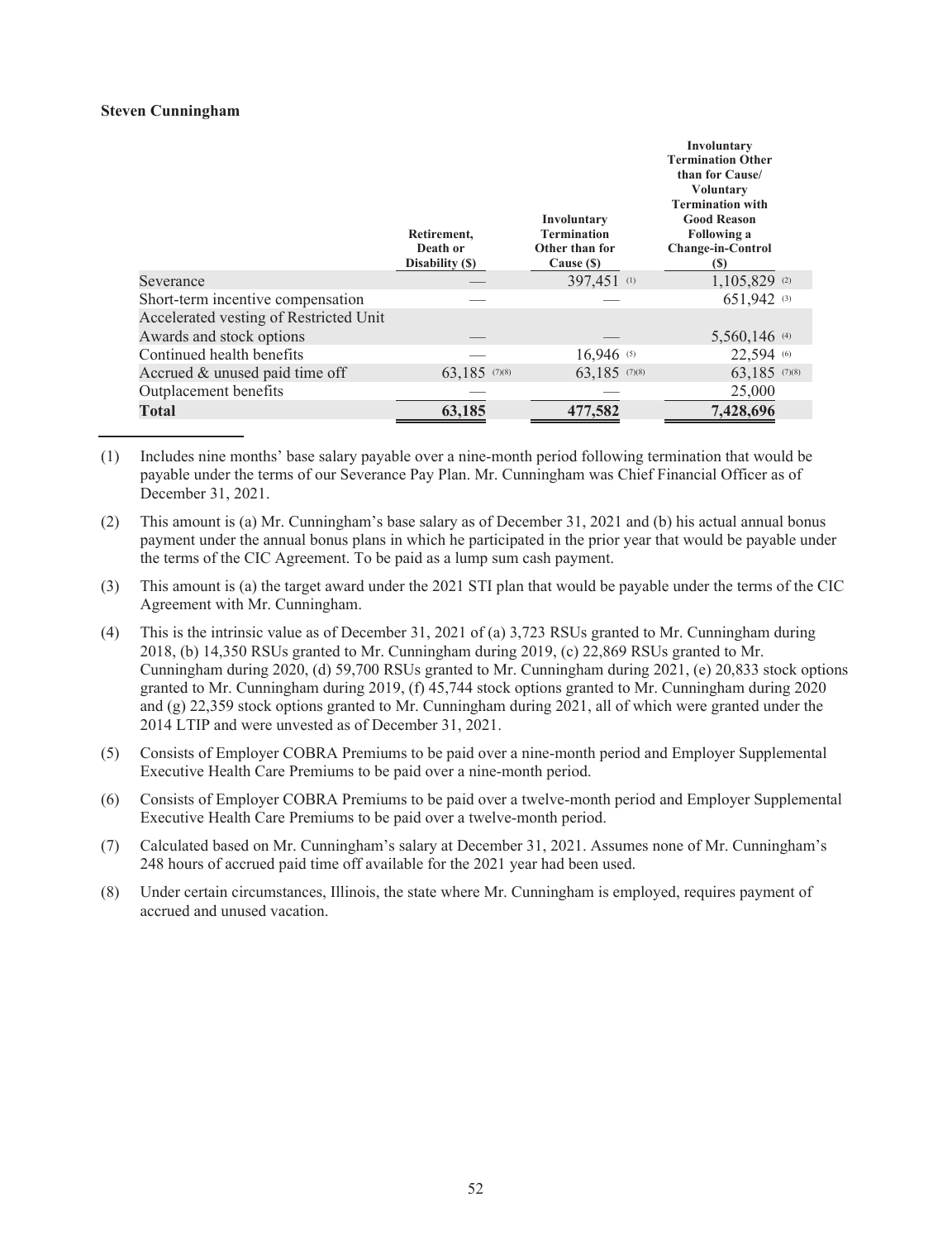## **Kirk Chartier**

|                                        |                 |                    | Involuntary             |
|----------------------------------------|-----------------|--------------------|-------------------------|
|                                        |                 |                    | <b>Termination</b>      |
|                                        |                 |                    | Other than for          |
|                                        |                 |                    | <b>Cause/Voluntary</b>  |
|                                        |                 |                    | <b>Termination with</b> |
|                                        |                 | Involuntary        | <b>Good Reason</b>      |
|                                        | Retirement,     | <b>Termination</b> | <b>Following a</b>      |
|                                        | Death or        | Other than for     | Change-in-              |
|                                        | Disability (\$) | Cause (\$)         | Control (\$)            |
| Severance                              |                 | 442,411 (1)        | 831,131 (2)             |
| Short-term incentive compensation      |                 |                    | 353,929 (3)             |
| Accelerated vesting of Restricted Unit |                 |                    |                         |
| Awards and stock options               |                 |                    | 4,735,839 (4)           |
| Continued health benefits              |                 | $25,927$ (5)       | 25,927 (6)              |
| Accrued & unused paid time off         | 52,749 (7)(8)   | 52,749 (7)(8)      | 52,749 (7)(8)           |
| Outplacement benefits                  |                 |                    | 25,000                  |
| <b>Total</b>                           | 52,749          | 521,087            | 6,024,575               |

- (1) Includes twelve months' base salary payable over a twelve-month period following termination that would be payable under the terms of our Severance Pay Plan. Mr. Chartier was Chief Strategy Officer as of December 31, 2021.
- (2) This amount is (a) Mr. Chartier's base salary as of December 31, 2021 and (b) his actual annual bonus payment under the annual bonus plans in which he participated in the prior year that would be payable under the terms of the CIC Agreement. To be paid as a lump sum cash payment.
- (3) This amount is the target award under the 2021 STI plan that would be payable under the terms of the CIC Agreement with Mr. Chartier.
- (4) This is the intrinsic value as of December 31, 2021 of (a) 5,125 RSUs granted to Mr. Chartier during 2018, (b) 12,154 RSUs granted to Mr. Chartier during 2019, (c) 19,092 RSUs granted to Mr. Chartier during 2020, (d) 49,840 RSUs granted to Mr. Chartier during 2021, (e) 17,644 stock options granted to Mr. Chartier during 2019, (f) 38,188 stock options granted to Mr. Chartier during 2020 and (g) 18,666 stock options granted to Mr. Chartier during 2021, all of which were granted under the 2014 LTIP and were unvested as of December 31, 2021.
- (5) Consists of Employer COBRA Premiums to be paid over a twelve-month period and Employer Supplemental Executive Health Care Premiums to be paid over a twelve-month period.
- (6) Consists of Employer COBRA Premiums to be paid over a twelve-month period and Employer Supplemental Executive Health Care Premiums to be paid over a twelve-month period.
- (7) Calculated based on Mr. Chartier's salary at December 31, 2021. Assumes none of Mr. Chartier's 248 hours of accrued paid time off available for the 2021 year had been used.
- (8) Under certain circumstances, Illinois, the state where Mr. Chartier is employed, requires payment of accrued and unused vacation.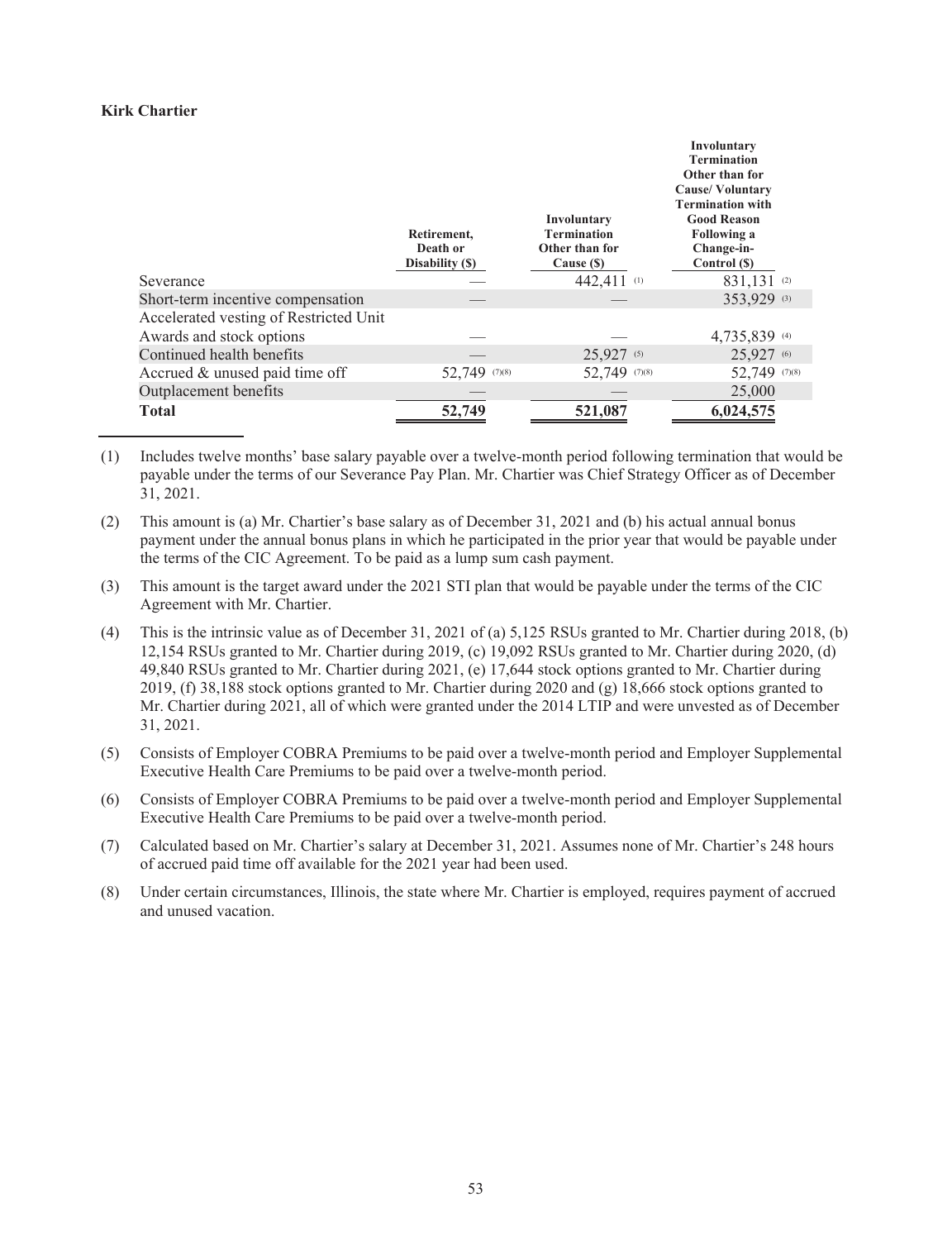### **Sean Rahilly**

|                                        |                 |                    | Involuntary             |
|----------------------------------------|-----------------|--------------------|-------------------------|
|                                        |                 |                    | <b>Termination</b>      |
|                                        |                 |                    | Other than for          |
|                                        |                 |                    | <b>Cause/Voluntary</b>  |
|                                        |                 |                    | <b>Termination with</b> |
|                                        |                 | Involuntary        | <b>Good Reason</b>      |
|                                        | Retirement,     | <b>Termination</b> | <b>Following a</b>      |
|                                        | Death or        | Other than for     | Change-in-              |
|                                        | Disability (\$) | Cause (\$)         | Control (\$)            |
| Severance                              |                 | 197,374 (1)        | 678,353 (2)             |
| Short-term incentive compensation      |                 |                    | 256,586 (3)             |
| Accelerated vesting of Restricted Unit |                 |                    |                         |
| Awards and stock options               |                 |                    | $2,331,069$ (4)         |
| Continued health benefits              |                 | $7,532$ (5)        | $15,063$ (6)            |
| Accrued & unused paid time off         | 47,066 (7)(8)   | 47,066 (7)(8)      | 47,066 (7)(8)           |
| Outplacement benefits                  |                 |                    | 25,000                  |
| <b>Total</b>                           | 47,066          | 251,972            | 3,353,137               |
|                                        |                 |                    |                         |

- (1) Includes six months' base salary payable over a six-month period following termination that would be payable under the terms of our Severance Pay Plan. Mr. Rahilly was General Counsel and Chief Compliance Officer as of December 31, 2021.
- (2) This amount is (a) Mr. Rahilly's base salary as of December 31, 2021 and (b) his actual annual bonus payment under the annual bonus plans in which he participated in the prior year that would be payable under the terms of the CIC Agreement. To be paid as a lump sum cash payment.
- (3) This amount is the target award under the 2021 STI plan that would be payable under the terms of the CIC Agreement with Mr. Rahilly.
- (4) This is the intrinsic value as of December 31, 2021 of (a) 4,050 RSUs granted to Mr. Rahilly during 2018, (b) 5,344 RSUs granted to Mr. Rahilly during 2019, (c) 9,291 RSUs granted to Mr. Rahilly during 2020, (d) 24,256 RSUs granted to Mr. Rahilly during 2021, (e) 7,759 stock options granted to Mr. Rahilly during 2019, (f) 18,586 stock options granted to Mr. Rahilly during 2020 and (g) 9,084 stock options granted to Mr. Rahilly during 2021, all of which were granted under the 2014 LTIP and were unvested as of December 31, 2021.
- (5) Consists of Employer COBRA Premiums to be paid over a six-month period and Employer Supplemental Executive Health Care Premiums to be paid over a six-month period.
- (6) Consists of Employer COBRA Premiums to be paid over a twelve-month period and Employer Supplemental Executive Health Care Premiums to be paid over a twelve-month period.
- (7) Calculated based on Mr. Rahilly's salary at December 31, 2021. Assumes none of Mr. Rahilly's 248 hours of accrued paid time off available for the 2021 year had been used.
- (8) Under certain circumstances, Illinois, the state where Mr. Rahilly is employed, requires payment of accrued and unused vacation.

## **CEO Pay Ratio**

Pursuant to a mandate of the Dodd-Frank Wall Street Reform and Consumer Protection Act, the SEC adopted a rule requiring public companies to disclose in their annual proxy statements the ratio of the annual total compensation of the chief executive officer to the median employee's annual total compensation.

For 2021, we continued to exclude international employees from our determination of the median employee, as they represented less than 5% of the total employee population of 1,463. We also excluded employees of Pangea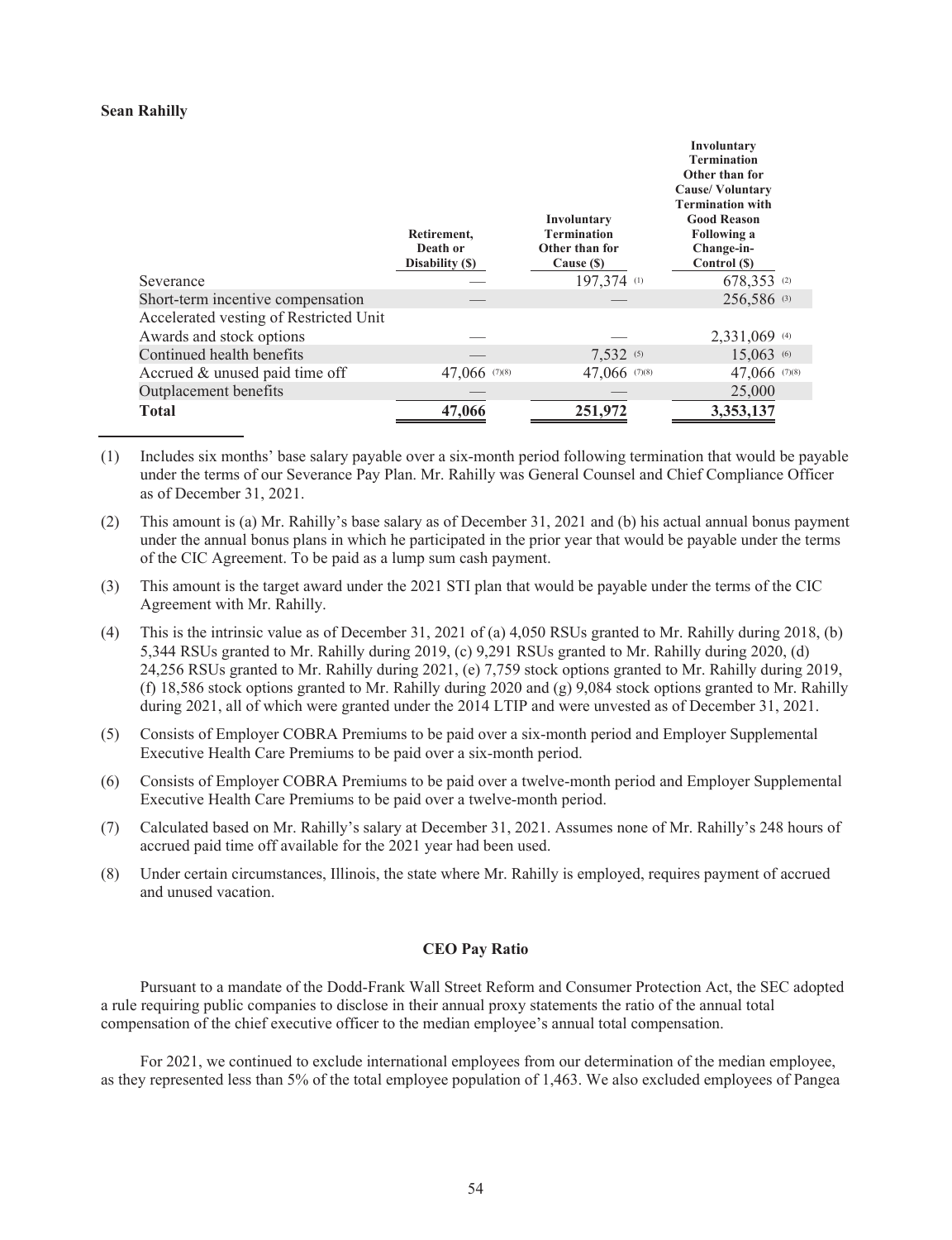Universal Holdings (Pangea), which we acquired in March 2021. As of December 31, 2021, the employee population after the exclusion of 11 employees located in Brazil and 43 employees of Pangea was 1,409 employees.

We determined the median employee by comparing taxable W-2 wages, for all domestic employees. International employees were excluded as they represent less than 5% of the total employee population. We annualized salaries for those employees on leave of absence or who didn't work the full calendar year. We then calculated the median employee's total annual compensation in the same manner that was used in the summary compensation table for our named executive officers, including our CEO, by considering base salary, bonuses and 401(k) employer matching contributions.

Based on this methodology, for 2021, the total annual compensation was \$10,686,807 for our CEO and \$48,549 for our median employee, resulting in a ratio of CEO pay to our median employee pay of 220 to 1.

The SEC's rules for identifying the median compensated employee and calculating the pay ratio based on that employee's annual total compensation allow companies to adopt a variety of methodologies, to apply certain exclusions, and to make reasonable estimates and assumptions that reflect their employee populations and compensation practices. As a result, the pay ratio reported by other companies may not be comparable to the pay ratio reported above, as other companies have different employee populations and compensation practices and may utilize different methodologies, exclusions, estimates and assumptions in calculating their own pay ratios.

# **Equity Compensation Plan Information**

The following table provides information as of December 31, 2021 for our compensation plans under which equity securities are authorized for issuance.

| <b>Plan Category</b>                                                     | Number of<br>securities to be<br>issued upon<br>exercise of<br>outstanding<br>options, warrants<br>and rights<br>(a) | Weighted average<br>exercise price of<br>outstanding<br>options, warrants<br>and rights (\$/sh)<br>(b) | Number of<br>securities<br>remaining available<br>for future issuance<br>under equity<br>compensation plans<br>(excluding<br>securities reflected<br>in column $(a)$ )<br>(c) |  |
|--------------------------------------------------------------------------|----------------------------------------------------------------------------------------------------------------------|--------------------------------------------------------------------------------------------------------|-------------------------------------------------------------------------------------------------------------------------------------------------------------------------------|--|
| Equity compensation plans approved by<br>security holders <sup>(1)</sup> | 3,849,494                                                                                                            | 11.28                                                                                                  | 4,319,179                                                                                                                                                                     |  |
| Equity compensation plans not approved by<br>security holders            |                                                                                                                      |                                                                                                        |                                                                                                                                                                               |  |
| Total                                                                    | 3,849,494                                                                                                            | 11.28                                                                                                  | 4,319,179                                                                                                                                                                     |  |

(1) The 2014 LTIP is the only existing equity plan of the Company.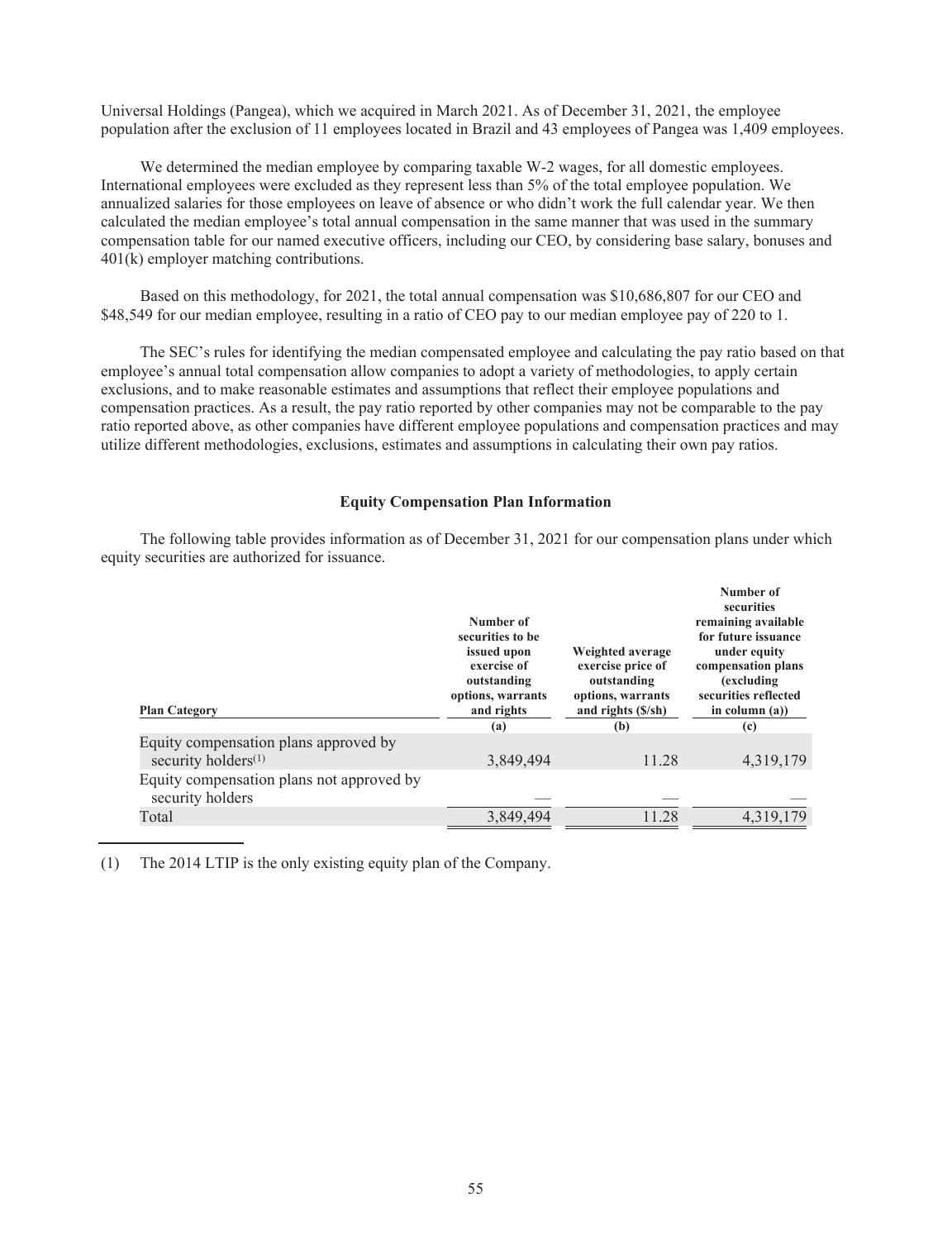#### **Audit Committee Report**

The Audit Committee (the *Committee*) oversees our accounting and financial reporting process on behalf of the Board. The Committee is composed of four independent directors (as defined by the NYSE Listing Rules), met five times in 2021 and operates under a written charter adopted by the Board in November 2016, which is available on the Committee Charters page of our website at www.enova.com. As provided in the Charter, the Committee's responsibilities include overseeing the quality and integrity of our financial reporting, including our systems of disclosure controls and procedures and internal controls, the qualifications and independence of our external auditors and the performance of our internal audit function and independent registered public accounting firm, and our compliance with legal and regulatory requirements. However, management has the primary responsibility for the financial statements and the reporting process, including our systems of internal controls. In fulfilling its oversight responsibilities, the Committee reviewed and discussed the audited financial statements to be included in the Annual Report on Form 10-K for the year ended December 31, 2021 with management, including a discussion of the quality and the acceptability of our financial reporting and controls as of and for the year ended December 31, 2021.

The Committee reviewed with the independent registered public accounting firm, Deloitte & Touche LLP, which is responsible for expressing an opinion on the conformity of those audited financial statements with generally accepted accounting principles, its judgments as to the quality and acceptability of our financial reporting, the effectiveness of the Company's internal control and such other matters as are required to be discussed with the Committee under generally accepted auditing standards. In addition, the Committee has discussed with the independent registered public accounting firm the matters required to be discussed by the applicable requirements of the Public Company Accounting Oversight Board and the SEC.

The Committee has discussed with the independent registered public accounting firm its independence from the Company and its management, including matters in the written disclosures and the letter from the independent registered public accounting firm required by the applicable requirements of the Public Company Accounting Oversight Board. The Committee has also considered whether the provision by the independent registered public accounting firm of non-audit professional services is compatible with maintaining its independence.

The Committee also discussed with our internal audit manager and the internal audit team and our independent registered public accounting firm the overall scope and plans for their respective audits. The Committee meets periodically with the internal audit manager and internal audit team and our independent registered public accounting firm, with and without management present, to discuss the results of their examinations, their evaluations of our internal controls and the overall quality of our financial reporting. The Committee also meets in executive session separately with the internal audit manager and internal audit team, our independent registered public accounting firm and Company management at least annually.

In reliance on the reviews and the discussions referred to above, the Committee recommended to the Board that the audited financial statements be included in the Annual Report on Form 10-K for the fiscal year ended December 31, 2021, for filing with the SEC. The Committee also reappointed our independent registered public accounting firm for our 2022 fiscal year.

> Ellen Carnahan, Chairman William M. Goodyear James A. Gray Mark P. McGowan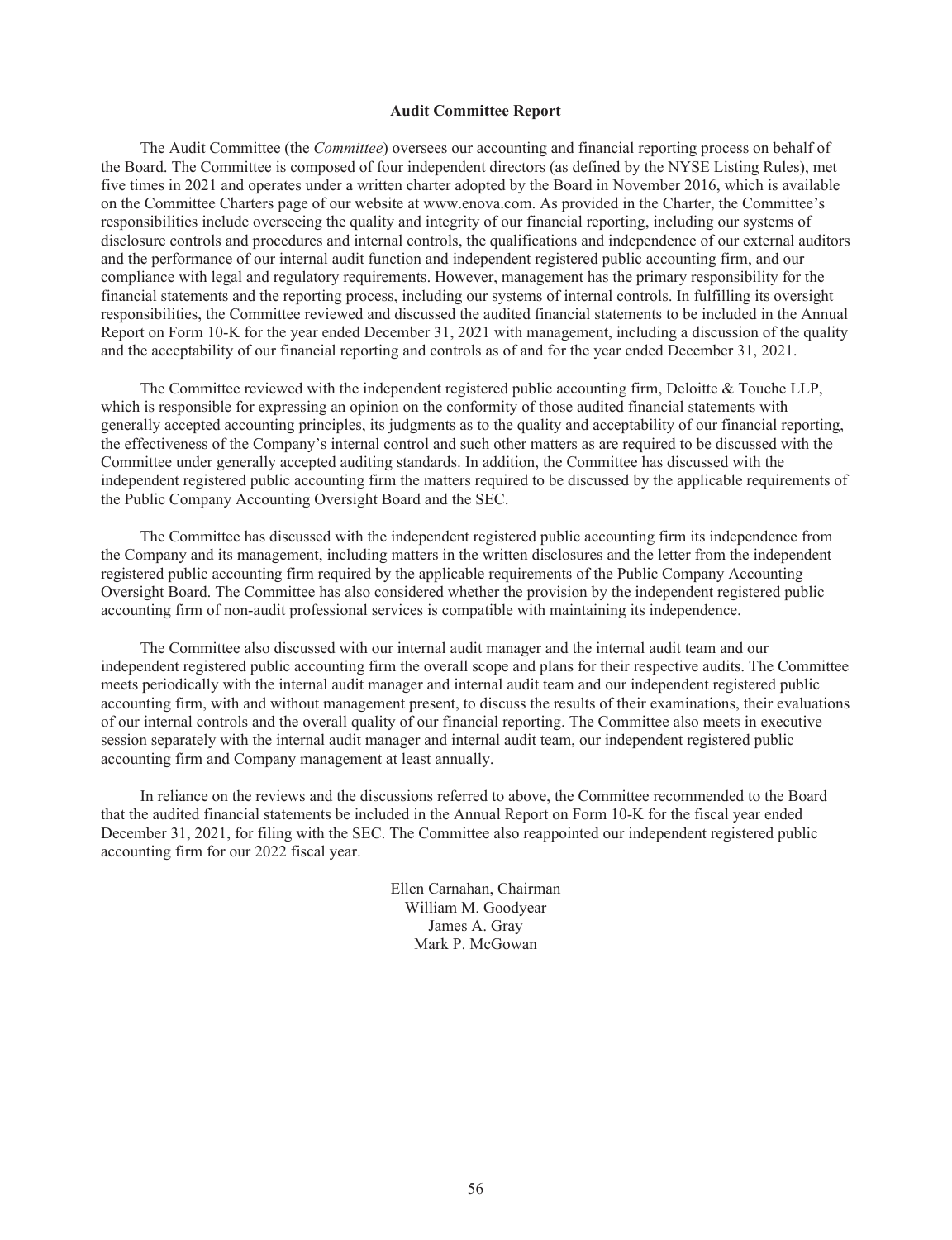### **Change in Independent Registered Public Accounting Firm**

As previously disclosed by the Company in a Current Report on Form 8-K filed with the SEC on May 3, 2021, on April 28, 2021, the Company notified PricewaterhouseCoopers LLP (*PwC*), which was then serving as the Company's independent registered public accounting firm, that it was being dismissed as the Company's independent registered public accounting firm effective upon the completion of its review procedures performed in conjunction with the filing of the Company's Form 10-Q for the three-month period ended March 31, 2021. The decision to dismiss PwC as the Company's independent registered public accounting firm was at the direction of and approved by the Audit Committee of the Board of Directors of the Company after a competitive proposal process.

PwC's reports on the Company's consolidated financial statements as of and for the years ended December 31, 2020 and 2019 did not contain any adverse opinion or a disclaimer of opinion and were not qualified or modified as to uncertainty, audit scope or accounting principles.

During the two fiscal years ended December 31, 2020 and the subsequent interim period through April 28, 2021, there were no (i) disagreements, within the meaning of Item  $304(a)(1)(iv)$  of Regulation S-K promulgated under the Securities Exchange Act of 1934, as amended (*Regulation S-K*), and the related instructions thereto, with PwC on any matter of accounting principles or practices, financial statement disclosure, or auditing scope or procedure, which disagreements, if not resolved to the satisfaction of PwC, would have caused PwC to make reference to the subject matter of the disagreements in connection with its reports; or (ii) reportable events within the meaning of Item  $304(a)(1)(v)$  of Regulation S-K and the related instructions thereto.

The Company provided PwC with a copy of the disclosures regarding the dismissal reproduced in this Proxy Statement and received a letter from PwC addressed to the SEC stating that it agreed with the above statements. This letter was filed as an exhibit to the Current Report on Form 8-K filed with the SEC on May 3, 2021.

On April 27, 2021, the Audit Committee approved the appointment of Deloitte as the Company's new independent registered public accounting firm for the fiscal year ending December 31, 2021 effective immediately following the filing of the Company's Form 10-Q for the three-month period ended March 31, 2021, subject to completion of Deloitte's standard client acceptance procedures and execution of an engagement letter. The Company notified Deloitte on April 28, 2021 that it would be engaged as the Company's independent registered public accounting firm. During the Company's two most recent fiscal years ended December 31, 2020 and 2019, and the subsequent interim period through April 28, 2021, neither the Company nor anyone acting on its behalf consulted with Deloitte regarding any of the matters described in Items  $304(a)(2)(i)$  and (ii) of Regulation S-K.

## **Audit and Non-Audit Fees**

The following fees were billed for professional audit services and other services rendered to Enova by Deloitte and PwC for the fiscal years ended December 31, 2021 and 2020:

|                      | 2021            |              |            | 2020 |           |  |
|----------------------|-----------------|--------------|------------|------|-----------|--|
|                      | <b>Deloitte</b> |              | PwC        |      | PWC       |  |
| Audit fees $(1)$     | 1,722,430       | <sup>S</sup> | 355,258 \$ |      | 2,729,767 |  |
| Audit-related fees   |                 |              |            |      |           |  |
| Tax fees             |                 |              |            |      |           |  |
| All other fees $(2)$ |                 |              |            |      | 4.905     |  |
| Total                |                 | S            | 355,258    |      |           |  |

<sup>(1)</sup> Audit fees consist of fees billed for professional services rendered for the audit of Enova's consolidated financial statements included in Enova's Annual Report and for the review of the financial statements included in Enova's Quarterly Reports on Form 10-Q, as well as services that generally only Enova's independent registered public accounting firm can reasonably provide, including services rendered in connection with SEC filings.

<sup>(2)</sup> Other fees consist of amounts paid for technical publications and subscriptions.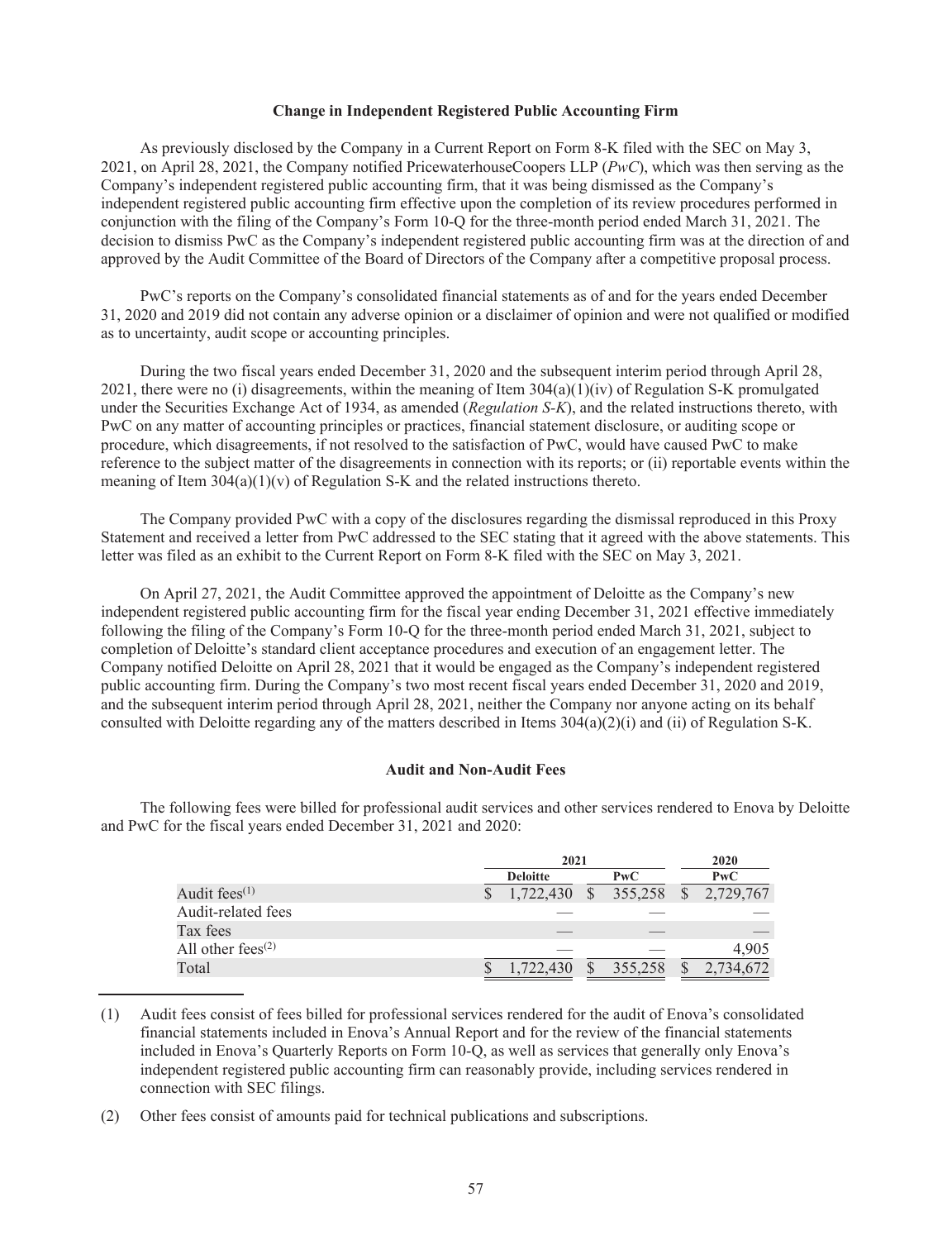Our Audit Committee must pre-approve all auditing services and permitted non-audit services that the independent registered public accounting firm is to perform for us (except for items exempt from pre-approval requirements under applicable laws and rules). Our Audit Committee periodically monitors the services rendered by, and actual fees paid to, the independent registered public accounting firm to ensure that the services provided are within the parameters that have been approved. The Audit Committee has delegated to the Chair of the Audit Committee the authority to evaluate and approve engagements on behalf of the Audit Committee in the event that a need arises for pre-approval between regular audit committee meetings. If the Chair of the Audit Committee so approves any such engagements, the Chair of the Audit Committee will report that approval to the full Audit Committee at the next Audit Committee meeting. Our Audit Committee approved all of the audit and non-audit services and related fees for 2021 in accordance with the policy set forth above.

The Audit Committee determined that the level of Deloitte's fees for providing audit-related services is compatible with maintaining Deloitte & Touche LLP's independence.

#### **Certain Relationships and Related Transactions**

#### **Procedures for Approval of Related Person Transactions**

Our written related person transaction policy governs the review of any transaction, or series of transactions, with us (or any subsidiaries) involving amounts greater than or equal to \$60,000 in which a director, director nominee, executive officer, 5% stockholder, members of their immediate families, or any entity of which any such person or any member of their immediate family is an officer, director, partner, principal or 5% stockholder (each, a "*related person*") has a direct or indirect material interest. The policy does not cover transactions, or series of transactions, that involve (i) compensation arrangements of any executive officer, if such arrangements have been approved by the Board or one of its committees, (ii) less than \$60,000, (iii) rates or charges that are determined by competitive bids, (iv) the rendering of services as a common or contract carrier, or public utility, at rates or charges fixed in conformity with law or governmental authority, or (v) services as a bank depositary of funds, transfer agent, registrar, trustee under a trust indenture or similar services. The policy also does not cover transactions, or series of transactions, that arise solely from the ownership of a class of our equity securities if all holders of that class of our equity securities received the same benefit on a pro rata basis.

The Nominating and Corporate Governance Committee, or another committee of the Board comprised of at least three independent directors who are not involved in the transaction, must approve, ratify or refer to the full Board related person transactions involving amounts from \$60,000 to \$120,000. For transactions involving amounts greater than \$120,000, the Nominating and Corporate Governance Committee, or such other committee that has reviewed the transaction, will make a recommendation to the full Board concerning such related person transaction and the full Board will then ratify, approve or disapprove of such transaction. A director may not participate in the review or approval of any transaction involving himself or herself or any of his or her affiliates or family members. In addition, if stockholder approval is required under the NYSE rules, our certificate of incorporation or applicable law for any related person transaction, our related person transaction policy requires us to seek stockholder approval for such transaction.

If it is impractical or undesirable to wait until a committee or Board meeting to consummate a related person transaction involving amounts from \$60,000 to \$120,000, the Nominating and Corporate Governance Committee chair may review and approve the transaction pursuant to the criteria set forth in the related person transaction policy. Another Nominating and Corporate Governance Committee member may review and approve the transaction if the chair is unavailable or if he or she, a family member or an affiliate of his or hers is a party to the transaction. Such approval will be reported to the Board at its next regularly scheduled meeting.

Since January 1, 2021, there have been no transactions to which we have been a participant in which the amount involved exceeded or will exceed \$120,000, and in which any of our then directors, executive officers or holders of more than 5% of our common stock at the time of such transaction, or any members of their immediate family, had or will have a direct or indirect material interest.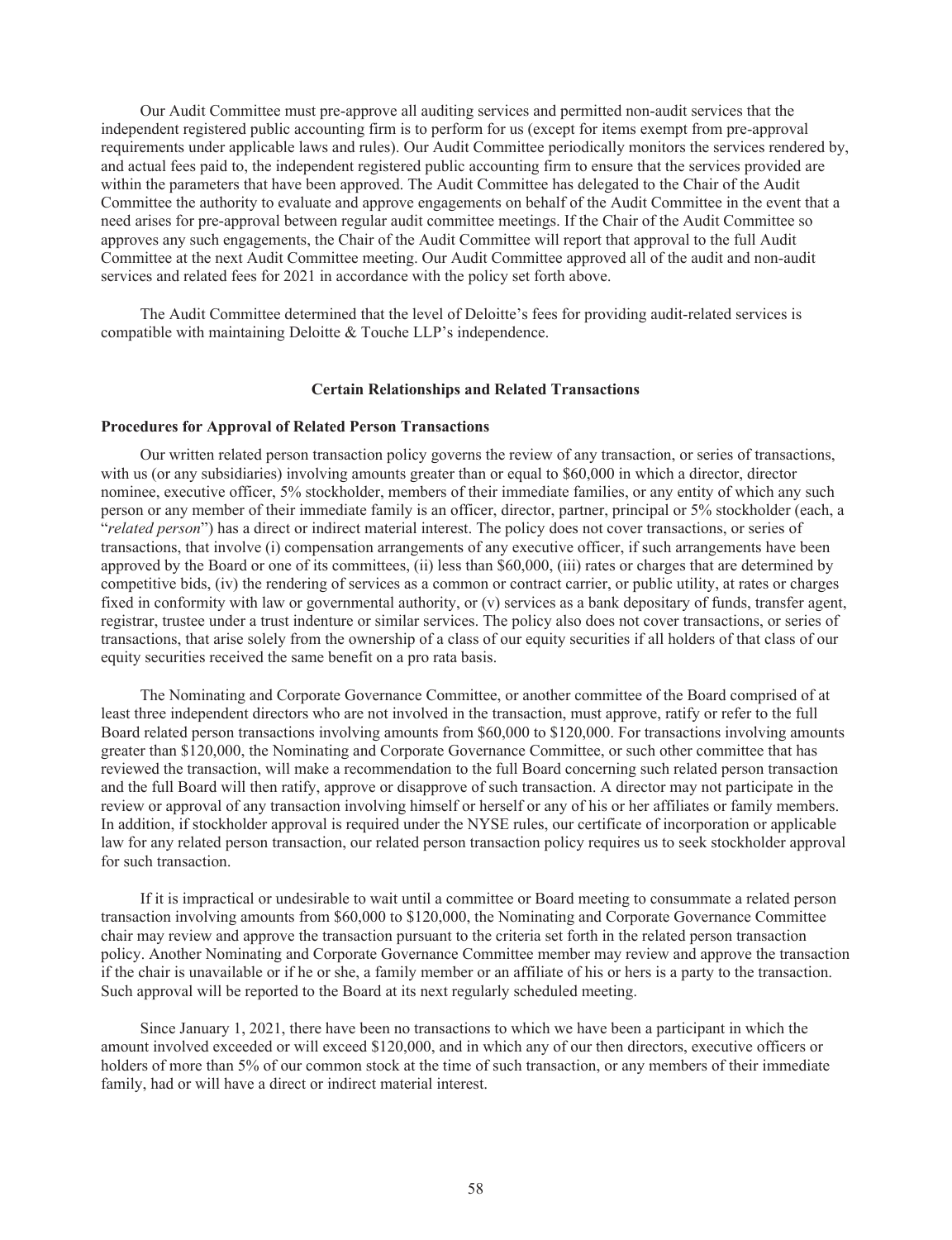### **PROPOSAL 2 ADVISORY PROPOSAL ON NAMED EXECUTIVE OFFICER COMPENSATION**

As required by Section 14A of the Exchange Act and in accordance with SEC rules, we are asking stockholders to approve, on a non-binding advisory basis, the following advisory resolution at the Annual Meeting:

RESOLVED, that the compensation paid to the Company's NEOs, as disclosed in this proxy statement pursuant to the compensation disclosure rules of the Securities and Exchange Commission, including the Compensation Discussion and Analysis, the accompanying compensation tables and the related narrative discussion, is hereby APPROVED.

This advisory vote is not intended to address any specific element of executive compensation, but is instead intended to address the overall compensation of our NEOs as disclosed in this proxy statement.

Executive compensation is an important issue for our stockholders. As described in the Compensation Discussion and Analysis section of this proxy statement, the Compensation Committee is responsible for establishing and implementing our executive compensation philosophy and practices. The Compensation Committee has adopted an executive compensation program that supports our near- and long-term strategic objectives by attracting and retaining high caliber executives tasked with achieving continuous improvement in our operating results and motivating executives to achieve high levels of performance without excessive risk taking. Our Compensation Committee believes our executive officers should be compensated competitively consistent with our strategy, sound corporate governance principles, our particular circumstances and stockholders' interests.

We urge you to read the Compensation Discussion and Analysis and the Summary Compensation Table and related compensation tables and narrative included in this proxy statement, which provide detailed information on our compensation philosophy, policies and practices and the compensation of our NEOs.

#### **Effect of the Proposal**

This advisory resolution, commonly referred to as a say-on-pay resolution, is not binding on us, the Board or the Compensation Committee. The vote on this proposal will, therefore, not affect any compensation already paid or awarded to any NEO and will not overrule any decisions previously made by the Board or the Compensation Committee. However, because we highly value the opinions of our stockholders, our Board and Compensation Committee will consider the results of this advisory vote when making future executive compensation decisions.

# **THE BOARD OF DIRECTORS RECOMMENDS A VOTE** *FOR* **PROPOSAL 2.**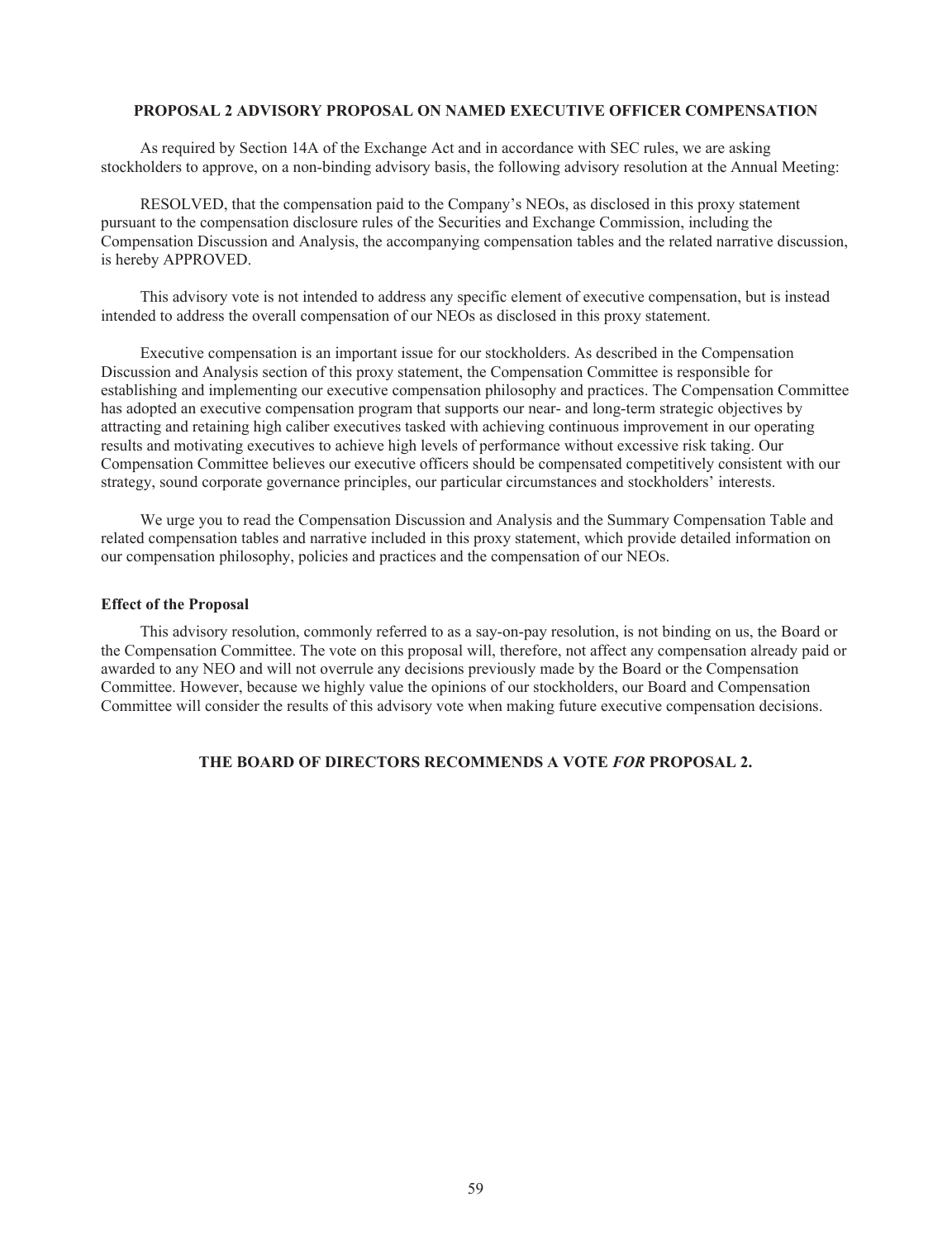## **PROPOSAL 3 RATIFICATION OF THE APPOINTMENT OF INDEPENDENT REGISTERED PUBLIC ACCOUNTING FIRM**

Our Audit Committee has appointed Deloitte & Touche LLP as our independent registered public accounting firm for our fiscal year ending December 31, 2022. Deloitte & Touche LLP has confirmed to the Audit Committee that they are independent accountants with respect to us.

Our Board is submitting the Audit Committee's appointment of our independent auditor for ratification by our stockholders at the Annual Meeting. Representatives of Deloitte & Touche LLP will be present at the Annual Meeting to respond to appropriate questions and will have an opportunity to make a statement if they desire to do so.

## **Effect of the Proposal**

Although stockholder ratification is not required, if stockholders do not ratify the appointment of Deloitte  $\&$ Touche LLP as our independent registered public accounting firm for our fiscal year ending December 31, 2022, the Audit Committee will reconsider the appointment.

# **THE BOARD OF DIRECTORS RECOMMENDS A VOTE** *FOR* **PROPOSAL 3**

# **Other Matters**

Our Board does not intend to bring any other business before the Annual Meeting and is not aware that anyone else intends to do so. If any other business comes before the Annual Meeting, it is the intention of the persons named as proxies in the enclosed form of proxy to vote in accordance with their best judgment.